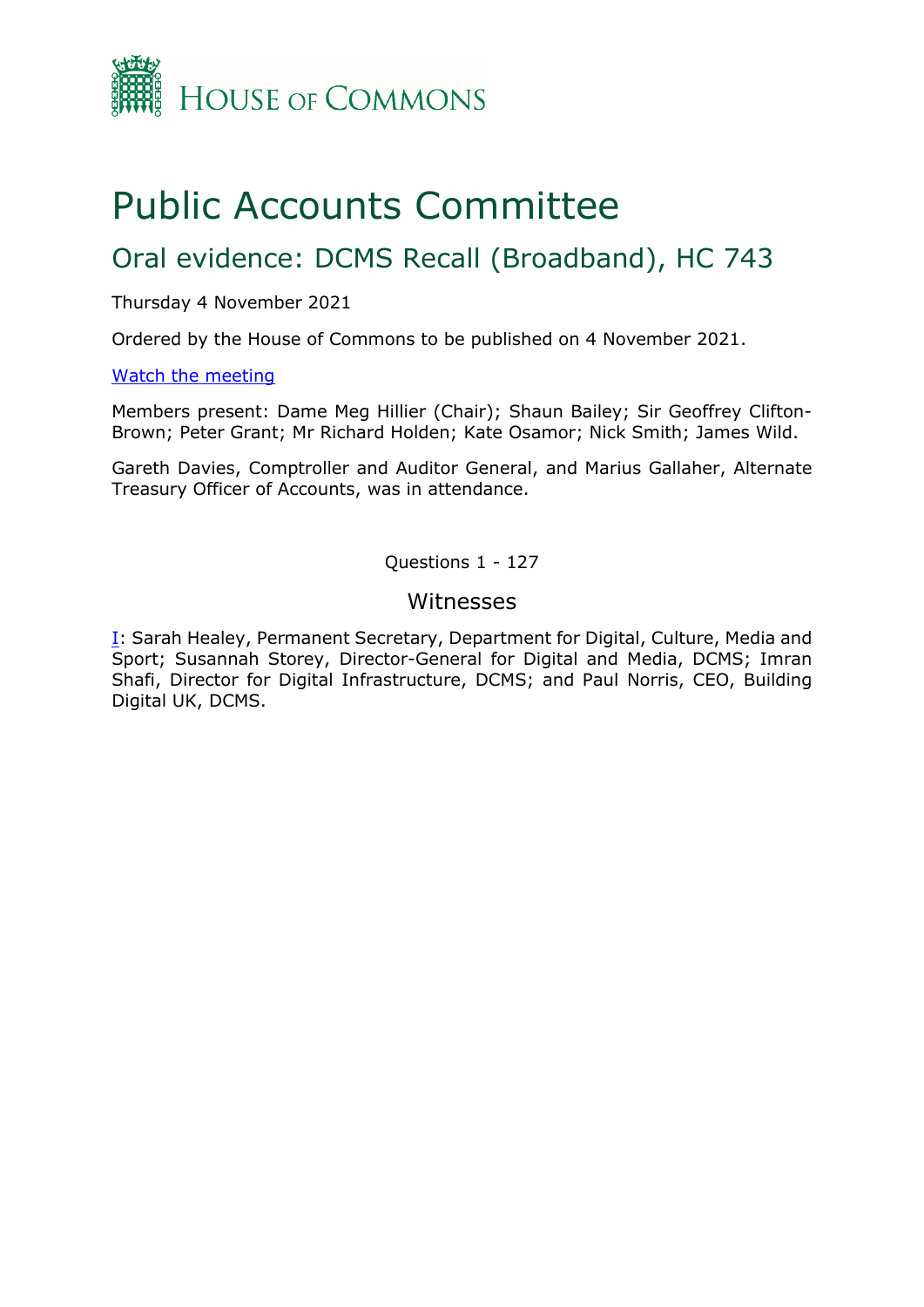

## Examination of witnesses

<span id="page-1-0"></span>Witnesses: Sarah Healey, Susannah Storey, Imran Shafi and Paul Norris

Q1 **Chair:** Welcome to the Public Accounts Committee on Thursday 4 November 2021. Today we have a recall session with the Department for Digital, Culture, Media and Sport focusing particularly on an issue that has been a concern for the Committee for a number of years, the roll-out of superfast broadband across the UK.

Of course, the Government have a commitment to deliver gigabit broadband to 85% of properties by 2025. That is a very big challenge, so we want to keep the Department on its toes to make sure that this vital roll-out does take place. It has been really highlighted by the digital inequality that has been highlighted through the pandemic. We all know how important it is, and I am sure that all of us in this room are united in wanting to deliver it. We also want to cover some of the other important issues that we have talked to the Department about in the past, so we hope to get updates on areas of work including the gambling review and covid recovery plans, among others.

I would like to welcome our witnesses today. We have Sarah Healey, the permanent secretary at DCMS. She is joined by her colleagues Susannah Storey, the director-general for digital and media; Imran Shafi, who is the director for digital infrastructure; and Paul Norris, who is the senior responsible owner for Building Digital UK, which is the centralised system for making sure that broadband and gigabit is rolled out. A very warm welcome to you.

Before we go into the main session, I just wanted to ask you, Sarah Healey, or whichever of your officials is best placed to answer, about the changes to landlines. We know that the public switched telephone network is closing on 31 December 2025. Around 4% of UK adults live in a home with a landline and no mobile phone, and 3% have only a landline without any broadband, according to Ofcom figures.

The Minister told the House in September that the withdrawal is an industry-led process, but that the Government and Ofcom are working together to ensure that consumers and sectors are protected and prepared for the withdrawal process. We all have constituents who are in the position where they only have a landline. Can you just give us some assurance that you are on top of this and give us an idea of how you are going to make sure that those vulnerable people are protected?

**Sarah Healey:** I will kick off, and then I will ask Imran to pick this up as well, as it sits in his area. The upgrade to replacement for voice over internet protocol is intended to improve the quality of telephone services, but we are conscious that a switchover of this nature does affect services, particularly to vulnerable customers, who do not necessarily currently have the ability to use that technology.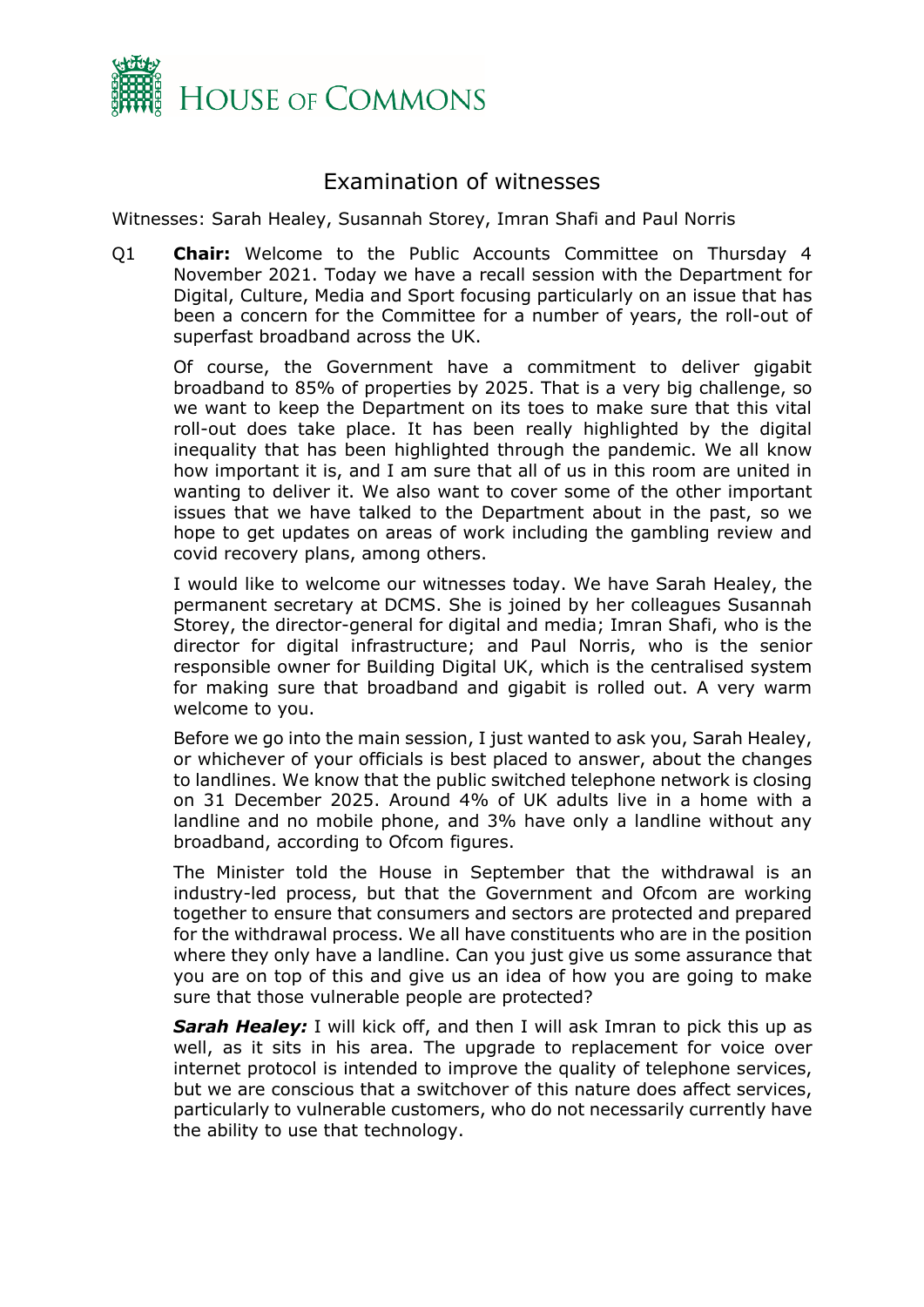

As the Minister said in the House, it is an industry-led process, but it is one in which we are very conscious of the need to work with industry and to press industry to take the right approach to help those vulnerable customers, in order to ensure they are ready for this when it happens. In particular, Ofcom has produced clear guidance that industry must follow when it is planning to introduce these changes in order to take account of that, so that, in circumstances where people found they did not have access, we would be able to support them. For instance, if they suffered from a power cut, which would affect the use of this, rather than the way it works at the moment with the telephone network as it stands, what kind of back-ups will be available for them?

It is also worth saying that it affects a set of sectors across Government that currently rely on the network. One thing that I have been personally doing is communicating with my colleagues across Whitehall to ensure that all the relevant Government Departments with an interest in this are engaged and thinking about how the turn-off of that network is going to affect them. Imran, do you want to come in?

*Imran Shafi:* Ms Healey has covered the main points. There is one thing I really want to push industry to uncover: what are all the devices that rely on this network? For instance, there might be some devices in the health space that rely on it. We need to ensure that we have a very strong understanding of those devices and that people are protected. The most vulnerable consumers will be those who are relying on this for their healthcare.

Q2 **Chair:** We understand that there are 1.7 million users of telecare personal pendant alarms. Do you know yet what the technical solution would be for those people? Have you got that far?

*Imran Shafi:* We have not got that far just yet, but we are pressing industry to push on this. We are meeting regularly with industry, Ofcom and other Government Departments on this. I am very happy to keep the Committee updated on this issue.

Q3 **Chair:** I have a personal interest in this, because I have a constituent who is very worried about it—I think we all have. We are four years out from this deadline, basically. You are confident, Mr Shafi, that you will get a plan up to make sure that there is no gap in service for people.

**Imran Shafi:** Yes, we are pressing industry to have a plan. We have our own plan with Government Departments. As you say, it is four years out, but these things creep up on you quite quickly.

**Chair:** Mr Shafi, that is music to our ears.

*Imran Shafi:* You need to make sure you are on top of it ahead of time.

Q4 **Chair:** We will maybe raise this at a future Committee meeting. Thank you very much indeed for that.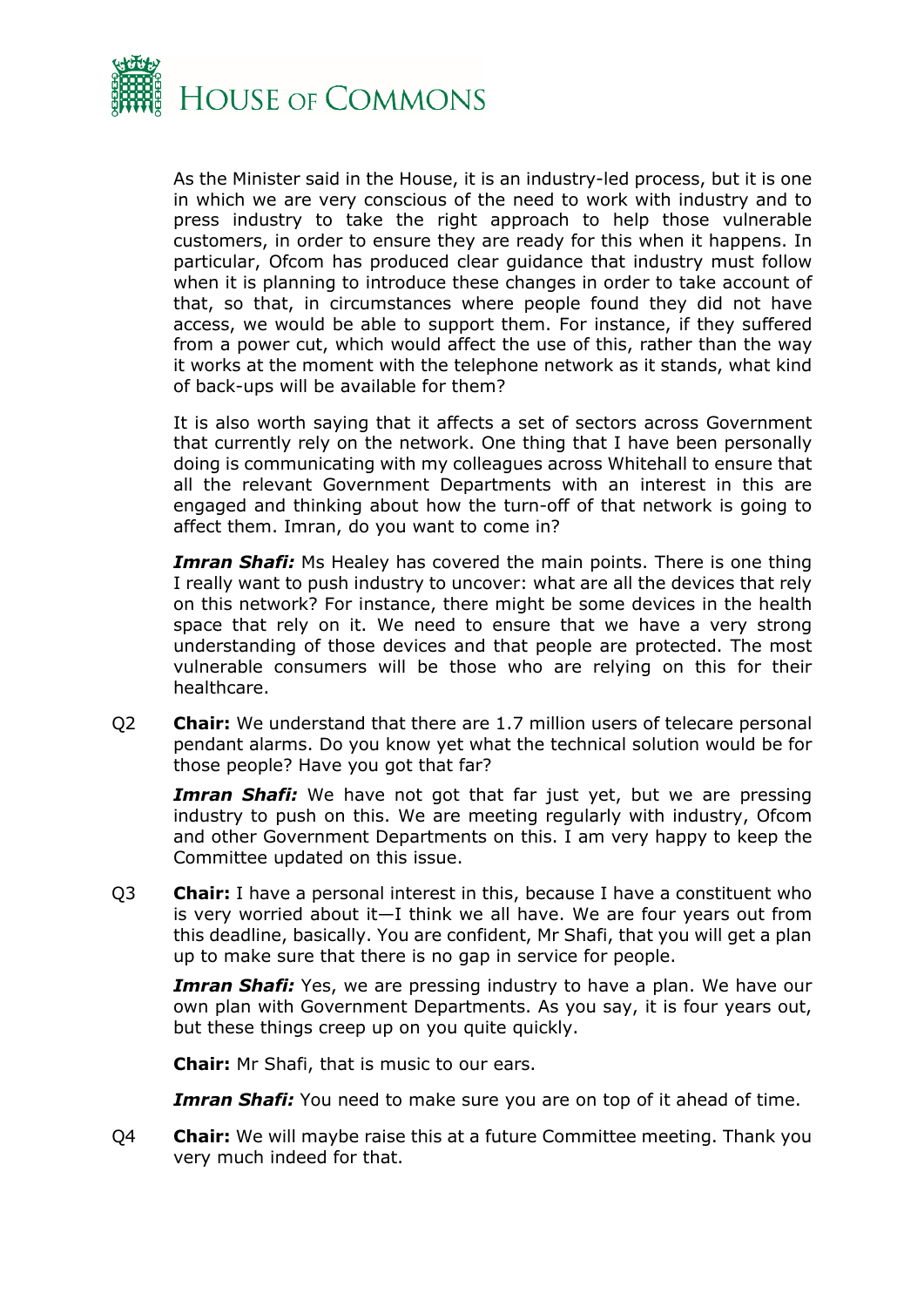

*Susannah Storey:* Exactly as Imran says, we both spoke to BT this week. The majority of these customers sit with BT. It has guidance on its website, but, exactly as you say, we want to make sure that, if you are one of those customers, you know what to do. If you perhaps have not looked at the website—

**Chair:** If you are one of these customers, you might not have looked at the website.

**Susannah Storey:** Exactly, but that is why we are going to work very closely with BT in particular to make sure it is on top of it.

Q5 **Chair:** Just as the energy companies have an obligation to poor and more vulnerable customers, are you thinking about a similar responsibility for the people who are vulnerable in this category?

**Susannah Storey:** Ofcom already has responsibilities in relation to all customers, with a particular emphasis on the vulnerable. That is why, as Sarah says, it has put out guidance. We will absolutely be on top of this.

**The Chair:** Thank you very much. That gives me some reassurance. We still have time to get it resolved, so that is good. We are going to move on to our main session particularly looking at the roll-out of broadband, and I am going to ask Richard Holden to kick off.

Q6 **Mr Holden:** One of the things that we are particularly concerned about on the Committee, given what happened at our previous session—we were looking at some of these numbers and there was no clear plan for what to do next—is that things seem to be constantly pushed back further and further. On these first contracts, last year you told me and the Committee that we would be looking at the end of Q4 2021. In the summer update, we heard it would be May 2022. Then in your autumn update this year we are now looking at contracts between June and August next year. Could you just tell us exactly when you think the slippage is going to stop, Ms Healey?

*Sarah Healey:* It is worth briefly recapping the changes in the market. They have been really extraordinary this year and have led to us having to do some rethinking of plans. Those plans have changed largely on the back of extraordinary and unprecedented levels of planned investment by commercial operators. DCMS has continued to deliver broadband gigabitcapable connections to customers over the course of the last year and to those who do not currently have superfast-level connections through two programmes: through the extension of our superfast contracts and through the voucher scheme, which enables consumers to group together and apply for public subsidy for gigabit-capable connections.

It is worth briefly reflecting that that has continued, despite the fact that for the other element of the programme, which is the one you are referring to, the gigabit infrastructure subsidies aspect of Project Gigabit, we have not contracted at exactly the speed that we set out in some of the publications that we laid in front of the public.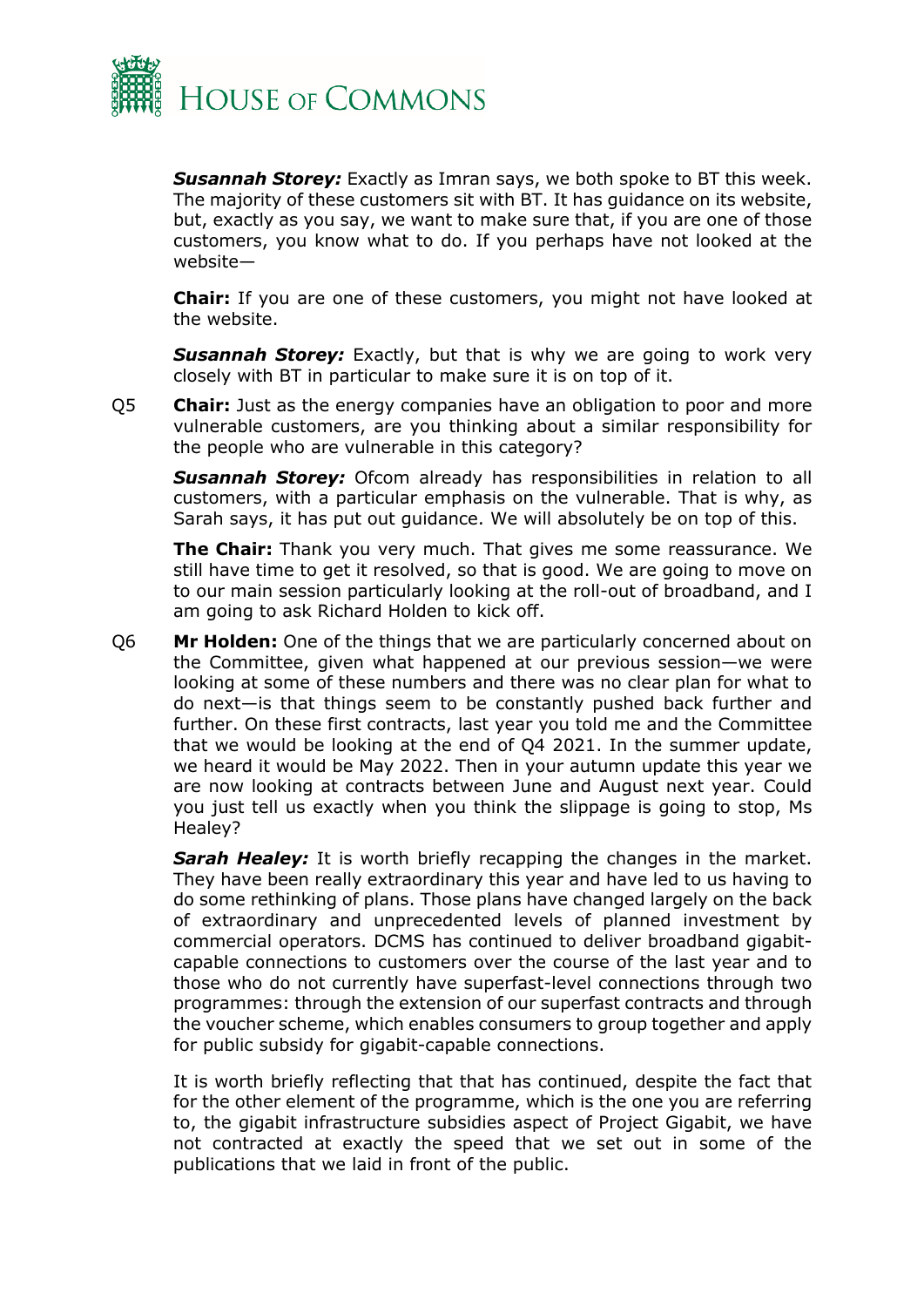

However, as we made clear in our summer publication, this was largely due to the fact that commercial operators accelerated their build plans very rapidly. This has happened for a number of reasons. First, the Government's level of ambition with regard to gigabit has promoted market activity. Secondly, the market was stimulated by the introduction of the super-deduction in the Budget, which has encouraged infrastructure investment in this area. Thirdly, crucially, Ofcom published its wholesale fixed telecoms market review, which set out investment-friendly regulation encouraging infrastructure build. All of those things meant that we saw a sort of explosion in commercial operator plans.

One of our priorities in this programme is to ensure that we use public funds as best as possible and only where we absolutely need to use public funding, rather than getting the private sector to pick up some of this work. As a result of that, we needed to look at the areas where we had set out our plans to use that particular subsidy approach in order to build broadband and replan on the basis of the fact that the private sector was going to pick up more of that than we had expected. It is for that reason that we have not contracted at the pace we set out in our December publication, and because we have also been consulting with the market on the best way to take that forward.

Q7 **Mr Holden:** Ms Healey, I have your quotes from the last session. You said, "What I am saying is that the Report sets out that our aim is for the procurements to be concluded in the last quarter of 2021". You are telling us today that the commercial sector has made that even easier for you, because it is rolling out even more commercial networks. In your autumn update—I am looking at your "Project Gigabit Delivery Plan: Autumn Update"—you are now saying it is going to be June to August next year. You are telling us that the commercial sector has made it easier and the super-deduction from the Chancellor has made it easier, yet your planning is slipping even further.

I have constituents who are feeling increasingly left behind as they are seeing the commercial roll-out to the more commercial parts of my constituency. People in Muggleswick, Weardale, Salters Gate or Peartree Terrace will never be commercially viable. In some parts, the voucher scheme is not even enough either. They are not going to be hit by this, but that is what your entire programme is meant to be aimed at. Yet even from last year we have seen a nine-month slippage just on the contracts.

*Sarah Healey:* We remain confident of achieving an 85% target on gigabit by 2025. As I say, those infrastructure subsidy contracts are not the only way that we are delivering gigabit-capable connections. We are conscious of the significance of the public investment that is being put in here. We have therefore been keen to ensure that we are not building in areas that commercial operators will be building in. Commercial operators have massively increased their plans to build. We have therefore had to replan the areas in which we are going to do that via those contracts. It does not necessarily mean that your constituents will be left behind. If they were in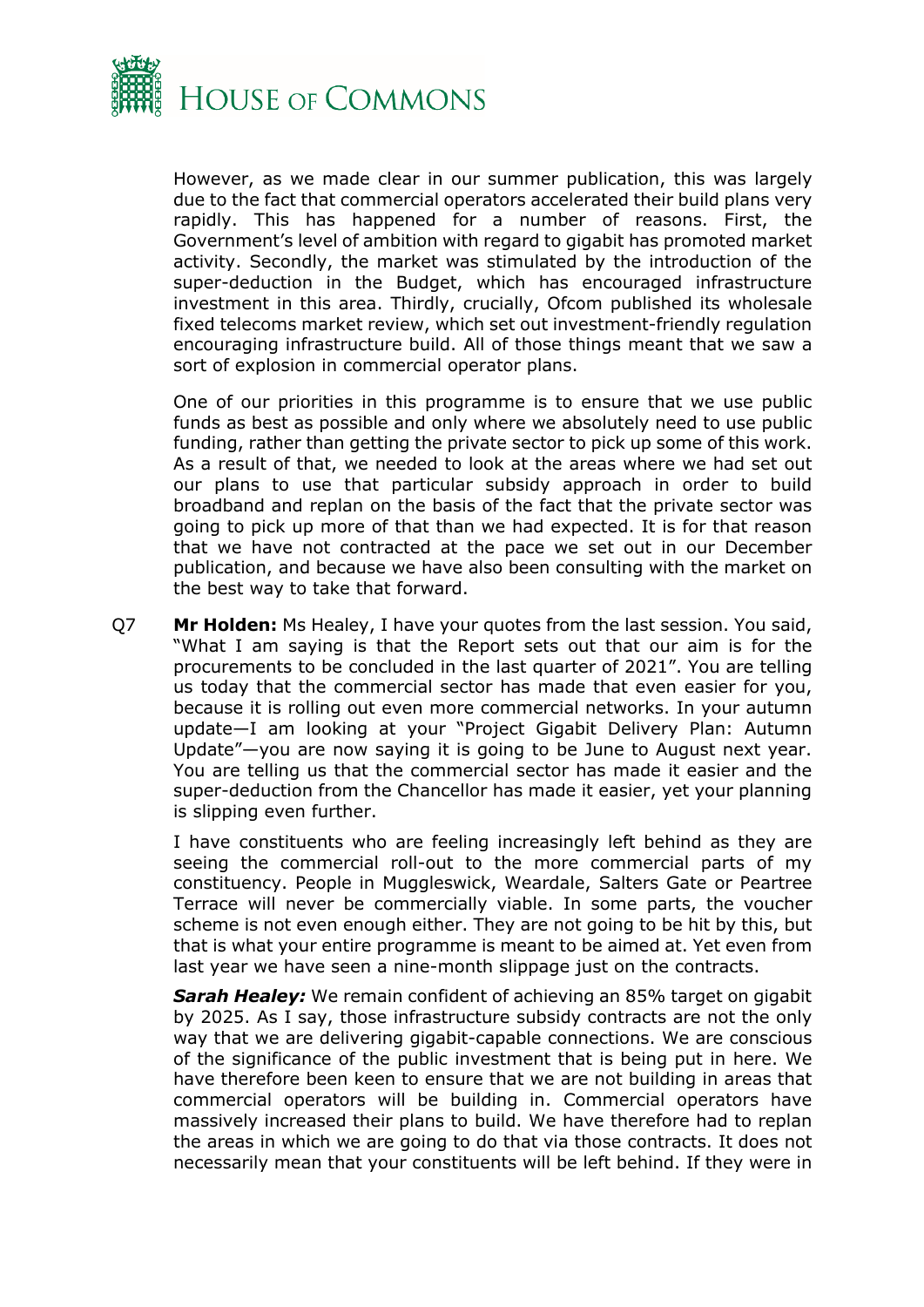

areas where commercial operators are not going to build, they would be eligible to look at the broadband vouchers.

Q8 **Mr Holden:** Just to pin you down a little bit on that, Ms Healey, there are sections that are not going to be built out commercially. Rather than thinking about exactly those areas that might be marginal, why have you not gone full steam ahead over the last year with contracts for the areas that are incredibly difficult to reach?

**Sarah Healey:** As we discussed in our hearing last year, before we even had a spending settlement for the gigabit programme, it is not the case that properties in a single area are all necessarily uncommercial, and it only makes sense to build in areas in which you can cover enough properties at once. It is not the case, for instance, that an entire region is uncommercial. We need to find areas within that region in which it makes sense to build and is efficient to build, where the commercial sector will not go. That is what we have to replan on the basis of their plans being accelerated.

Q9 **Mr Holden:** Sorry, that does not seem to make any sense to me. You are saying that you are having to replan on the basis of their plans of the areas that are uncommercial. They are all still uncommercial, but they have sped up the bits that they are doing. Is that what you are saying?

*Sarah Healey:* They have extended into areas in which we did not expect them to build in.

Q10 **Mr Holden:** They are extending into areas in which you did not expect them to build in, but I do not quite understand why that means you are still in this situation. Last year you told us that your plans for those 15% of homes that will not be commercially viable would be ready by the end of this year, but now you are telling us that it is going to be the middle to the end of next year. When can we expect your plans to come forward on this? Is it going to slip again? When we have you here next year, are you going to be telling us that it will be the year after?

*Sarah Healey:* We said we would set out our plans to build for the 5%, not the 15%. We published a document last week with our latest update on the timetable we expect to deliver, setting that out as we have previously. You can see both what our plans are and, indeed, where they change over time. The level of change in the commercial operators and in the market this year has been pretty unprecedented. Therefore, we do not expect in future to have to replan to the degree that we have in the past 12 months.

**Susannah Storey:** The whole focus of our programme, exactly to your point, is to focus on the hardest to reach. As Sarah says, it is a good news story that the market has decided to go further. This year, for example, Openreach has said that it will build out to 3 million rural prems. We want to ensure that every pound we spend is only where the market will not go. Over the course of this year, we have been surveying the market, working with operators and understanding their plans in each area. We are really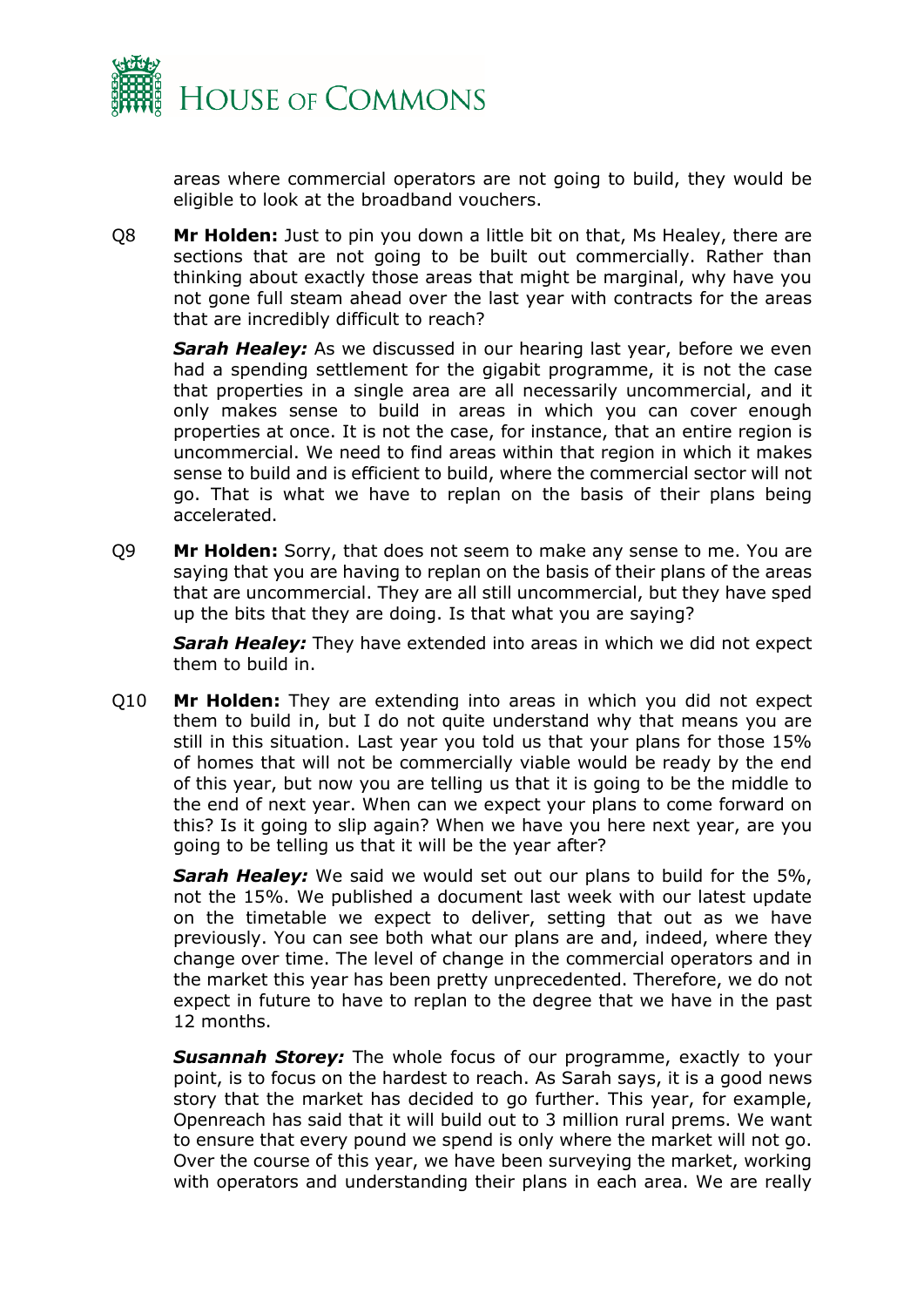

keen to be as transparent as possible, which is why in the latest update that you are referring to we have set out a series of plans across our first phases. We want to be very clear with the market.

Q11 **Mr Holden:** I understand that you only want to go where the market does not want to go. You told us last year that you would have plans in place by this time this year. Now you are telling us that it is going to be August next year. You know where it is going to be commercially unviable in the long term. Why have you not just pressed ahead with those? What is it about your internal departmental processes that means that within a year we have seen a contract slip by at least eight months?

*Susannah Storey:* We have pressed ahead. Cumbria has now been procured. In the last year, as Sarah was saying, the superfast programme has delivered 80,000 prems. On the gigabit programme, we have been laying strong foundations. We want to make sure that this is a really solid programme that delivers to our targets. As Sarah said in her letter to the Chair, we do believe we are on track to do that.

Q12 **Mr Holden:** I understand, but Cumbria is 1% of the UK population. What about the other 99%?

**Susannah Storey:** As we can see from the document, we have laid out the areas that we are starting to procure in. Those procurements will be happening both for the regional areas and for smaller procurements in local areas using our dynamic purchasing system. We are on pace with those. You will continue to see regular updates from us laying out the programme. Paul may want to add more.

**Paul Norris:** Perhaps I could give the example of Cumbria. For context, as my colleagues have said, there has been a tremendous expansion in the private sector footprint in the last six months. The BT Openreach expansion was announced in May. The details were then forthcoming at the premises level in July. CityFibre, for example, only raised its most recent £1.25 billion in September. There is a plethora of so-called alternative networks that have raised in recent months. The context here is this tremendous increase in the private sector commercial footprint.

Let us give you some detail to help you, I hope, to understand. In Cumbria, which is the first of our so-called regional procurement types, we have been in pre-procurement market discussions with suppliers for some months. As we entered the summer, in Cumbria we modelled our intervention—Cumbria is relatively greenfield, as you would expect from a very rural district—on 66,000 premises. We went through those rounds of discussions with suppliers and local bodies, and we launched Cumbria a week ago. The procurement size is 61,000 premises. It has been really important for us to ensure that we do not subsidise premises where the commercial market is going to build.

To give you another example, Cambridgeshire is also in that first batch.

**Chair:** I refer people to page 4 of the autumn update document, which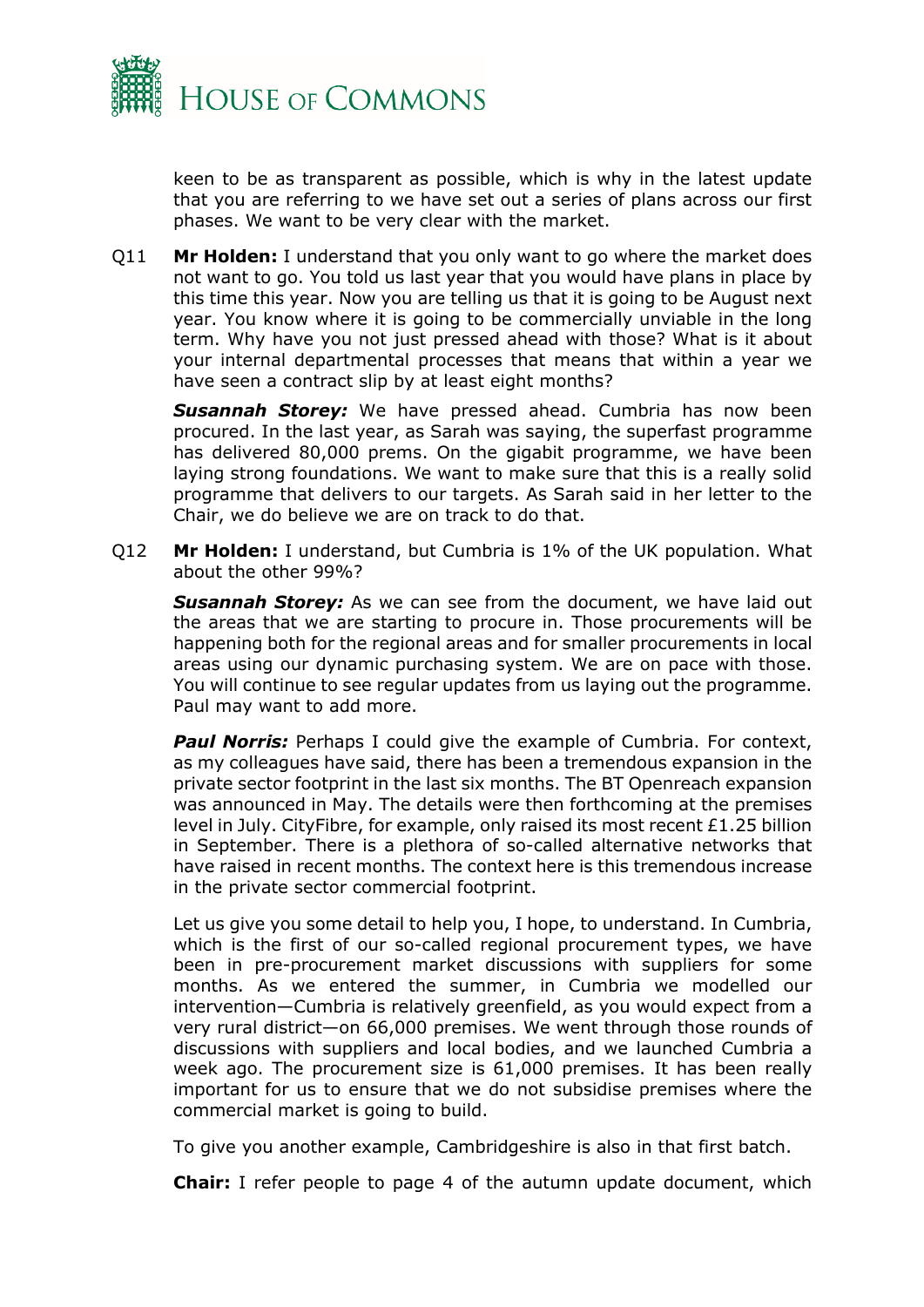

goes through these numbers.

**Paul Norris:** In the autumn delivery update, you will see that we are now anticipating that our intervention in Cambridgeshire will cover around 40,000 premises. As we modelled that, even in the middle of the summer, the potential procurement size was 98,000 premises. You have a contrast here. Cambridgeshire has many operators, not just Openreach. Others such as County Broadband and CityFibre are very active. As a result of this surge in private sector activity, we have necessarily adapted our intervention area to ensure that we are not wasting taxpayers' money.

Q13 **Mr Holden:** I understand that. I can understand the 66,000 versus the 61,000 in Cumbria. The bottom tens of thousands of that will probably never be commercial. Why have you not just pressed ahead with some of the plans for these very hard-to-reach places? Knowing that there will be perhaps a change or an uptick in the market, as Ms Healey suggested, why have you not pressed ahead with the plans for the hardest to reach, then? From this Committee last year, I believe that was your original idea. You then switched to a slightly different one, and now it feels like you are almost going back to the start.

**Susannah Storey:** We are absolutely not complacent. Having gone through the last 18 months of Covid, everybody feels the need for digital infrastructure. We are trying to ensure that we have a range of interventions in this programme, so that we are clear with the market about where we are going to subsidise. The market is going further and faster than we thought. There are vouchers available for homes and businesses, as Sarah said, when they need them.

In terms of the very hard to reach, we have consulted on that. Nothing is ruled out. As you say, there are probably around 134,000 premises that will always be extremely expensive. What we will do there is see what the different options are. It may be that, in the end, there is a wireless option. Some people think that satellites could work. We need to make sure that we can deliver this outside-in approach, and we have not changed on that. The whole of the gigabit infrastructure programme that Paul is responsible for is absolutely focused on that approach of outside-in. We are also not going to leave behind those very hard to reach.

**Sarah Healey:** It might be worth me stepping in there to clarify. I did not know quite which ones you meant by "hard to reach". Based on previous analysis, we assumed that there would be 20% that were uncommercial. That is where we started our planning. Exactly where those are has changed over time as a result of the commercial operators changing—

Q14 **Mr Holden:** The 20% has not changed, has it? It is whether it is 20% that has changed.

*Sarah Healey:* Yes. Of that 20%, some will have sub-superfast speeds. In fact, quite a lot of them will have sub-superfast. Only 3% of the country has sub-superfast speeds overall, but a lot of those will be in that 20% that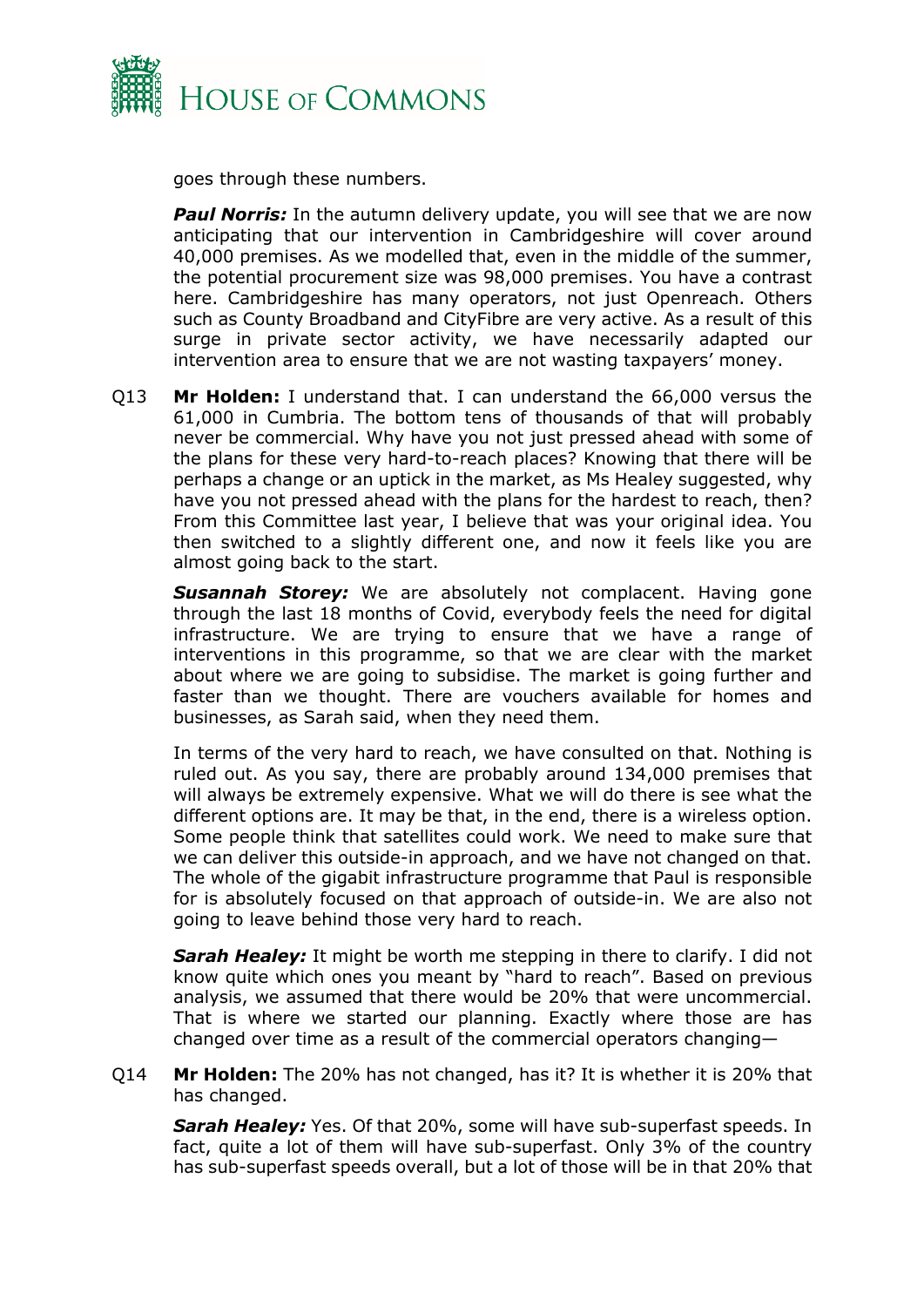

is uncommercial for gigabit build. As much as we can, we are focusing where we make our interventions on those areas that currently have subsuperfast speeds. We continue to do that. We said we would do that in the future telecoms infrastructure review back in 2018, and we continue with that approach.

There is then, as Susannah sets out, a narrow slice of properties that we call the hardest to reach, which are the ones where the fibre-based approach is unlikely to work. That is probably around 0.3% of properties. On that one, we launched a consultation to set out what kinds of approaches might be used in the future in order to ensure they can receive an improved broadband connection, just so we are all clear on the different categories.

Q15 **Mr Holden:** I understand the situation you are in. It just seems to me that everything in this area is drifting. When you know there are properties that will definitely be commercially unviable and you have this outside-in approach, I just do not understand why these contracts have not been signed. Can you give us a guarantee here today, Ms Healey? Last year you said it would be Q4 2021. Are we looking at the back end of Q2 2023?

**Sarah Healey:** We set out the timetable approach in here. This is our latest projection of when we will be procuring those different areas.

Q16 **Mr Holden:** There is no guarantee, but this is the latest projection. One of the things that the Committee has been looking at—I would just like you to give us a quick update on this, really—is that the numbers seem to be rapidly moving in terms of gigabit availability. I am just looking at the Ofcom figures from May this year, saying that gigabit availability nationwide was 40%, up from 27% in September 2020. In your latest update, you are now saying that is 57%. These are very rapid rises. What is changing in the figures? Are you weakening what you mean by "gigabit availability"?

**Sarah Healey:** No. I will hand over to Imran to expand on that.

**Imran Shafi:** The current way in which gigabit-capable devices are being provided to customers is either through the fibre networks or through Virgin upgrading its cable network to gigabit-capable speeds. A lot of the very quick early rises are largely through the Virgin upgrades, which do not require a lot of new infrastructure; it is more of a software upgrade. That is what has driven a lot of the early upgrades. Underneath that, there will be the ongoing increase in fibre build as well. It is those two things together pushing at the same time.

*Susannah Storey:* It is also genuinely the case—BT has put out results today where it has updated on Openreach's progress—that the market is making drastic progress on the ground. They are at 6 million prems. There is a lot of build happening, which is really great to see.

**Sarah Healey:** We expect it to go up again into the new year. We expect those rises to continue. It is the case that when we spoke to you last year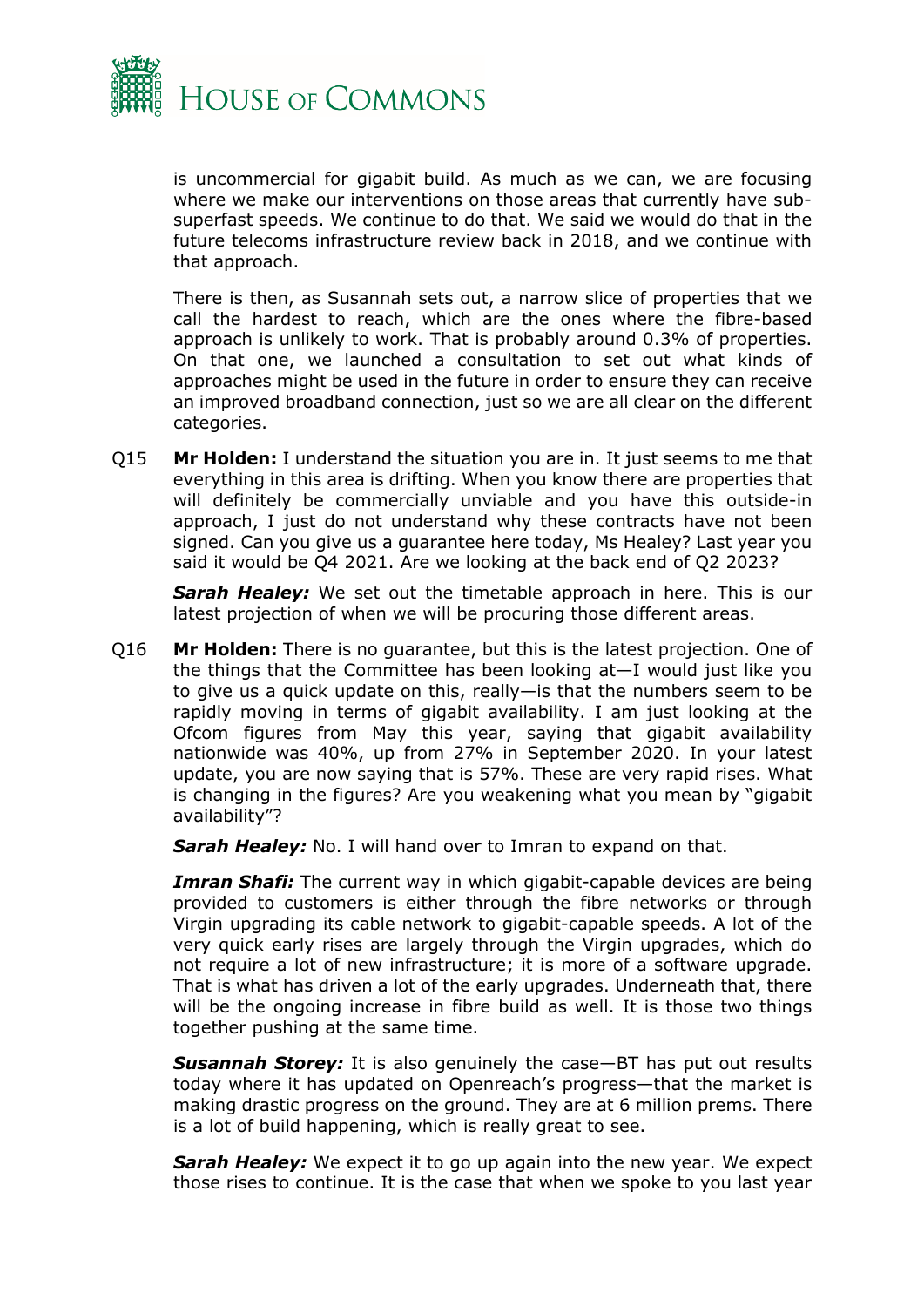

it was at about 35% and now it is at 58%, and we expect it to go up again quite rapidly into the new year.

Q17 **Mr Holden:** It is obviously good news that the commercial sector seems to be acting at speed, whereas the Department cannot seem to get its plans for the final bit of roll-out and the contracts together. That is good news, I suppose.

The difference in speeds is one of the concerns that many of my constituents have, especially when there are multiple adults or families in a household, when they are in a more rural area where it is difficult to access different services, or when they want to stream multiple things, work from home or do schoolwork from home, in some of the difficult circumstances that we have seen continuing. In the Ofcom figures from May, between 30 megabits a second and 300 megabits a second availability is a very broad definition.

Do you have any thoughts on what you are going to do? A gigabit is 1,000 megabits a second, but the capability between 30 and 300 is quite different. I was just wondering whether you have any thoughts on this. Some areas in those harder-to-reach patches are going to be the places that your Department is targeting with public money. Is that target going to be always for gigabit? Have you looked at some of these perhaps more middle options here in terms of, say, 300 megabits a second?

**Sarah Healey:** It is probably worth saying a few things about what you can do at those different speeds. It is the case that 30 megabits a second will enable streaming to happen simultaneously by several people in a household.

**Mr Holden:** Yes, if it is consistent.

**Sarah Healey:** That is why we are so worried about the sub-superfast areas. They are the ones that we really want to prioritise. The target is for 85% gigabit-capable coverage by 2025. We are not looking to water that down to be under gigabit-capable at all. When it comes to that 0.3%, there is a different range of technologies. As I say, we are consulting on which ones might be the best ones to use. Imran, I do not know if you want to say anything further about that.

*Imran Shafi:* You are completely right: that is a large range. As demands on the network increase, the requirement on speeds might increase. I would add that reliability is just as important as speed for a lot of consumers. The copper network that currently exists, on which a lot of the superfast is built, is less reliable than fibre. One of the benefits of fibre is reliability as well as speed. For instance, in my block of flats there is a gigabit-capable network, but I do not take up the gigabit speed because I do not need it, so I take up a cheaper option. But I know it is reliable so I can work from home.

*Sarah Healey:* The whole purpose of the programme focusing on gigabit, even though not that many people, including Imran, currently need a speed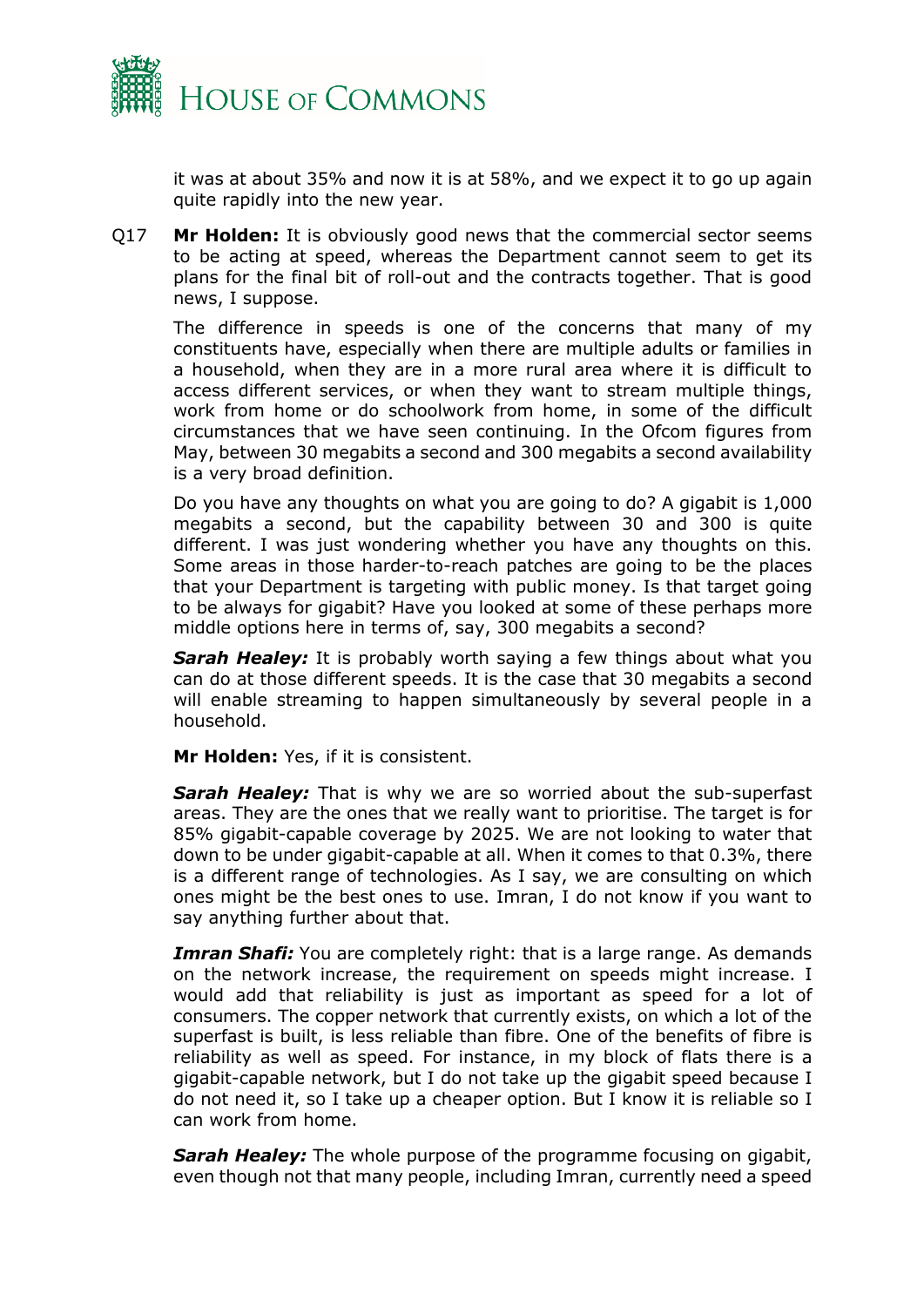

of that nature, is to futureproof it so that we do not plan for 300 megabits and then find that in five years' time people need quite a significant amount more than that. We want to make sure that we futureproof that.

The market is thinking in exactly the same way. We spoke earlier about the upgrade to Virgin cables, which is being done automatically. They have also set out an intention to properly futureproof that by replacing it over time.

Q18 **Mr Holden:** I know the entire UK system has been massively helped by the fact that, back in the day, Virgin Media put all this stuff in the ground. It was not ever designed for broadband; it was designed for TV.

*Sarah Healey:* It was not even called Virgin Media at the time.

Q19 **Mr Holden:** No, indeed. To go back to these households, I am worried about this. One in 300 households, the 0.3%, are going to be very difficult to reach, and we are going to have to look at novel and different approaches for those. Your target is for 85%, which is 255 out of 300. I am worried about the 44 out of 300 households, which is 14.7% of them. You do not have a target for gigabit broadband for them. They are in large parts of the country, especially those that may need to be levelled up, but also in London—there is patchy coverage on the outskirts of London—and particularly in constituencies such as mine. They are the people I am worried about.

I looked at your latest letter and the mention of the 100% again. You mention that by 2030 you want the roll-out to get as close to 100% as possible. I am just worried that a large chunk of the population—the 44 out of 300 households—is being forgotten about. They are the people who you are meant to have come out with plans for by Q4 this year, as you told us last year. Now it is looking like May next year. What kind of guarantee can you give to that portion of the population—not the ones who are impossible to reach, the 0.3%, but that 14.7%—that we are going to be delivering for them?

*Sarah Healey:* As you know, our target is to go to 85% and beyond if we can. We will go as fast as we can beyond that 85%, if it is possible to do so. As you say, in my letter I state that our internal planning suggests that we will be looking at 2030 to reach full gigabit coverage for the country. We will bring that forward as much as we can. As you say, it does not include the 0.3% hard to reach, but that is our long-range forecast, because we recognise the importance of focusing on that 14.7% of customers who do not have gigabit. Quite a lot of those will have access to superfast. Because we are focusing on those with sub-superfast speeds in all our work and trying to go there first, we hope that few people will be having to live with sub-superfast speeds for a long time.

Q20 **Mr Holden:** One of the things that concerns us is that we feel like we keep getting pushed back on the people who are hardest to reach. I have a lot of those people in my constituency who it is really affecting, particularly in semi-rural areas. The Department constantly references the fact that the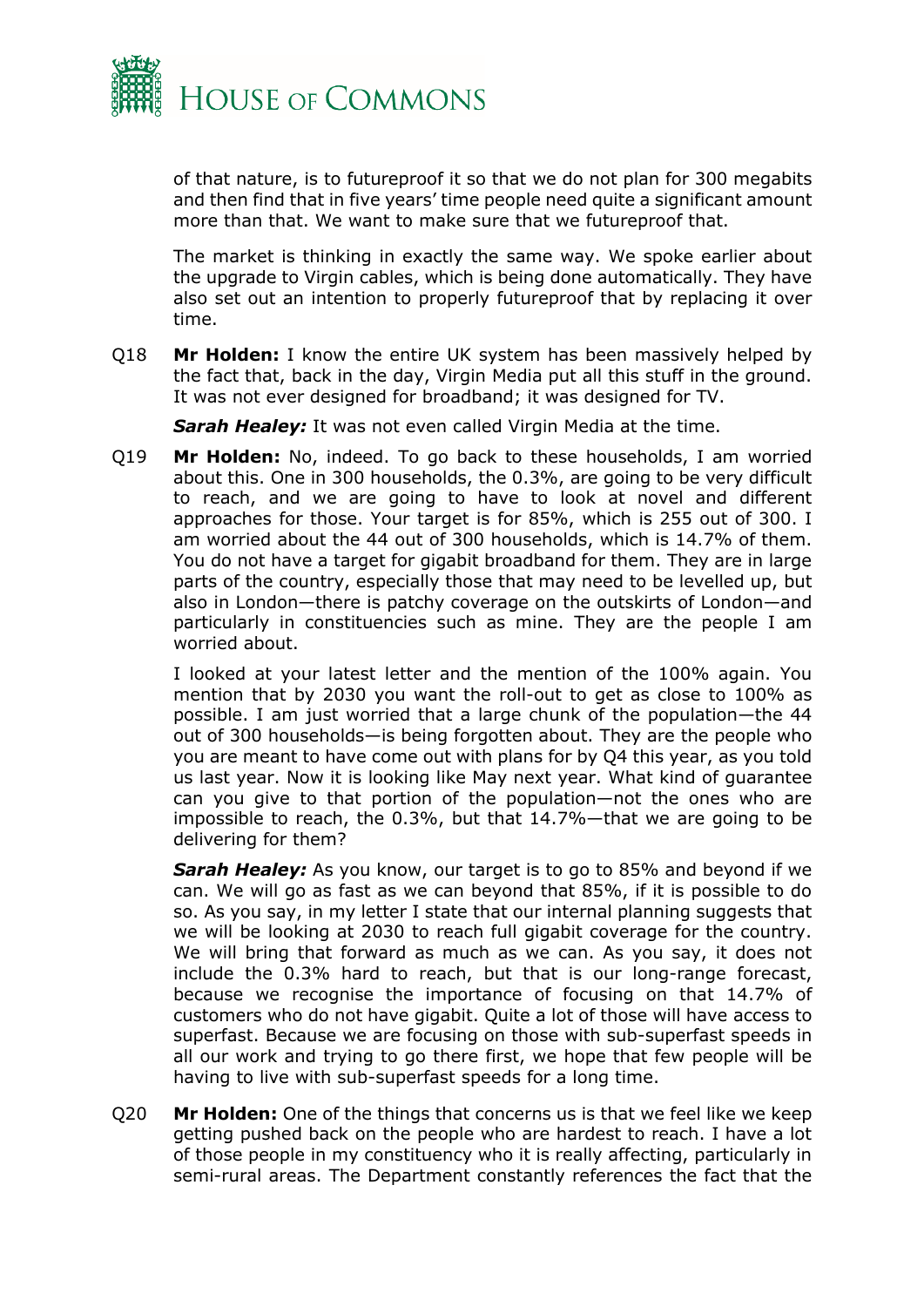

Government have committed £5 billion of funding for this 20%, but there is only £1.2 billion in the Budget. Where is 75% of that funding? Are they waiting for your plan, which is delayed?

*Sarah Healey:* No. If we were able to go beyond the 85% by 2025, then we would have access to funding to do that. The £1.2 billion will meet the 5% of the 20% that we are aiming to do by 2025.

Q21 **Mr Holden:** It is the case that until you get this plan in place, 75% of the funding is not going to be made available to you.

*Sarah Healey:* We have a plan in place, which we have set out in this update.

Q22 **Mr Holden:** With respect, it is not really a plan if the contracts are not there and they have not been dealt with. You told us in Q4 last year that you were going to be procuring in Q4 this year. Now you are telling us that it is next year. That money is not available. It is not in the Budget for you, is it?

*Susannah Storey:* The spending review confirmed the £1.2 billion, which is a multi-year settlement. That is really great for us, because we want to make sure that we can let contracts with certainty.

Q23 **Mr Holden:** It is not the £5 billion, is it?

**Susannah Storey:** The £5 billion is still available, if we go through the £1.2 billion.

**Mr Holden:** Yes, exactly.

*Susannah Storey:* Looking at this update that we have just published, I do not know if you did this, but the first thing I did was re-add up all the numbers in terms of where it gets to. It gets us to 2.5 million prems. We are trying to make sure that each procurement adheres to our principles, because we are really keen to ensure that we serve the hardest to reach and protect public money.

The process that Paul's team is going through is all the normal preprocurement stages, consistent with public procurement rules and all the Cabinet Office guidance. Then, in this transparent report, we have set out the order of those contracts. The  $E1.2$  billion gets us through those first three tranches. As soon as we have done that, we have spoken to the Treasury and it have re-announced the £5 billion. The good thing, we feel, is that this is a certain programme with the funding available. That is not always the case.

Q24 **Mr Holden:** When does the spending review period that you have just been signed up to end?

**Susannah Storey:** It is for the next four years.

Q25 **Mr Holden:** You have £1.2 billion in that period. My understanding was that this £5 billion was for this spending review period, but you have said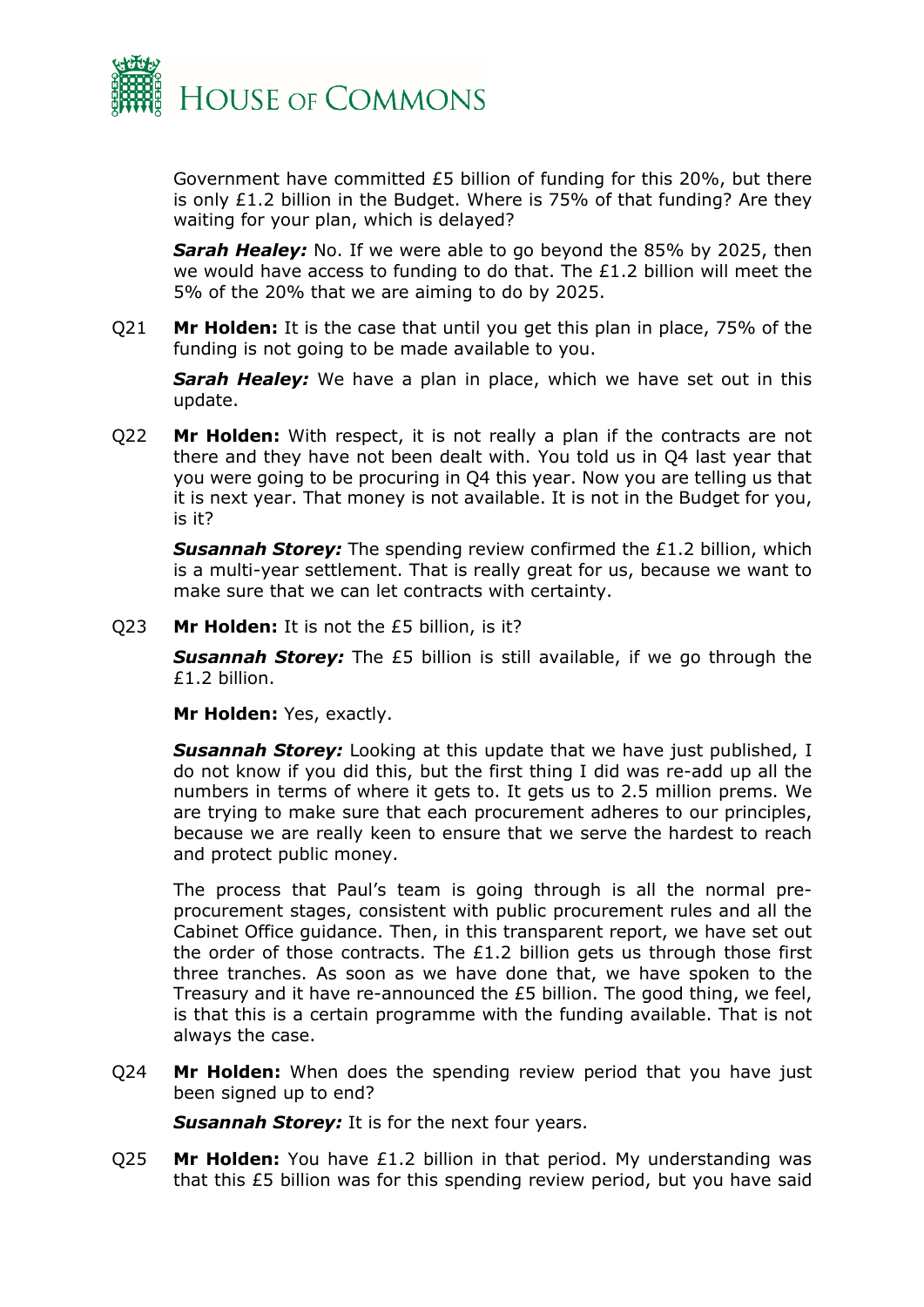

that you are not going to hit that.

**Sarah Healey:** The £1.2 billion is to cover the premises that we need to meet for the target of 85% coverage by 2025. As soon as we are going beyond that, the funding will be made available for us to do so.

Q26 **Mr Holden:** Okay, but it is not in the spending review.

**Sarah Healey:** It would be, if we went beyond the 85% target. As you know, we are trying to go beyond it as much as we can.

**Chair:** It is not new money.

**Mr Holden:** It is not there yet.

*Susannah Storey:* It is for the 20%.

Q27 **Mr Holden:** I understand. I have a couple of very quick final questions. I was very interested in the autumn update, mainly because it referred to County Durham.

**Sarah Healey:** It was not deliberate.

**The Chair:** You are easily satisfied.

**Mr Holden:** I am sure that is true, Ms Healey. Point 5 of the key changes says, "We are planning to combine regional supplier procurement areas in Northumberland and Durham, and have found two areas where we believe local supplier procurements will offer bidding opportunities to more telecoms providers". Could you possibly update us a little bit more on that? It is of great interest to me and my constituents.

**Sarah Healey:** I will hand over to Paul on this.

**Paul Norris:** Shall I take that one? I am glad you are happy to see Durham as one of our first three procurements. We currently have two procurement types: local and regional. The locals are designed to harness small to medium-sized suppliers. The regionals are designed to harness the capacity from medium to large-scale suppliers.

We had originally planned in the summer for Durham, Teesside and Northumberland to be two separate regional lots. As we processed the data from the, by now, 38 suppliers in our database and processed those expanded footprints, it became clear that we needed to combine two regional lots into one to ensure that it has the scale to be viable.

To some extent, this goes back to one of your previous questions. On the procurement side of what we do, we need scale and density so that the economics work for suppliers and for the taxpayer. We now have one regional lot: Durham and Northumberland combined. As you say, we have carved out two local contracts, and we are in discussions with some of the small to medium-sized suppliers to harness their capability, we hope, at greater pace in those particular areas.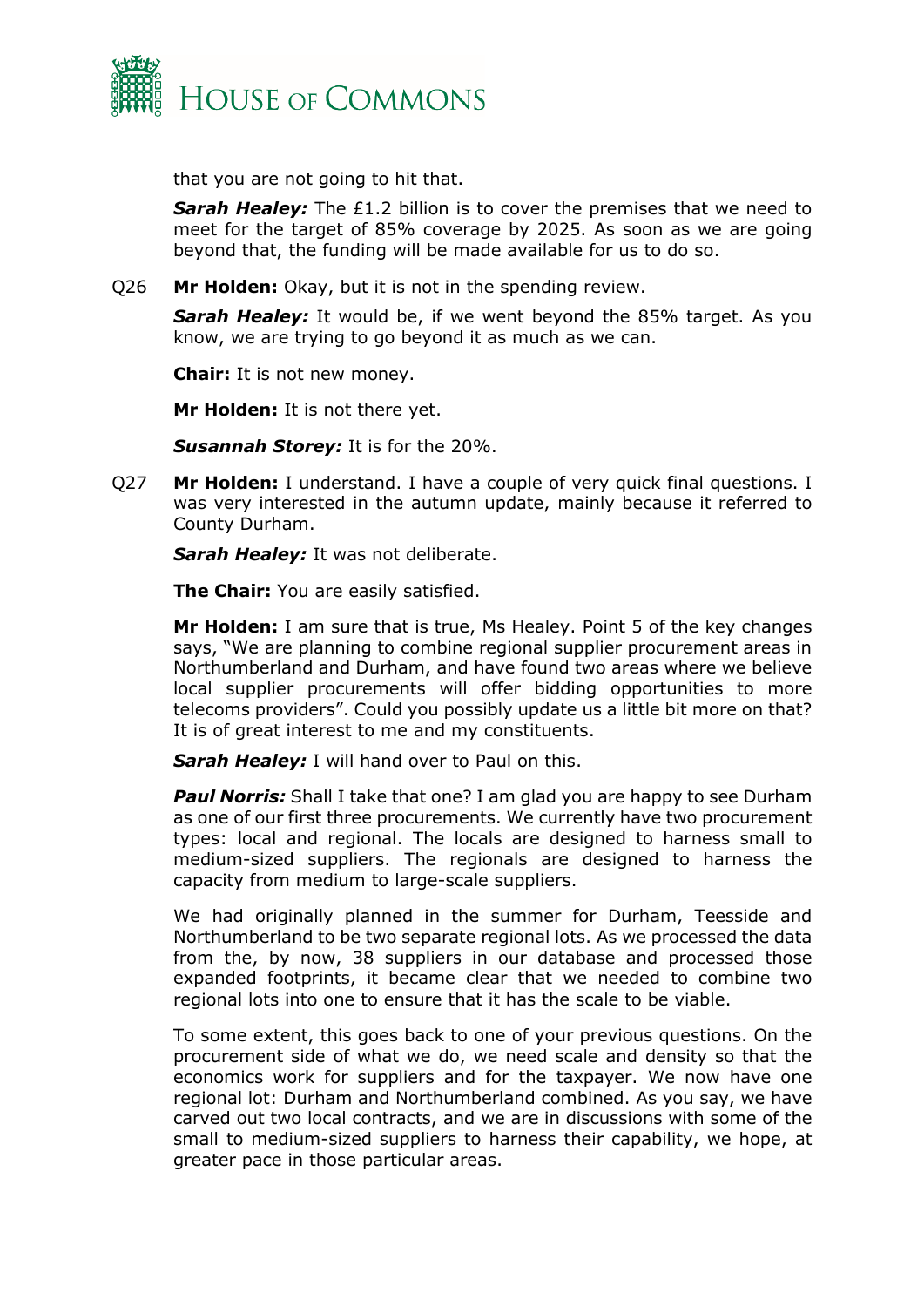

I should perhaps also say that vouchers are very active in your constituency. The voucher scheme—it has scaled fourfold over the last 12 months, since we were last in front of the Committee—is there for those citizens who actively want improved broadband service to act together as a community, and to organise with us and with suppliers, in order for pockets of voucher community coverage to be provided at pace. That is underway in your constituency and will continue to complement the procurements, as we get them up and running.

Q28 **Chair:** I have one quick question for Mr Shafi about the Virgin upgrades. What percentage of that jump from 40% in May, on the figures we had before, to the 57% in the autumn update is as a result of Virgin's upgrade?

*Imran Shafi:* Quite a lot of it will be.

**The Chair:** Could you write to us with that?

**Imran Shafi:** I will have to check the figures and then write to you, yes.

Q29 **Sir Geoffrey Clifton-Brown:** Good morning, Ms Healey. I am sorry that I was not here at the beginning—I had to pop out for another appointment. If you look at the constituency figures, my constituency has the most people who are unable to receive over 10, let alone over 30. It is worse than Durham, I might say. Nowadays, most people would admit that, if you cannot receive 30, you do not have much of a broadband service. Given that my constituency has one of the highest ratios of homeworking in any constituency, this is a real economic limiter for us. If outside-in is to mean anything, what hope can I give to those constituents this morning, both the under-30 and the under-10, as to when they might receive any sort of a reasonable broadband service?

*Sarah Healey:* It is worth having a look at what we have said about where we will be procuring. Where we go ahead with those procurements, if they cover your constituency area, that will be fully set out. If they are eligible for vouchers or they might be eligible for vouchers, they can check online. In fact, I did this the other day to make sure the system worked, and it did. It was very clear about how you could club together for vouchers in areas where your constituents are finding it particularly difficult. Some of them may also be covered by ongoing superfast contracts. Paul might know more of the actual specific detail in the Cotswolds.

**Paul Norris:** Building on Sarah's comments, voucher projects are active in your constituency with both Openreach and Gigaclear. Gigaclear now has quite a widespread footprint in Gloucestershire. The voucher projects that are active currently cover some 1,000 premises. The competitive market is dynamic in this area. There is still some superfast activity. It is Hereford and Gloucestershire combined for those contracts.

The gap is closing. I understand the frustration of your constituents. If we look nationwide across the UK at the superfast proportion of the country, 97% has improved by half a percentage point in the last year. In your constituency, that improvement has been closer to 1.5%. The way our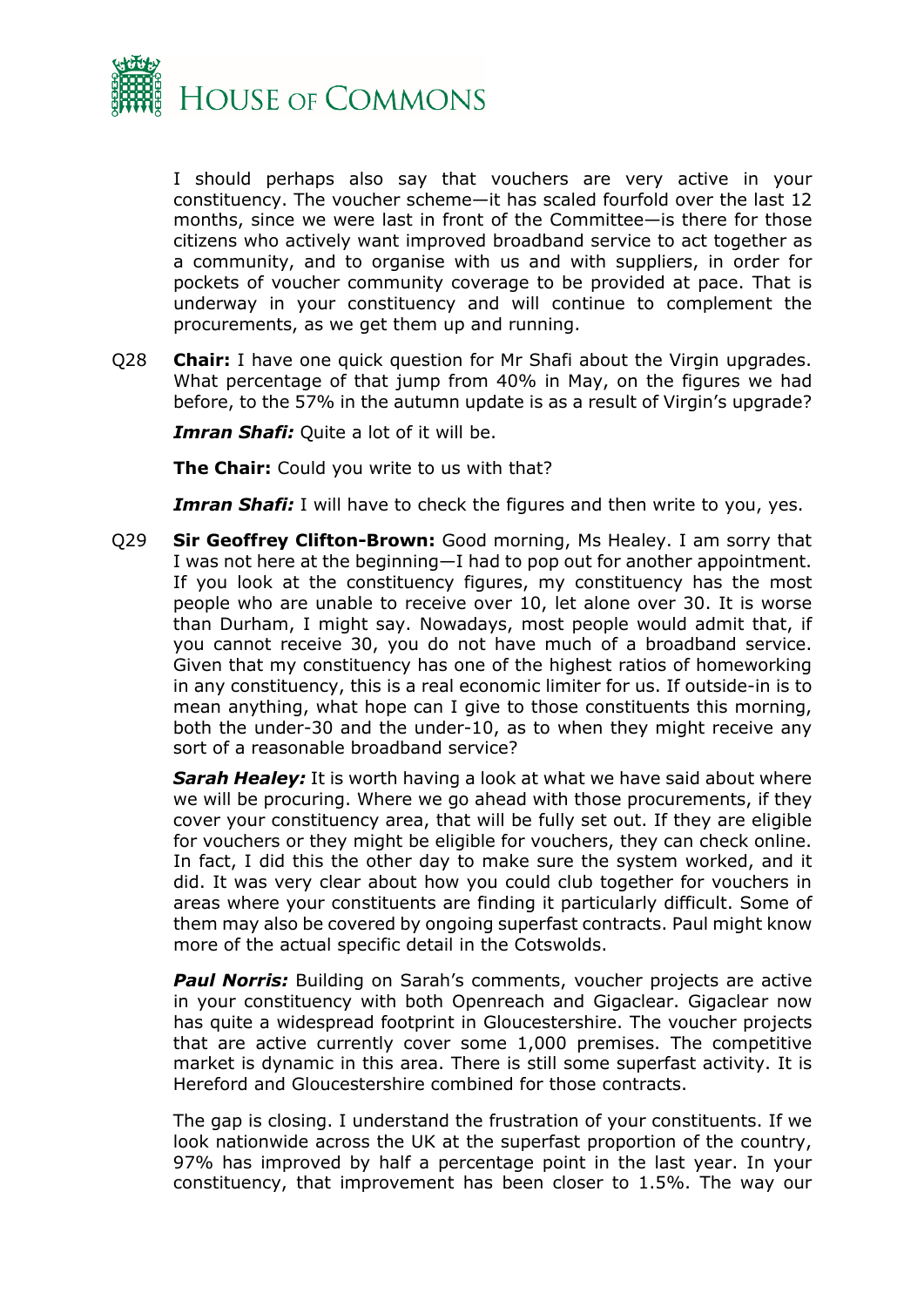

programmes are focusing on the neediest broadband customers is working. We are very focused on Gloucestershire, as we are on all rural parts of the UK. It is sequenced somewhat later in our procurement timetable, but that is because superfast is active. The new procurements will need to layer on to the success of that superfast programme.

Q30 **Sir Geoffrey Clifton-Brown:** Ms Healey, can we get a bit of a guarantee that the third that are going to be delivered through the Department's new gigabit infrastructure subsidy procurements are not just going to be fibre to the cabinet? Fibre to the cabinet will still cause us a lot of problems in the Cotswolds, because some of my constituents live a mile or more from the cabinet, so they are not necessarily going to be improved by fibre to the cabinet.

**Sarah Healey:** Just to be clear, where we are delivering under superfast contracts, we are delivering gigabit-capable connections. The target is for gigabit-capable connections. We are not focusing on superfast speeds. We will ensure, as Imran mentioned earlier, that we have both fast and reliable broadband in the future.

Q31 **Nick Smith:** Good morning, colleagues. I have a question to Mr Norris mostly about geographical variation. I am going to be picking up some of the points made earlier by colleagues. In Blaenau Gwent, in the south Wales valleys, we have good superfast broadband, which was helped by the roll-out organised by the Welsh Government in the 2010s. All of that was great. However, in gigabit coverage it is really poor. If you look at the membership of this Committee, Blaenau Gwent has the lowest coverage at 3%. Other colleagues have up to 80% coverage.

The Welsh Government chose to prioritise Blaenau Gwent because we are an area of historical economic deprivation. It made a big difference. We got a leg up. It brought businesses to my borough. But now we are being left behind by this programme. There we are at the top of the valleys in south Wales. Why has this initiative failed for us so far and what can you do about it, please?

**Paul Norris:** We recognise that profile. It is true for the whole of Wales that superfast coverage, the 30 megabits, is broadly in line with or a touch below the UK average, but gigabit coverage lags behind. The reason, in fact, is that historical accident in the cable industry. The Virgin network just did not build, for the most part, in Wales.

What are we doing for Wales? First of all, Superfast Cymru, with the Welsh Government, continues to deliver. This is focused on the broadband poor the sub-30s. There are another 40,000 premises still to come through those very important contracts between now and roughly this time next year. It is important that we get that delivery for the superfast element.

Next, the voucher schemes are active and very popular in Wales. We are also grateful to the Welsh Government for providing a top-up in addition to the £1,500 per home from DCMS. We have also been very active with our public sector hubs programme, which we have not discussed thus far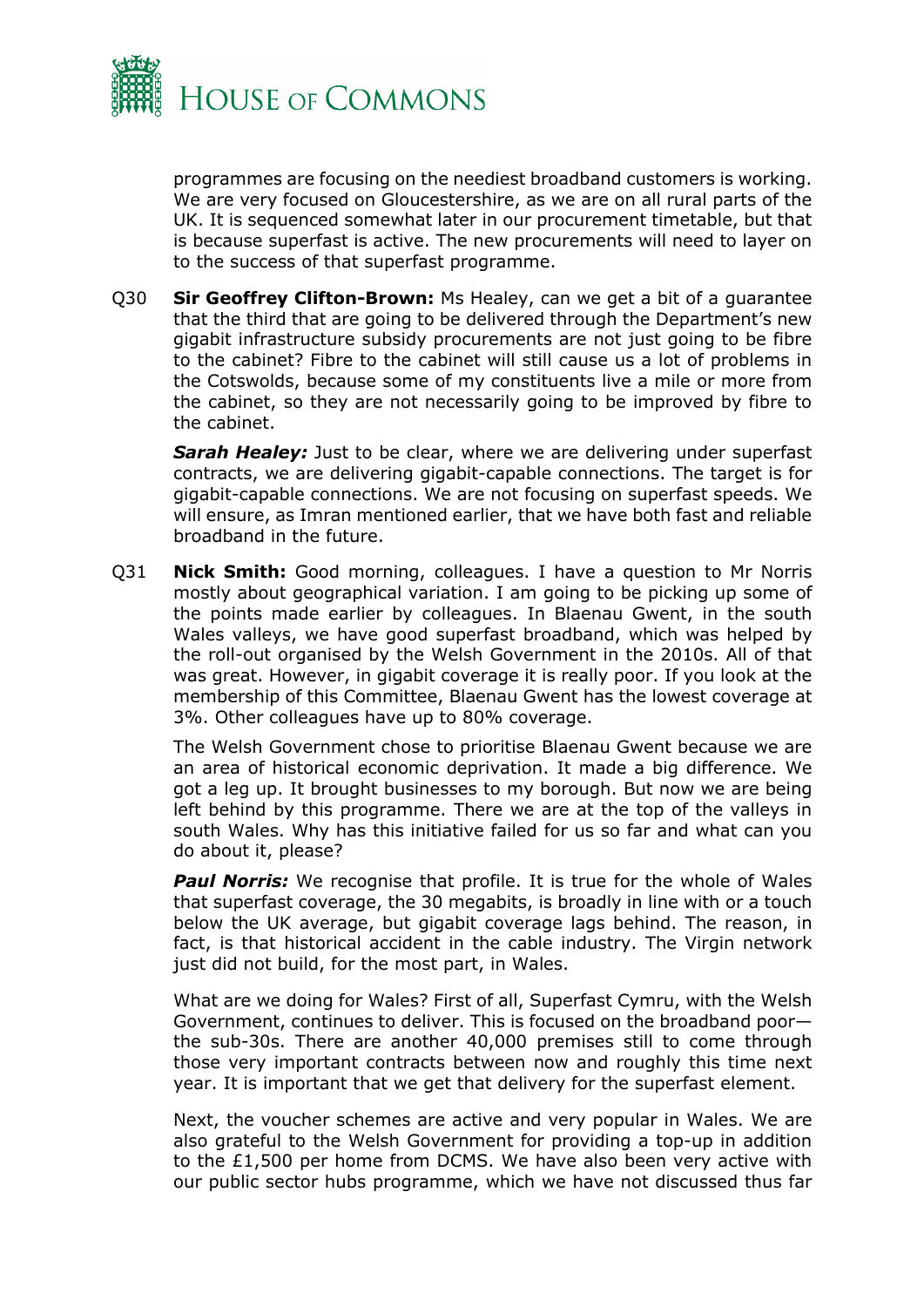

in this hearing. It has reached some 600 public buildings in Wales. We are proud that by now we have fibred every last rural school in Wales.

For the new procurements, which will need to layer on top of Superfast Cymru, we completed what is called the open market review—the initial data-gathering stages. That was completed just a few weeks ago. We are working very closely with the Welsh Government on that. That will move towards what is called the public review in the first half of 2022. Working with our colleagues in the Welsh Government, we expect to design those intervention areas for procurements in Wales through the first half. I hope that has gone some way to answer your question.

Q32 **Nick Smith:** Mr Norris, that is a very poor answer. It was pretty thin gruel. You have to do much better than that. You need to get contracts signed; you need to work faster than that. Your outside-in strategy is clearly failing in south Wales. My communities, the areas of Tredegar, Ebbw Vale, Brynmawr, Blaina and Abertillery, have been let down by your strategy. You have to move up a gear, and I hope you will for the future. It seems to me that your levelling-up agenda is failing badly in south Wales.

**Paul Norris:** We are absolutely moving at pace. There is a common theme here for the rest of the UK. There is vibrant commercial activity in Wales. Again, just in recent weeks, Broadway Partners raised £150 million, a big chunk of which is south Wales. Ogi is another new entrant that is very active in your area. It is important that we sequence our procurements to fit with superfast, which is still delivering, and to reflect the commercial build so that we do not apply our subsidy to areas or premises that would otherwise be built without taxpayers' money.

Q33 **Nick Smith:** Big picture, the fact is that broadly across the cities in the UK things are going well, but the small towns, particularly in areas such as mine, are suffering and being left behind. The facts are clear. In some places represented around this table there is 80% gigabit coverage. In Blaenau Gwent it is barely 3%. Can you separately get back to me, please, and work with Ofcom in Wales to come up with a better plan that delivers for the valleys? It is really important that that happens. I would be very grateful if you could go offline and you could come back to me, please, with something that is more promising than this. So far, I have been deeply disappointed with the answers I have received.

*Sarah Healey:* I am very happy to do that, and with the Welsh Government, who we work with on delivering those contracts.

Q34 **Nick Smith:** I have one further question, which is totally different from the area we have covered. Will the OneWeb initiative, which was a \$500 million initiative of the Government last year, mean that we will have satellite broadband in rural areas soon?

**Sarah Healey:** It might be worth turning to Imran on that one.

*Imran Shafi:* As Sarah mentioned earlier, we have launched a consultation on the very hard to reach premises—the 0.3% where gigabit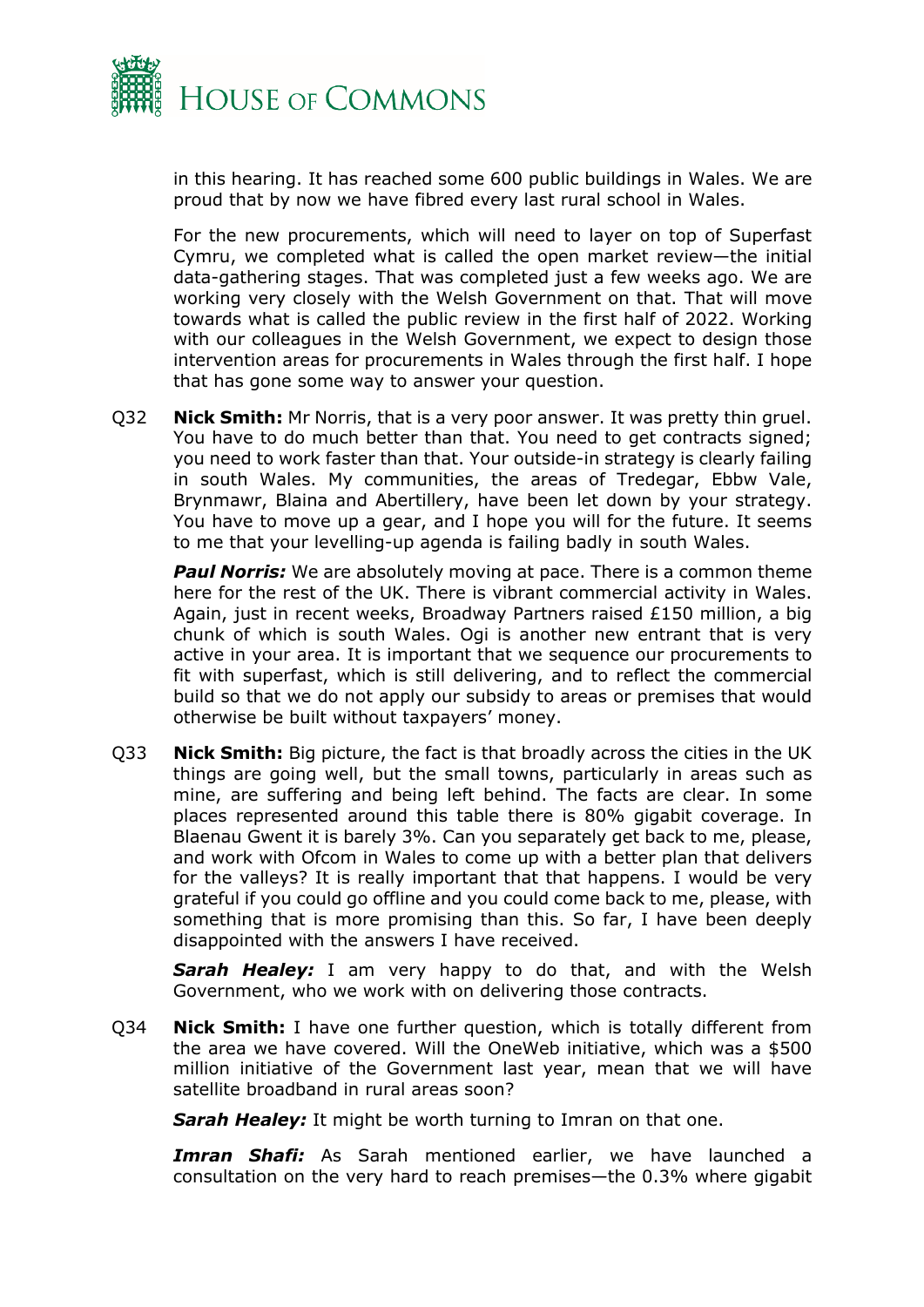

is going to be unlikely. As part of that, we have been engaging with operators on potential solutions, and satellite is definitely one of the solutions that might be viable. It is not just OneWeb. There is also SpaceX's Starlink, which is progressing well.

Q35 **Nick Smith:** The Government have spent \$500 million of our money on OneWeb.

*Imran Shafi: Yes, we have.* 

**Nick Smith:** So it would be good to see some return for UK citizens.

**Imran Shafi:** We are definitely engaging with them. OneWeb has entered into deals with some of the operators in the UK—BT, for instance—about future working relationships. The technology is moving very fast at the moment. These technologies are improving year on year. They are currently expensive, but we are working with them to see whether we can bring the costs down and whether this is a solution for some of those areas that, as you say, have had poor internet for a very long time. It might be a more creative and faster solution than some of the other options available.

**Chair:** "Might" is the word there. It is a lot of money.

Q36 **Nick Smith:** Will you update us, please? Could we have some more information on that as well, please?

*Imran Shafi:* Yes, I am very happy to.

**Chair:** It is part of the outcomes required for this programme. It is really important that OneWeb works, given that investment of money. A lot of fingers are crossed across Whitehall and in Government.

Q37 **Shaun Bailey:** In terms of the regional supplier procurements, I note that the Black Country and Birmingham are yet to be allotted anything. In the report you have provided, we are lot 35. Could you just give an update on where we are in terms of the regional supplier procurements for Birmingham and the Black Country?

*Paul Norris:* Yes, Birmingham, Greater London, Greater Manchester, Newcastle and Liverpool are right at the back end because, as urban areas, the expectation is that the vast majority will be covered commercially. There is also a safety valve in the mobile networks for both 4G and 5G coverage. Certainly, 4G is now more or less universal in urban areas. 5G has been rolled out to a large extent and can provide well in excess of that 30-megabit threshold.

We need to sequence. We need to set priorities. We do that by sequencing rural areas with the greatest proportion of sub-30 speeds relatively early in our procurement plan. That is why Birmingham is towards the back end. There have been vouchers active in the Birmingham area. We will continue—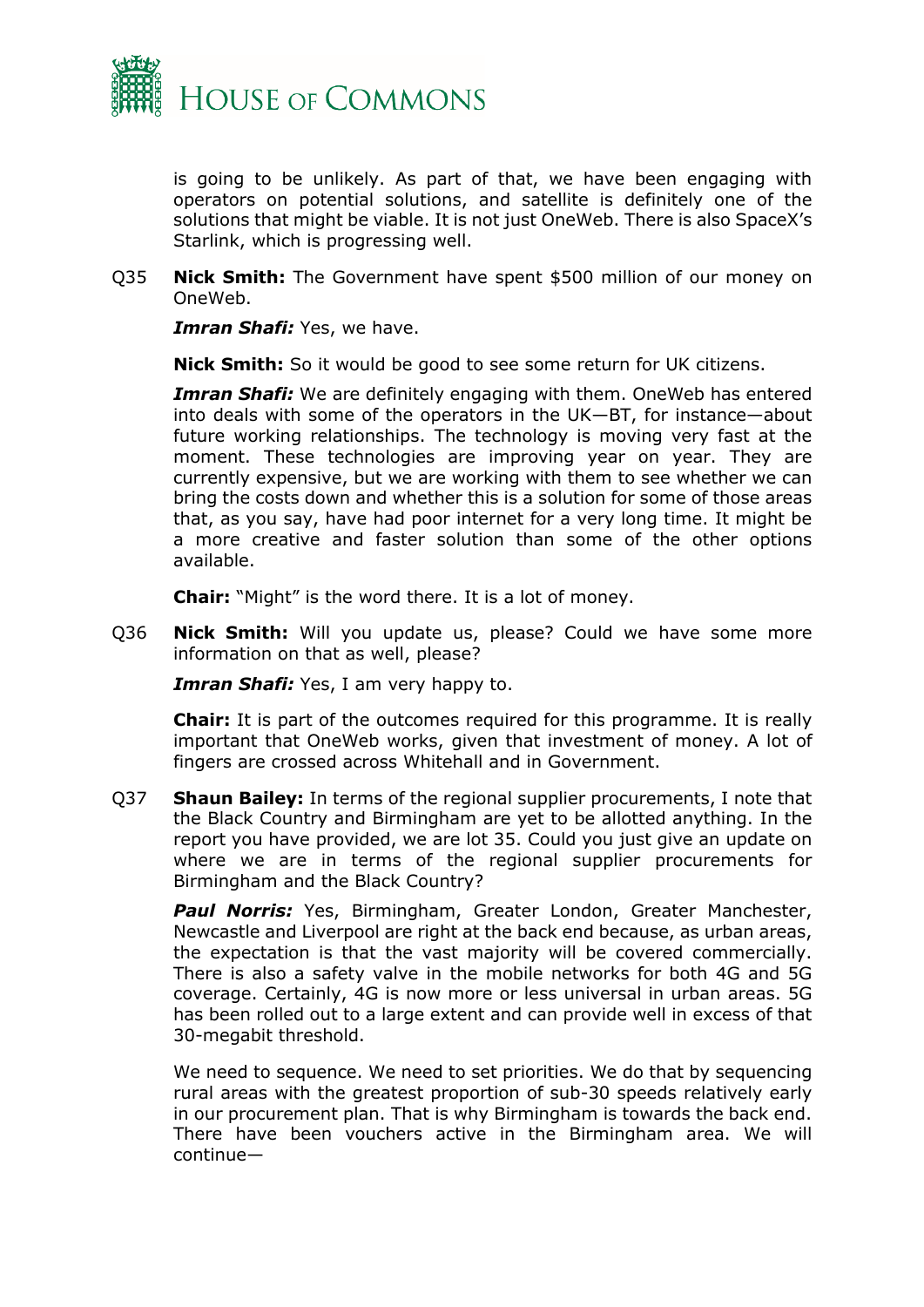

Q38 **Shaun Bailey:** Can I just come back? The Black Country is not Birmingham. What about the Black Country? I represent the Black Country, not Birmingham. What is going on in the Black Country? The Black Country is the four Black Country boroughs: Walsall, Sandwell, Dudley and Wolverhampton. What is going on within those four boroughs? Birmingham is great, but I do not represent Birmingham.

**Paul Norris:** We would regionally class that as predominantly urban in our classification.

Q39 **Shaun Bailey:** Can I just ask why the Black Country has been put in with Birmingham? I am conscious that Birmingham itself, as I say, is a city of 1.5 million or 2 million people. Yes, I can see the urban point there. Can I ask, Mr Norris, whether you have been to the Black Country?

**Paul Norris:** No, I have not had that pleasure.

**Chair:** That is what we were just all thinking.

Q40 **Shaun Bailey:** Yes. Perhaps the definition of urban is what is causing the issue. There are parts of my constituency, my borough, that are semi-rural and have some of the issues that Mr Holden and others have alluded to. I am trying to understand this rationale of why Birmingham and the Black Country have been lumped together. Is it literally the case that we have just seen them close together on a map, or are there other factors? I saw you shake your head there, Ms Storey.

**Susannah Storey:** From our perspective, we absolutely appreciate why everybody wants their constituents to have fast speeds as soon as possible, and so do we. The principles that we apply are consistent right across the country. We look at those areas with the hardest to reach prems and then, as Paul was saying, we need to make sure that there will be sufficient takeup of the contracts. We look across those principles. It is not the case that we are saying, "That is next to something else on the map." We look at the area, apply our core principles and work with the market. I suspect it is because of that.

**Paul Norris:** I would be very happy to visit.

**Shaun Bailey:** I was literally about to extend that invitation.

*Sarah Healey:* We will all come. We can have a look at the Sandwell Aquatics Centre at the same time. If you want specifics on what is happening in your area, we are really happy to provide that in follow-up to this Committee.

Q41 **Shaun Bailey:** The biggest issue that I hear about the programme is community engagement. I have a bit of an issue in Wednesbury at the moment around two specific areas where work is about to commence and the community very much feel it has been plonked on them. How are you working with the industry to ensure that communication goes beyond just notices on poles? My case bag has been overflowing with this, particularly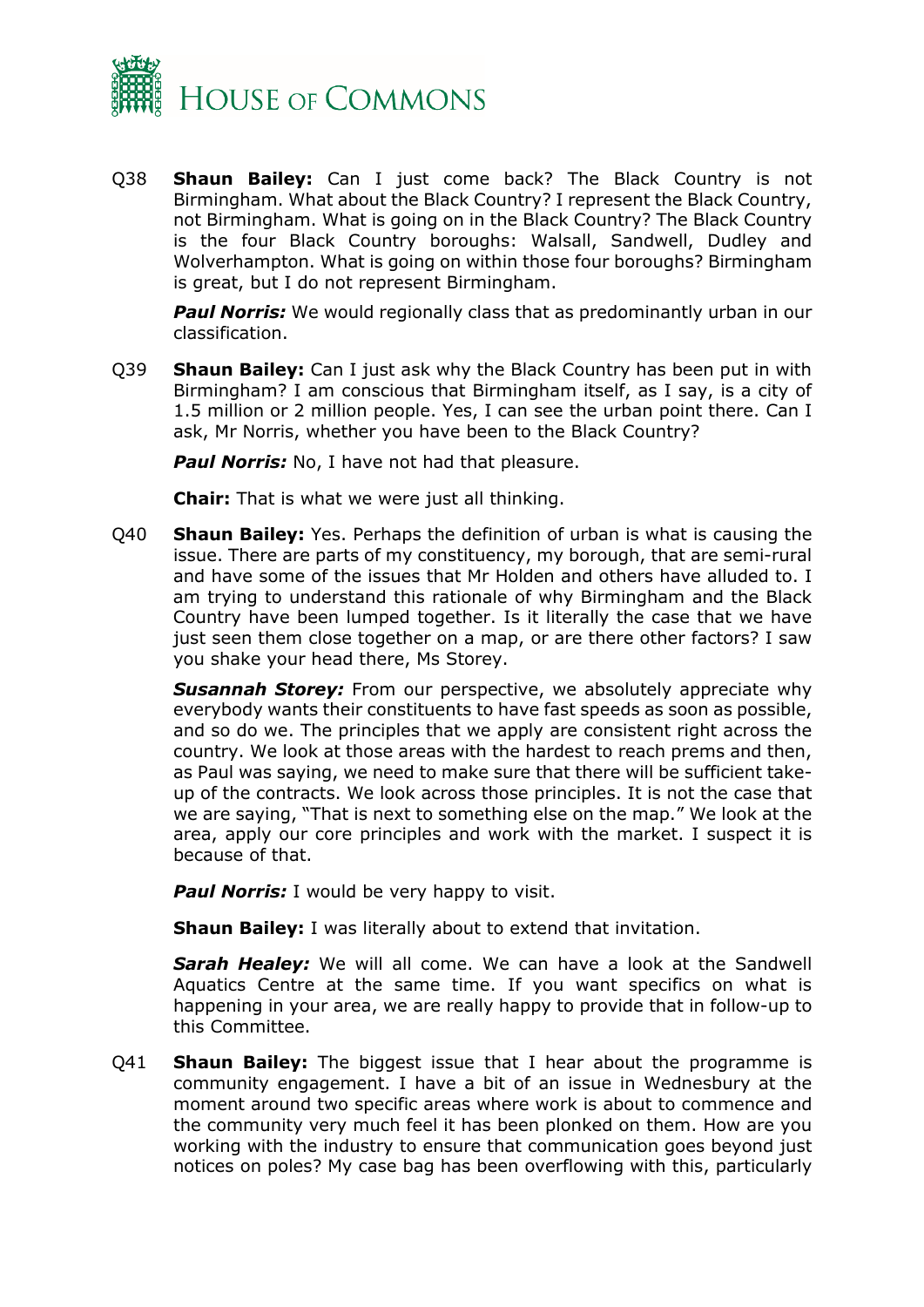

in the Wednesbury area. I am just anxious to understand how you are setting those standards on community engagement.

**Sarah Healey:** I will start and then hand over to colleagues. We were just reflecting a little bit on this in preparation for this Committee. We need to be providing the best possible information to individuals about when their own services are likely to change and not relying, for instance, on stuff through letterboxes and so on, so they can check in advance to see when there are likely to be changes in their coverage. We can see that we need to ensure that is happening all the way along, in the industry roll-out but also in our own. That is probably it.

Q42 **Chair:** Mr Bailey, you have got a visit from the top team at DCMS to your constituency. You are already the envy of this Committee. You have had your share for today. Thank you very much for that. It does remind us all that lines and pictures on maps are not the same as knowing a place on the ground. We will touch on that local authority role in a moment.

I want to touch on wayleaves. We have had some very good evidence from, among others, internet service providers Openreach and CityFibre about this challenging issue. The Telecommunications Infrastructure (Leasehold Property) Act has gone through, of course, but you are looking at tackling this issue. You did respond to our recommendation on that and you talked about working hard to dismantle barriers to delivery. You quote the Act and the responses to that as the way you are going to try to deal with that. Where have you got with dealing with this issue on wayleaves? When are we going to see progress on the ground?

*Sarah Healey:* We are very happy to go through that.

*Imran Shafi:* The Queen's Speech announced that we are going to be bringing forward the Product Security and Telecommunications Infrastructure Bill in this Session. Within that we will be proposing reforms to the electronic communications code, which is where the wayleaves issue is addressed. We reformed the code in 2017. It has made a big difference, but we think we can probably go a little bit further. There are a few areas where we could go further, for instance by making negotiations between operators and site providers smoother. There has been a bit of friction on some of those.

Q43 **Chair:** It is easy to say "making it smoother", but how are you going to do that? What are you going to be proposing?

**Imran Shafi:** We are looking at what obligations companies have to have when they are engaging with site providers and how we make sure that companies have followed those obligations.

Q44 **Chair:** The onus is on the companies doing the installing and not the landlords at this point.

*Imran Shafi:* For those negotiations, yes. We are looking at how you can upgrade historical rights and rights that have expired.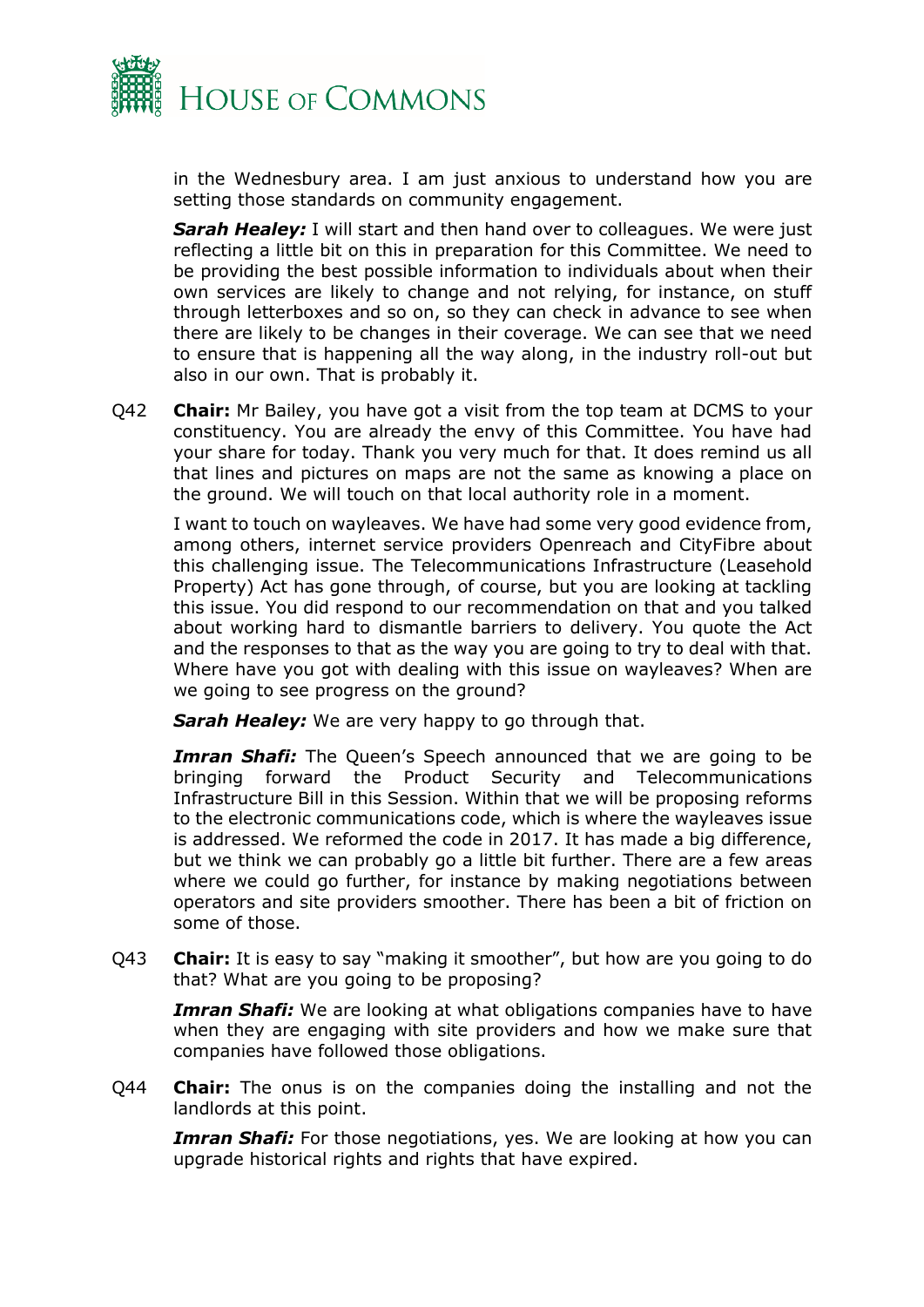

Q45 **Chair:** Just to be clear, that is where you have copper in the building and the telecoms company has access to the copper but cannot use that for gigabit.

*Imran Shafi:* Yes, exactly.

**The Chair:** You are looking at smoothing that.

**Imran Shafi:** That is something that Openreach has pressed us on. We are looking at how you can renew expired agreements. When agreements expire, currently they are under the Landlord and Tenant Act. They are a bit stuck, so we are looking at how we can free that up. We are also looking at how we can engage with non-responsive landlords. TILPA worked for flats, so we are looking at how we can reform that for the rest of the population. We have been consulting on that this year. We had 1,000 responses. We are crunching through them.

Q46 **Chair:** Is there a timescale?

*Imran Shafi:* As soon as parliamentary time allows, we will be able to bring forward the Bill.

Q47 **Chair:** I will need to look at some of my friends on the Government side to see whether we can do it a bit more quickly, because "as soon as parliamentary time allows" is your get-out clause. I do not blame you for it. Are you pushing hard? You are not going to meet your targets unless this is resolved.

*Sarah Healey:* The market has been massively expanding its plans, but we want to reduce the barriers to it doing so. It is worth saying that DCMS has a substantial chunk of the legislative programme going forward on a whole range of issues. We have probably brought forward more telecoms legislation recently than has ever been the case.

**Chair:** Yes, but that is the past.

*Sarah Healey:* We are on a roll in telecoms legislation, and we are pushing really hard. It is not just the wayleaves and electronic communications code issues that the Bill picks up. We think there is a whole range of important issues that need to be addressed in it, including on product safety.

Q48 **Chair:** The danger is that you are going to add so much in that you never get this bit resolved. That is one. You do not have a date yet for that legislation.

**Sarah Healey:** It is not entirely up to us.

Q49 **Chair:** I know it is not entirely up to you, but you do not have a date. Once you have got that legislation, how long will it take? Will it be instant? Will it implement instantly? How long will it take to roll through the system, Mr Shafi?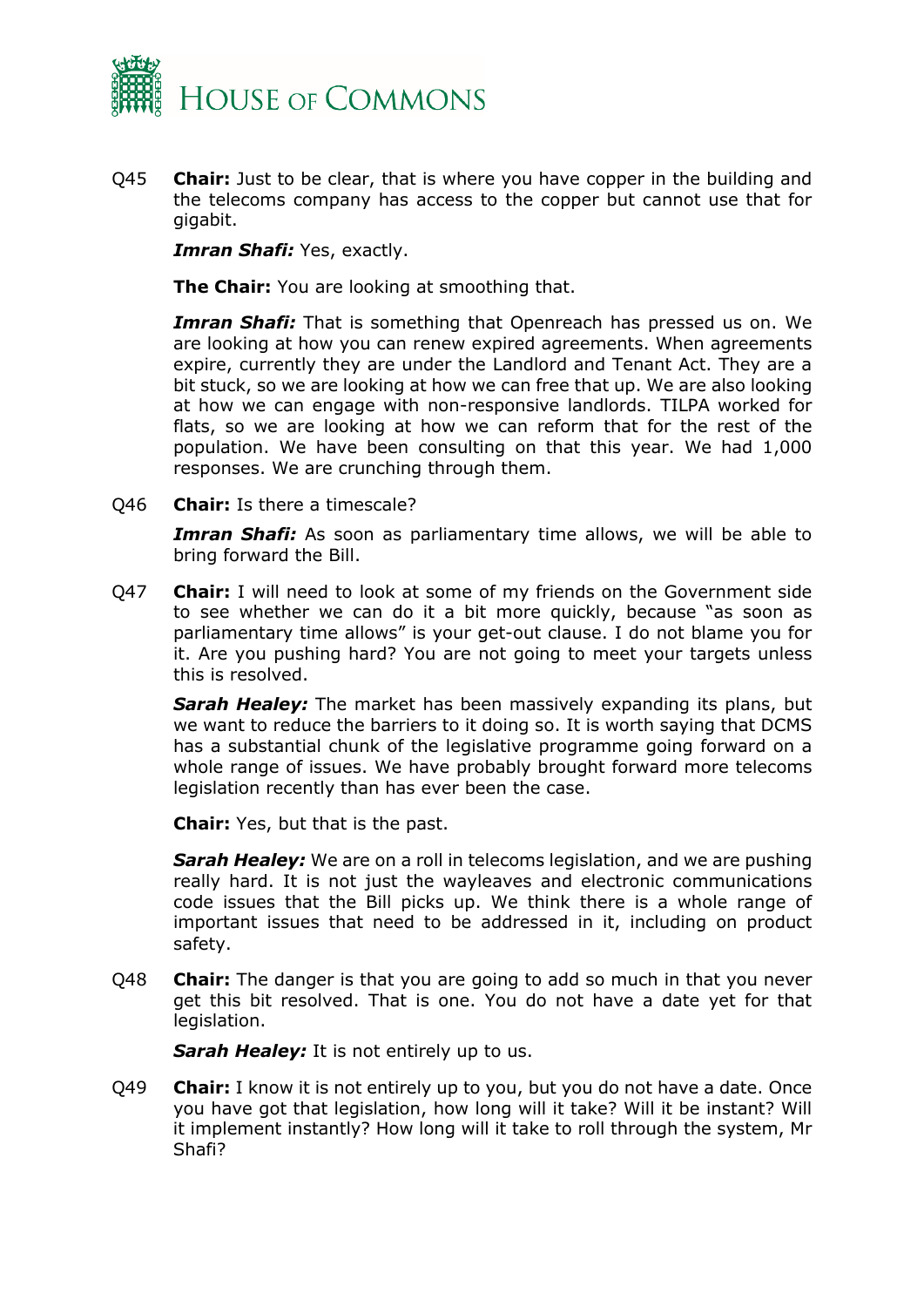

**Imran Shafi:** I would need to get back to you on exactly what will be achieved through primary versus secondary legislation.

Q50 **Chair:** This will be amending other Acts of Parliament in relation to leasehold, land ownership and all sorts of things. It is going to be very complex to weave that through the legislative and legal frameworks.

**Imran Shafi:** Exactly, and with TILPA, for instance, we now have Royal Assent, but we have to lay the secondary regs on that, which we are hoping to do soon. That is another example where we have the primary legislation passed, and we will be looking to lay the regulations for that by the spring.

**Sarah Healey:** It will not only be complex; it will also be controversial, because it affects the rights that different players in the market have. We are determined that this will make it easier to break down those barriers to broadband access.

Q51 **Chair:** Some of these are rights, but they are also barriers. I have a lot of multiple dwelling units in my constituency. While I am good on the figures, using the recent Ofcom figures as our baseline at the moment, we are going to hit a threshold. Openreach recognises that there are about 1.5 million flats that it cannot get through to. We have been doing a bit of work locally so that they can get it to the door, but there is the cost to the freeholder that they are charging and the residents of the property do not even know that this extra cost is being laid. It stops them being competitive and they go somewhere else.

It seems to me that there are freeholders, often offshore—and, indeed, another Government Department, which probably does not even realise I am raising that—making these decisions and charging these legal fees. They are making money. It is not benefiting the residents. It is not benefiting this targeted roll-out by Government. There is somebody making money, to no benefit to anyone except the lawyers and the freeholder, and this is what you are trying to stop.

#### *Sarah Healey:* Yes.

**Chair:** Do you think you will be able to do that?

**Sarah Healey:** That is what the changes to both TILPA and to the electronic communications code are targeted to do.

Q52 **Chair:** Can you just tell us, honestly then, what barriers you are hitting on that, because, as you say, there are vested interests and some people making money?

**Sarah Healey:** No, I am just saying that, as it goes through Parliament, I am sure there will be scrutiny of the legislation.

Q53 **Chair:** Do you think Whitehall is going to have the clout to get through those vested interests and make sure that we are going to deliver on this for residents?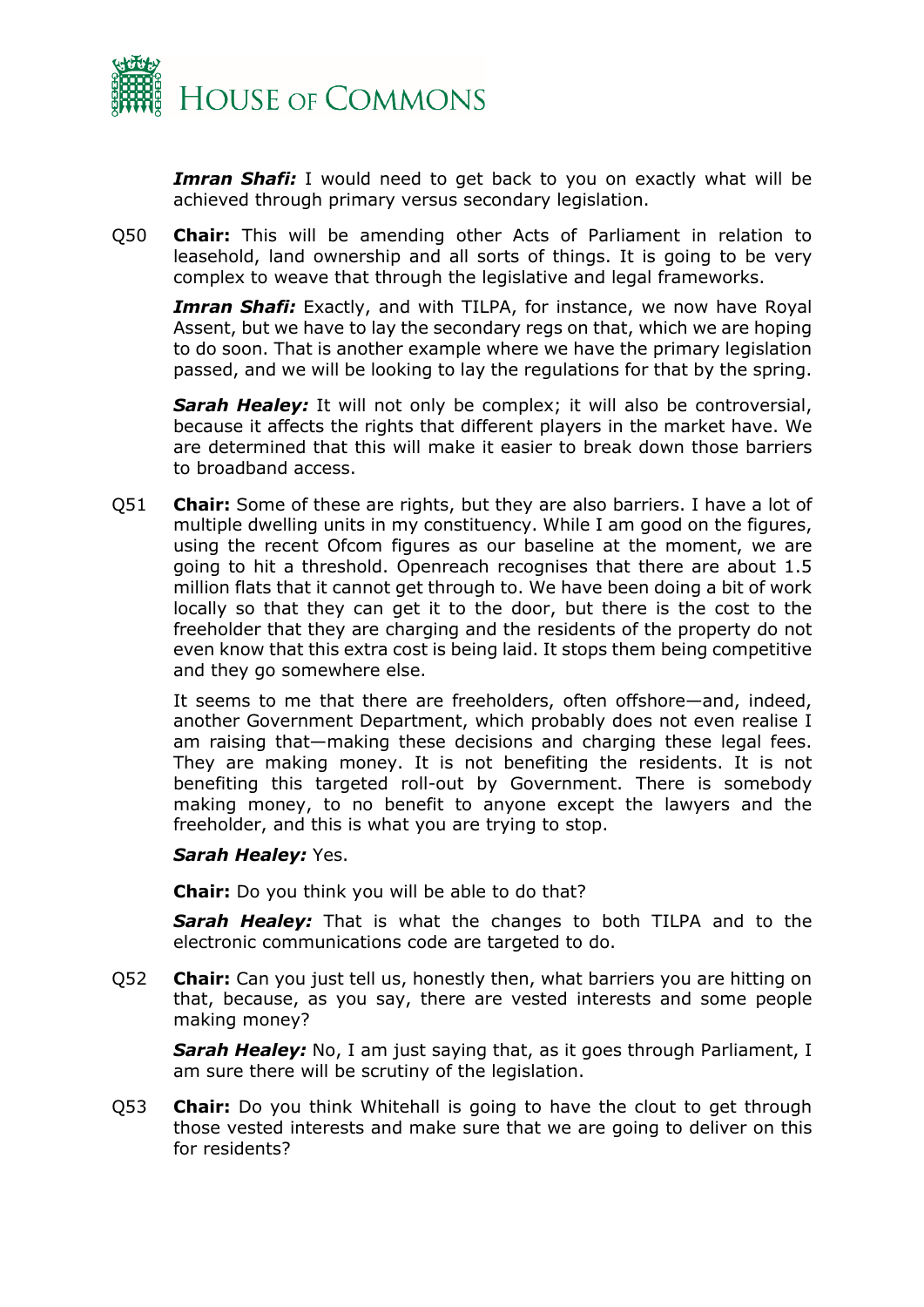

*Sarah Healey:* We have set out in the consultation what our intention is there.

**Chair:** There are a lot of people who will give power to your elbow on making sure people are not profiting from stopping residents getting superfast broadband.

Q54 **Mr Holden:** I have had a very similar situation to the Chair, although obviously from a different point of view as there are more flats in her situation. Wayleaves are in a slightly different situation in more rural parts of my constituency. My understanding is that the consultation on the electronic communications code closed in March, but you have still not published your response to that consultation. When is that going to happen? Until we know that, nothing else will happen in the House of Commons.

*Sarah Healey:* We are working through the responses to the consultation, as Imran set out, and aiming to respond as soon as we can.

**Imran Shafi:** In the coming weeks, just before we introduce legislation.

Q55 **Mr Holden:** When do you think we will get a response to that, because we need that before legislation? It has been eight months since that was closed. Do you have a timescale?

#### *Imran Shafi:* Weeks.

Q56 **Mr Holden:** Before Christmas then?

**Sarah Healey:** It is only weeks away, unfortunately.

**Mr Holden:** It is only weeks away—very good.

*Susannah Storey:* My son told me today it is 50 days.

**Chair:** There are moments in the House when we have controversy and division. On this issue, you might find there is a great strong will to get this resolved, as you can pick up from the cross-party nature of our questioning.

Q57 **Kate Osamor:** Sarah, how do you have constructive engagement with local authorities to ensure that they use their powers and assets to help facilitate the provision of superfast broadband?

*Sarah Healey:* We discussed at the last hearing the fact that we have shifted our approach on contracting here away from local authorities owning contracts to them being owned in DCMS—in BDUK. I know there were some concerns from the Committee about whether that would lead to the right level of engagement with local authorities and whether local authorities would be able to exert the right degree of leverage over their particular community concerns as a result of that shift. Broadly, what we found over the course of the last year is that local authorities are very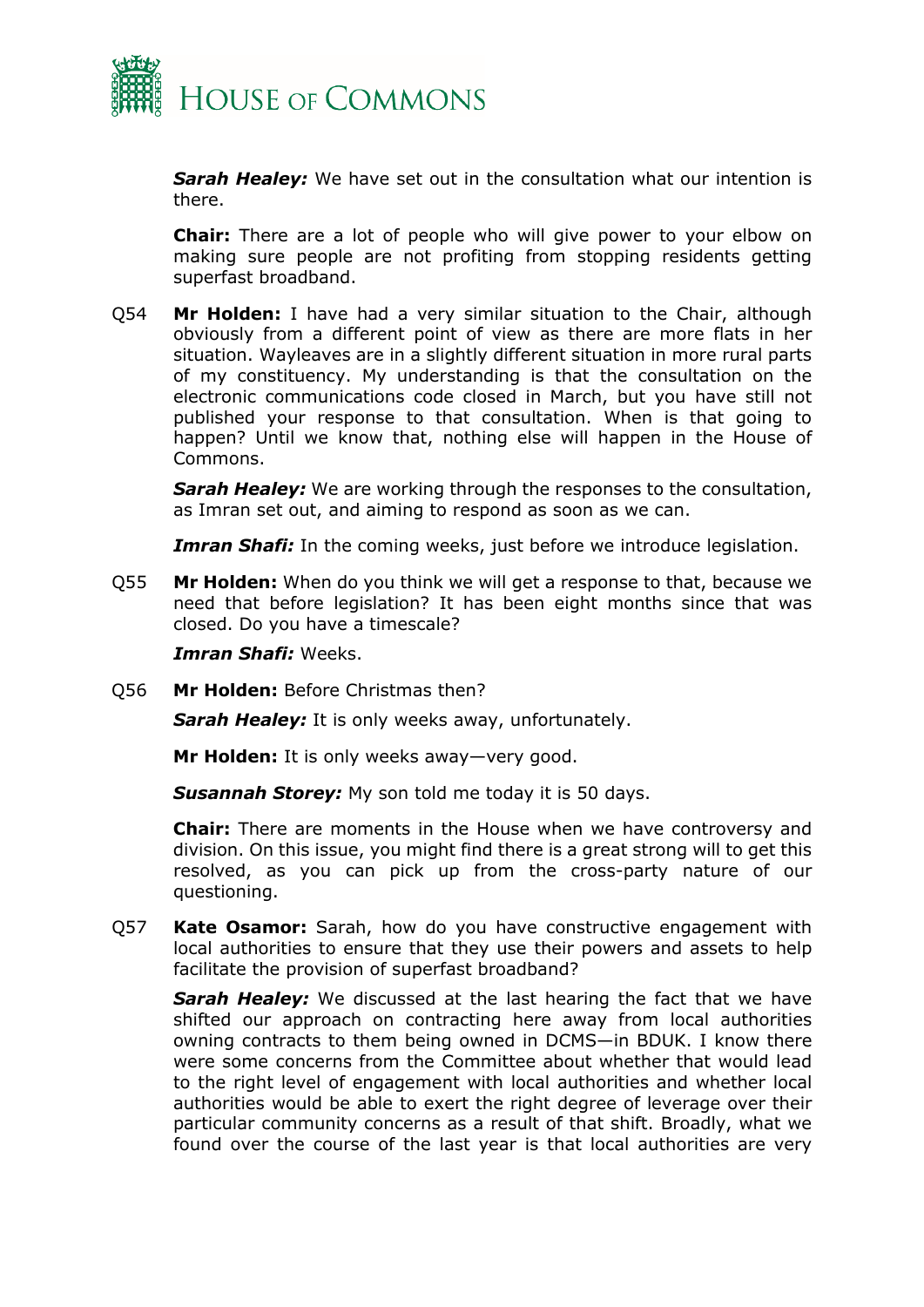

supported of this approach and can see the benefits in terms of speed of roll-out for their local areas.

There were also concerns raised by the Committee about the capacity that local authorities would have to support this. I have two reflections on that. First, we have not seen any evidence that they have been pulling back on capacity here, because they see the benefits to economic growth and to the communities that will get access to better broadband. Also, their recent spending review settlement gives them a solid foundation to support that capacity going into the future. We have regular engagement with local authorities. We want local authorities to ensure that their local populations are aware of what is happening on roll-out and we work very constructively with them.

Q58 **Kate Osamor:** I have a case in my constituency where, for one of my constituents, it took two years to get broadband installed and that was because there was a fight, I would say, between the property developer and the council, saying it was not either one's responsibility. She was caught in the middle of that. Do you think that is sufficient? Are you getting any feedback from councils that are not sure if they have the assets or the powers? From what you are saying, they should know and they should be clear, but I have a constituent who waited two years.

**Sarah Healey:** Without knowing the details of that case, I could not comment on what the particular barriers were there. It could have been an issue to do with the sorts of things that we were talking about on barriers to do with access to properties. It could be to do with the fact that the broadband provider was not living up to its responsibilities. I do not know what it was in that particular instance. It sounds to me like it might be a little bit more of a regulatory issue than an issue to do with the way that roll-out is being planned, but I do not know whether anyone else wants to comment.

**Paul Norris:** It is hard to comment.

**Sarah Healey:** I am very happy to advise you and take it offline.

Q59 **Kate Osamor:** Yes, I can take it offline. There is definitely confusion about accountability. Some companies will come and look at the property, and they will say, "We cannot provide broadband here." There are other companies, and I will refer to Virgin. I have another constituent. I am a London MP, but parts of my constituency are very rural and hard to reach. I have a constituent who lives in Pickett's Lock Lane, which is near the Lee Valley, and unfortunately he cannot get fibre optic broadband at all. Virgin concluded that it was not commercially viable for it. It encouraged him to do what I would call a survey and ask other residents to sign up to it. So he has not even got broadband.

I understand that you have a lot of focus on the private sector. They are doing what they are doing, but what are you doing to help hard to reach areas, especially hard to reach areas in London? "Urban", as my colleague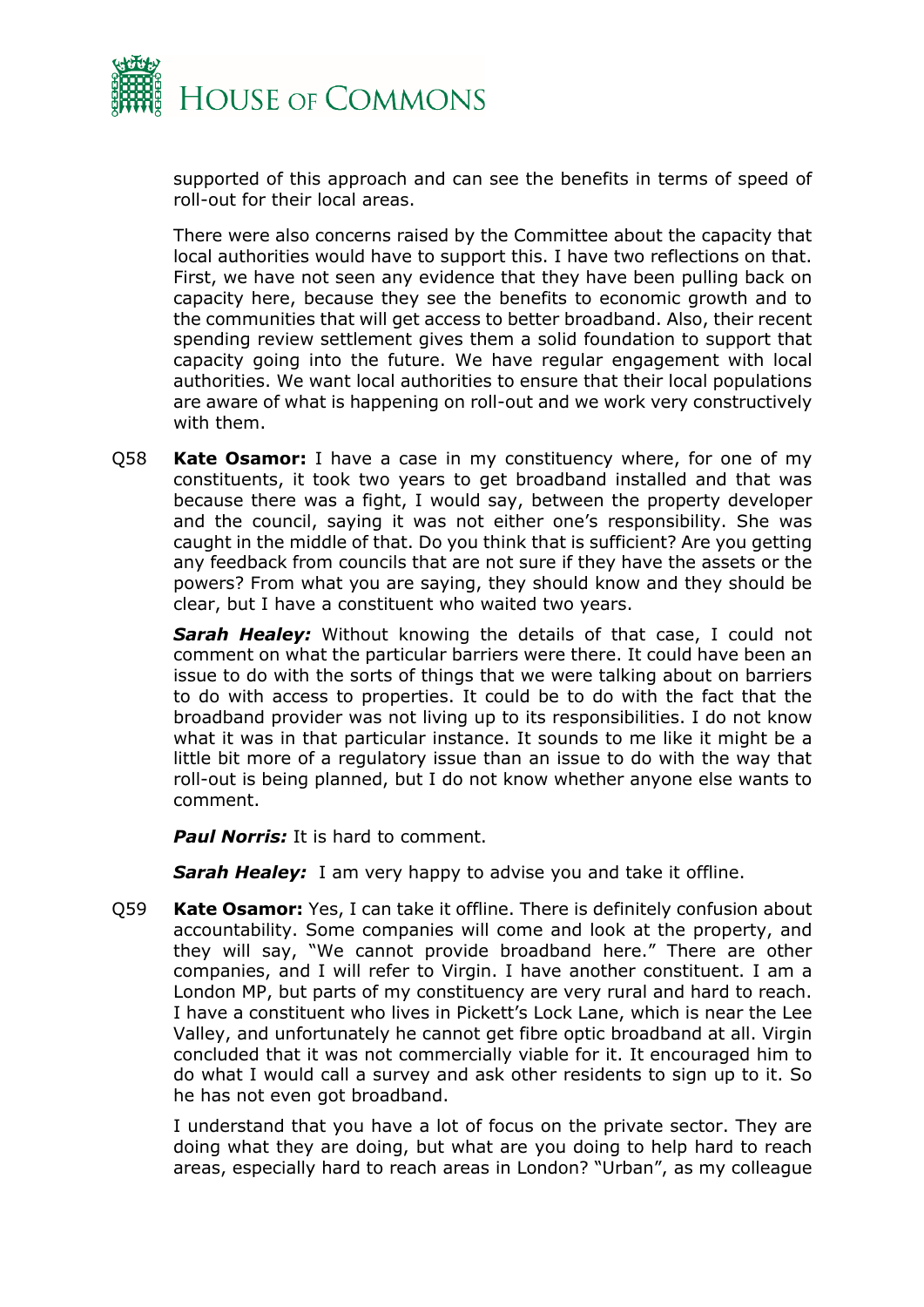

Shaun already spoke about, is a wide word. Urban settings have rural settings within them, so it is not one size fits all. The programme that you have clearly is not working and those people in areas like Edmonton are not able to even get broadband.

*Sarah Healey:* We spoke earlier about our expectation that most urban areas, even those with the sorts of situations you are talking about, where the geographical nature of it is slightly different within those urban areas, will end up being commercially viable, so they will be covered by commercial operators over the course of the next few years when those plans are being really radically accelerated.

It is possible that, towards the end of the programme, it will be clear that not all of them have been commercially viable, and that is where we come in. The whole of the purpose of our programme is to focus on areas that are not commercially viable. There will be some in urban areas that will end up like that, which is where we would have to intervene. We will have to consider the best way of doing that, because they are not big regional contracts in the same way as the ones we are doing at the moment in more classically rural areas.

**Paul Norris:** Again, I cannot comment on an individual case. I would be happy to take that offline. We know we will need to mop up some pockets in these predominantly urban classifications as we map them. We recognise the issue. Vouchers, again, have been a partial solution in your constituency. We will continue to monitor eligibility, again to mop up these sorts of cases earlier if we can.

**Sarah Healey:** It is also worth saying that the roll-out of 5G will benefit some of those urban areas, because it is less specifically premises-based. As those networks are upgraded to 5G, that does give really good speeds for people to be able to use, even though it is not traditionally a broadband access of the type you are talking about for your constituent.

Q60 **Kate Osamor:** The problem my constituents have is that they do not have broadband and most of the homes are made of different types of people. I have some constituents who are disabled, who need a phone for medical reasons. There are others where there are families. Within these two years they have not got broadband and you are saying that you are still working on it. It is not acceptable, because the information you should be getting is not getting through quick enough. You should be aware of this and there should be a plan. What we need to hear today is, "This is what we are going to do today", for those areas that are hard to reach that have been waiting maybe two years-plus for broadband.

**Sarah Healey:** We are aware of it and we have a plan, which we have been setting out, which is that we are continuing to roll out superfast contracts that will now deliver gigabit. Vouchers are available in areas that are non-commercial and we are focusing on our procurements. At the same time, the commercial sector is rolling out really rapidly to different areas.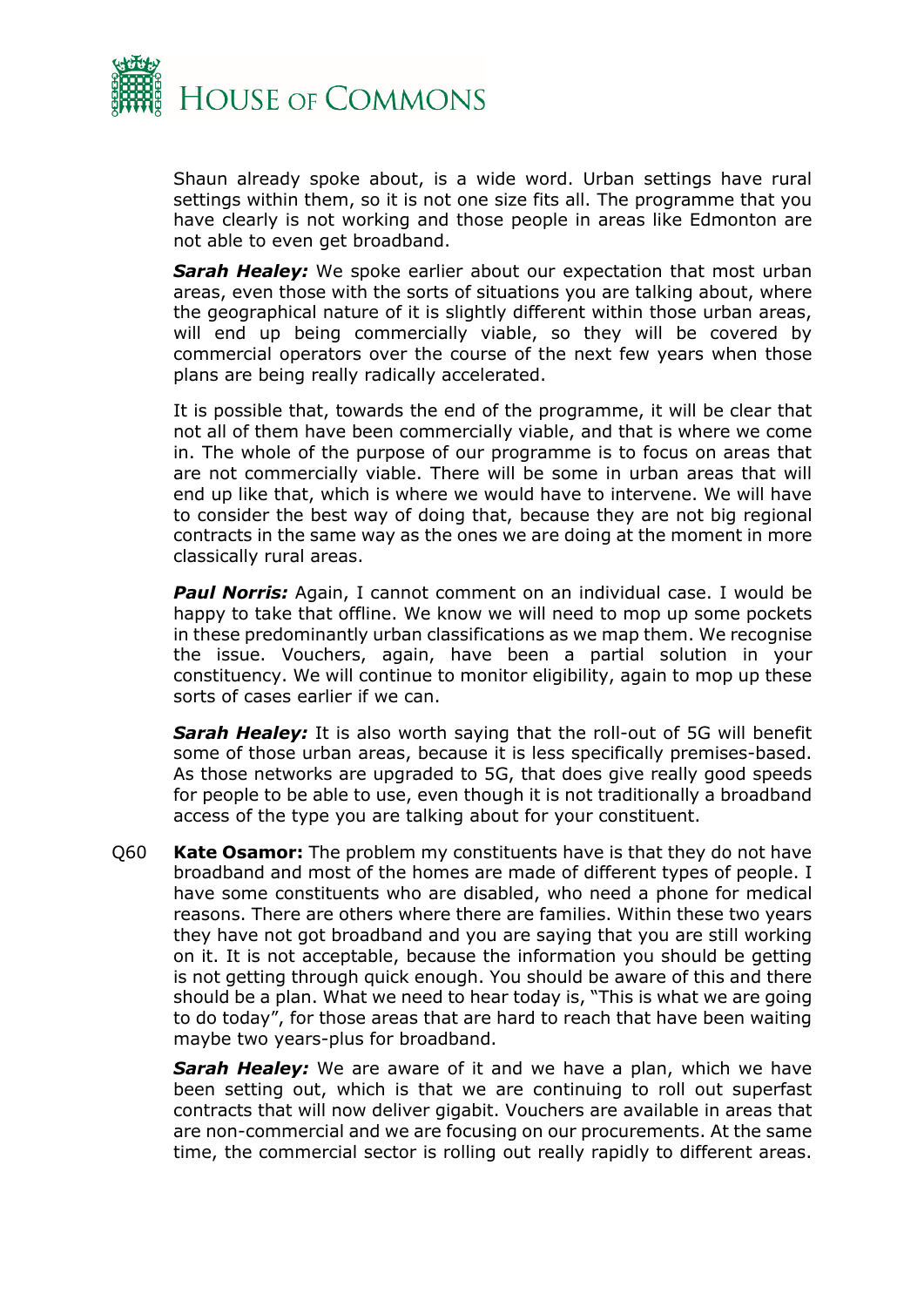

We cannot guarantee to you right now how that specific incidence in your constituency will be covered.

Q61 **Sir Geoffrey Clifton-Brown:** Ms Healey, so far this hearing has concentrated on the future, which is absolutely right, but just for a minute I want to concentrate on the past and this shift from local authorities to centralised procurement. Are you absolutely sure that all the knowledge and particularly the mapping that went on that laid this broadband has been properly put down somewhere, hopefully digitally?

*Sarah Healey:* Yes, we are very confident that we have really effective mapping of where broadband is available. We have been working very closely with suppliers on their plans.

**Sir Geoffrey Clifton-Brown:** It is not just a question of where it is available. It is the actual route, because once the road gets retarmacked you will not be able to see where it has been put.

**Sarah Healey:** We are very confident that we have all of that information.

Q62 **Sir Geoffrey Clifton-Brown:** Brilliant. Can I then switch to housing associations? I have a situation in my constituency where, as Mr Norris has already alluded to, Gigaclear has done a lot of good work. It has brought the POT outside in the public road. The properties are owned by a housing association. The housing association was expecting the tenants, many of them on social housing, to pay the cost of bringing in the broadband from the road to the house. That seems to me totally unreasonable. What can be done about that?

*Sarah Healey:* Again, I do not know about the specifics of that case and why they are saying that. We are very happy to look at it.

Q63 **Sir Geoffrey Clifton-Brown:** I might write to you about that, if I may, please. Thank you very much. Could I go on to the subject of high-risk vendors, principally Huawei, and ask what effect banning high-risk vendors from the network is having on delay, not only by not allowing 5G, but actually requiring them to take out 4G? Presumably, some of the expertise that would have been put into 5G is now going into taking it out of 4G.

*Sarah Healey:* Indeed. Alongside our recent Bill on high-risk vendors, we did conduct an impact assessment that set out what would happen as a result of removing Huawei equipment. Imran can go into a bit more detail on that.

**Imran Shafi:** The estimates that we published, which remain the live estimates today, were that it would cost the industry about £2 billion for the removal of Huawei. There would be a delay in the full fibre roll-out of up to a year, and for 5G by two to three years, because the burdens are heavier on the mobile side rather than the fixed network side. Set against the one-year delay, for instance, on fibre—that was published last November—a lot of the operators have been bringing their deployment forward at the same time. While this has been a headwind for them,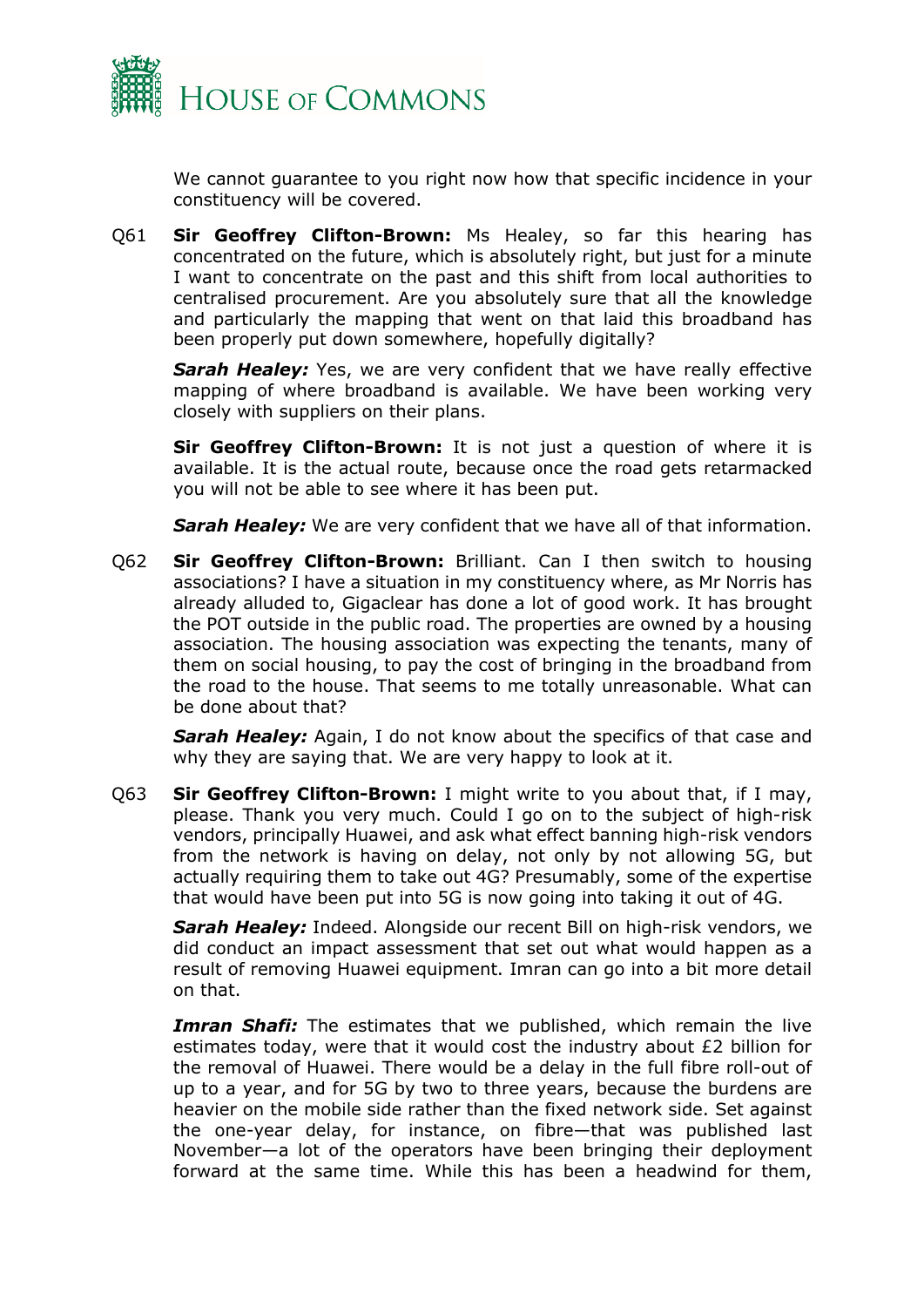

slowing them down, there are lots of factors pushing them into accelerating the roll-out in the other direction.

We are continuing to work really closely with the operators as the Telecommunications (Security) Bill is going through Parliament at the moment. Once it gets Royal Assent, we will be able to issue designation notices. We are going to work very closely with the operators to make sure our understanding remains live as we move from draft legislation into designation and check what the impact is.

Q64 **Sir Geoffrey Clifton-Brown:** I am sorry; I was not aware of that impact assessment, but I will be now. Did I hear you correctly? Did you say that this is causing a two to three-year delay in the fibre roll-out?

*Imran Shafi:* In 5G roll-out.

Q65 **Sir Geoffrey Clifton-Brown:** In the hardest-to-reach properties. Given that 5G is likely to be quite a solution for a number of these properties, this must be very bad news for those, as in my constituency, which I have asked Ms Healey about, in the hardest to reach properties.

*Sarah Healey:* That is 5G roll-out rather than full fibre.

**Sir Geoffrey Clifton-Brown:** Yes, I accept that.

**Sarah Healey:** In terms of full fibre, it was a year's delay that we put into the assessment.

Q66 **Sir Geoffrey Clifton-Brown:** Given that this is going to impact hard on those harder to reach properties, the number of which in my constituency is much higher than the national average, this must be bad news for those householders.

**Susannah Storey:** It is worth saying that at the time of the impact assessment that was our best estimate. What Imran is saying is that we have found that the market has gone faster in many places. It is quite hard to say what would have happened absent the changes that we have seen in the market. We still think that overall the market is proceeding at pace and that is why we are also confident about our targets. On 5G, what are we expecting by 2027?

**Imran Shafi:** EE and BT have announced that they are going to get to 90% of the population for 5G by 2028.

#### **Sir Geoffrey Clifton-Brown:** By 2028?

*Imran Shafi:* Yes, 2028. We are working with them to see what it would take for them to bring that forward. It is also worth saying that, on 4G, we have the shared rural network, which is working to expand 4G out to 95% of the geographic coverage of the UK by 2025.

Q67 **Sir Geoffrey Clifton-Brown:** I know that is not in the scope of this hearing, but I am going to ask it all the same before I get cut off by the Chair. Will that affect the not-spots for mobile phones? We have some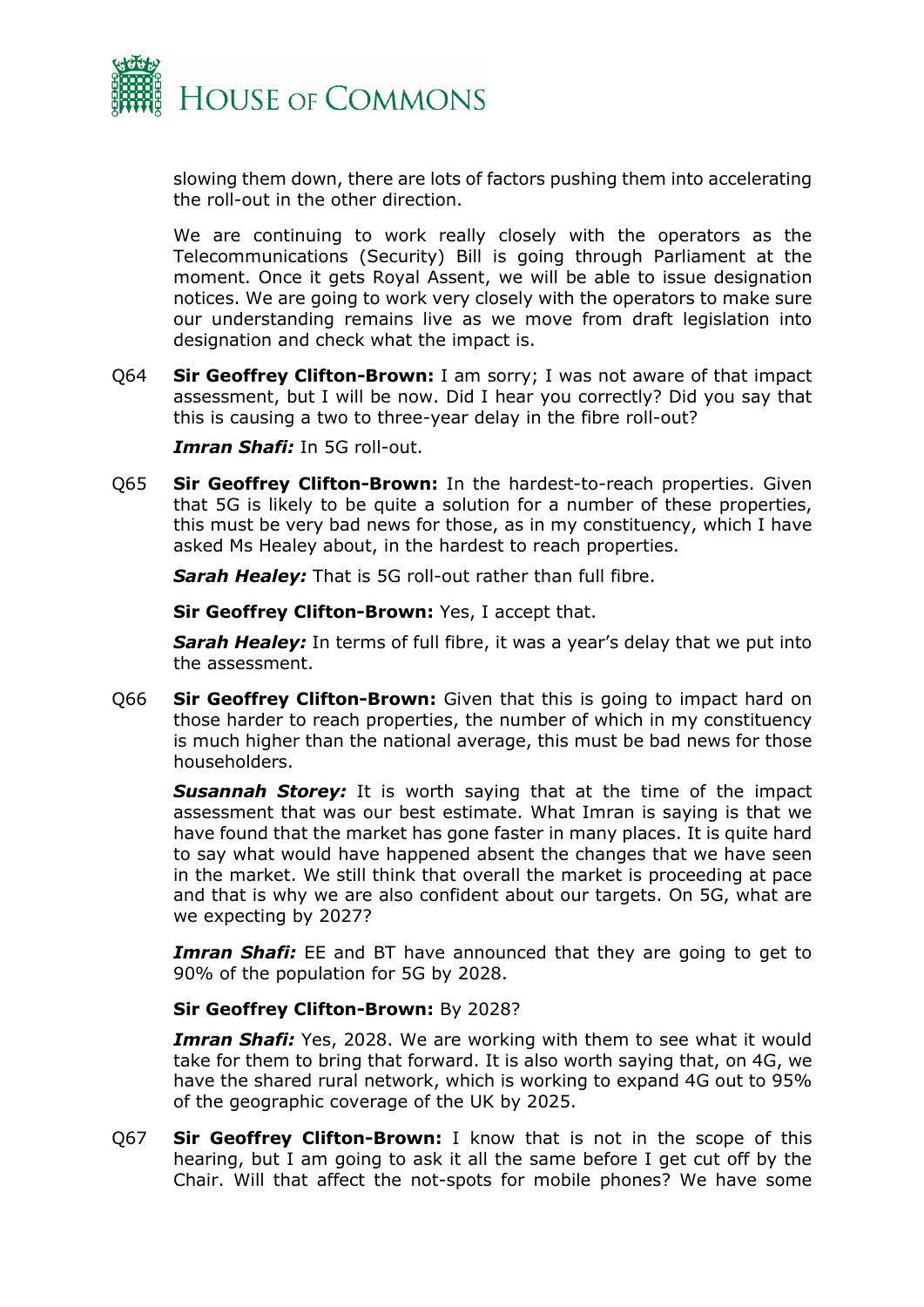

major roads in this country, including motorways, that have not-spots.

*Sarah Healey:* That is what the shared rural network is for. The purpose of it is to address not-spots. It is worth saying on Huawei—we are not telling you anything you do not know—that ultimately the Government made a balanced decision about the necessity of taking action on high-risk vendors. As we say, at the time we made these estimates of what the impact will be, both on 5G and on full fibre roll-out. We will have to see exactly what impact it ends up having, just because of those other factors that have accelerated roll-out, but it was a judgment that Ministers took.

**Sir Geoffrey Clifton-Brown:** Understood.

Q68 **James Wild:** I will continue the regional tour and we will head to Norfolk.

**Chair:** We should just get a bus for the DCMS team.

**James Wild:** The figures that I have been given for north-west Norfolk show there is currently 5.1% gigabit availability, which is slightly higher than in Mr Smith's constituency, but not by much. Do you have projections at the constituency level for what gigabit availability will grow to that sits beneath your projection to get to 80%?

**Sarah Healey:** We have set out when we will be procuring under the gigabit infrastructure subsidies in Norfolk, which is our lot 7, with procurement dates between February and April next year. Some areas of Norfolk that are not currently covered by gigabit will also be subject to industry plans, which are not made public by us, although obviously we are very keen that suppliers make some of that information public—indeed, Openreach makes some of it available.

Q69 **James Wild:** When will there be clarity about which parts of north-west Norfolk will be within lot 7?

**Paul Norris:** Norfolk is seventh in line because gigabit starts at such a low level and because you are below the nationwide average on superfast. As Sarah has said, that procurement commences in the first quarter of next year. Once we get to contract award, we will be able, working with the local body for that area, to be more specific about exactly which premises are covered in the contract.

Q70 **James Wild:** You have identified 111,000 premises as being uncommercial.

*Paul Norris:* We have.

**James Wild:** How many of those are in north-west Norfolk?

**Paul Norris:** I would have to get back to you on exactly how many.

Q71 **James Wild:** If you could write to the Committee with that information, that would be helpful. If I could just go to your letter, Ms Healey, you talk in there about trying to get to this 950,000 or so premises.

**Chair:** Just to be clear, this is at the bottom of page 2.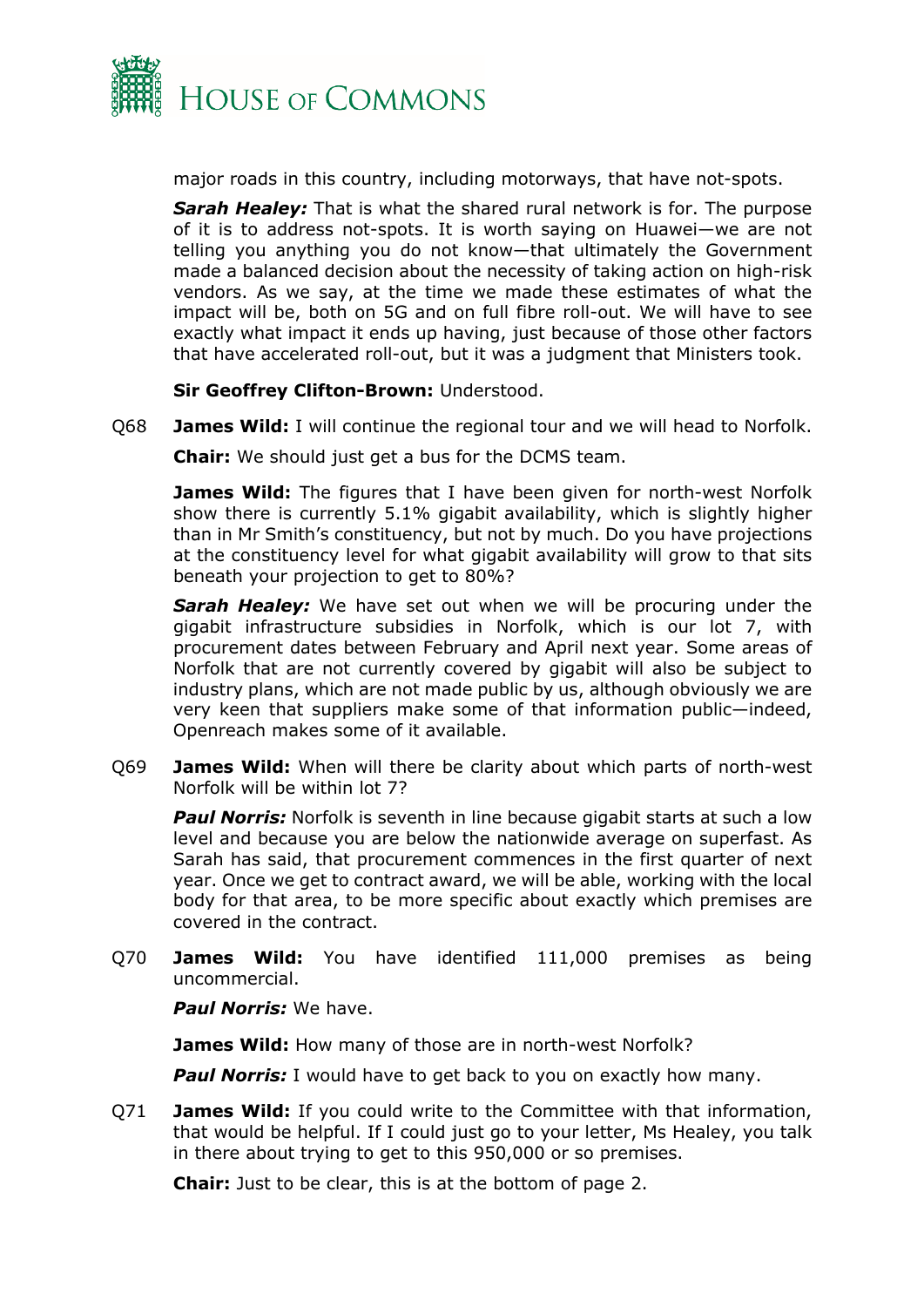

**James Wild:** A third come from extensions to existing contracts, a third through vouchers and a third through the regional procurements. If you look at phase 1A, that totals about 200,000 premises. Phase 1B, which includes Norfolk, is about another 450,000, so that is 640,000. You have said you are expecting only 300,000 to come by 2025 through that process. Have I misunderstood something? How does that tally?

**Paul Norris:** Shall I take that? When we get to contract award, our local and regional contracts work in slightly different ways. Local contracts have an immediate three-year build, so the delivery for local is over three years. For our regional contract type, the first six months is a final very detailed engineering survey on the ground, and then it is followed by a three-year build programme, so the build is phased from contract award over time and the profile of our funding is also phased in a similar way. You can see that there is some contingency built into this 2025 milestone, or the "at least 5%" milestone. It is why we say "at least". As Sarah said earlier, we hope we will be able to exceed that, but that is the 5% that we are absolutely committed that we will reach.

Q72 **James Wild:** So I should not be concerned that the 111,000 premises in lot 7 will not be completed in the timeframe you have set out.

**Paul Norris:** No, not at all, but the build for those premises will be phased in the contract over a three-year period.

*Susannah Storey:* What we are trying to do in delivery terms is, in effect, over-programme, so that is why you can see the ranges, but also, as Paul says, we would like to go further than the 5%. On this part of the programme that is why you see more prems.

**Sarah Healey:** Indeed, we found in some superfast contracts that that was possible and that contracts overdelivered on the amounts that we intended or went faster than we intended. We want to be able to build in that contingency, so that we can be more confident about reaching 85%.

Q73 **James Wild:** The final question from me is on this eight-month gap between procurement starting and commencement of the contract. Have you looked at squeezing that at all? It does seem quite lengthy.

**Sarah Healey:** We look at squeezing it all the time.

**Susannah Storey:** It is what I say to Paul every week.

**Paul Norris:** We would love to be able to squeeze it. There is a balance here. As you would expect, we benefit from Cabinet Office assurance. We follow all the Cabinet Office public procurement best practice. We follow the construction playbook. Broadly, that time for our regional contracts is a period of two months for supplier qualification, and then a period of around five months for the invitation to tender—the very detailed response from suppliers. Suppliers have told us that they need time to price the bids correctly, because they are at some risk from these contracts. Then we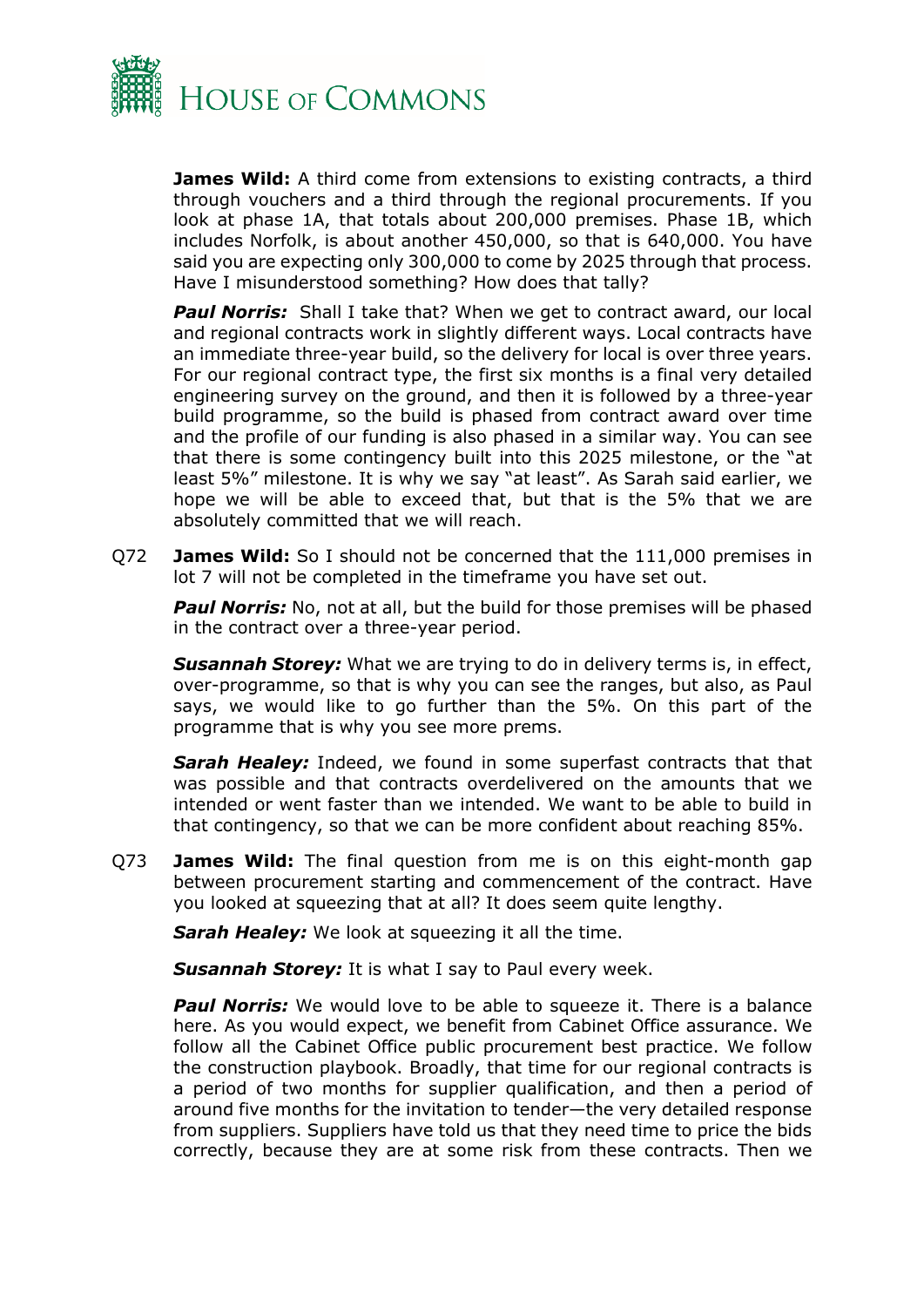

need the final couple of months at the end for the assessment standstill period and so on, getting us through to contract signatures.

Susannah is on my case on this almost every day and we will streamline wherever we can. It is worth saying that the old superfast contracts typically took a year or more—in one case up to two years. We are clearly seeking to do better than that.

*Susannah Storey:* We are the foundation layer of this programme and hopefully over time it will start to improve. If there any areas we can squeeze, we will be doing that, because we absolutely take the point. We want to get these things built.

Q74 **Peter Grant:** Ms Healey, I want to come back to the £1.5 billion allocation you mentioned earlier. What is the mechanism by which part of that money finds its way to the devolved Administrations?

**Sarah Healey:** Paul, you might be better placed to answer that.

**Paul Norris:** It is a devolved matter. As you know, we work very closely with the Welsh, Northern Ireland and Scottish Governments in this area. We are in very close dialogue currently with the Scottish Government. The way it works is that the Scottish Government will be the contracting body for Scotland, but very heavily supported by DCMS. Data platforms are available with the Scottish team's local knowledge, our commercial contract structure and our overall negotiation position across the UK with suppliers. Then the way the money is transferred is that there will be, as you would expect, milestones and conditions in the contracts. As those are reached through the various gates, there will be a budget transfer from the centre to the Scottish Government to pay for that end delivery.

Q75 **Peter Grant:** The amount of money that is allocated to Scotland is not covered by the Barnett formula. Is there a separate basis that it will be divided up by?

**Sarah Healey:** No, because it is a UK Government programme.

Q76 **Peter Grant:** Are you able to give an indication just now as to how much of that £1.5 billion might come to Scotland?

**Sarah Healey:** Scotland will get a share of the £1.2 billion according to what it takes to deliver the premises in Scotland, which in many cases will be quite expensive to deliver.

Q77 **Chair:** Will it be on the Barnett formula?

*Sarah Healey:* No, because it is a UK Government programme and some premises in Scotland will be more expensive because they are more rural. We certainly would not want to leave any premises in Scotland out.

Q78 **Chair:** No, I am just making it clear, because there is a big difference if it is the Barnett formula or actually funded. That is why I was asking the question, as Mr Grant was, just to re-emphasise it.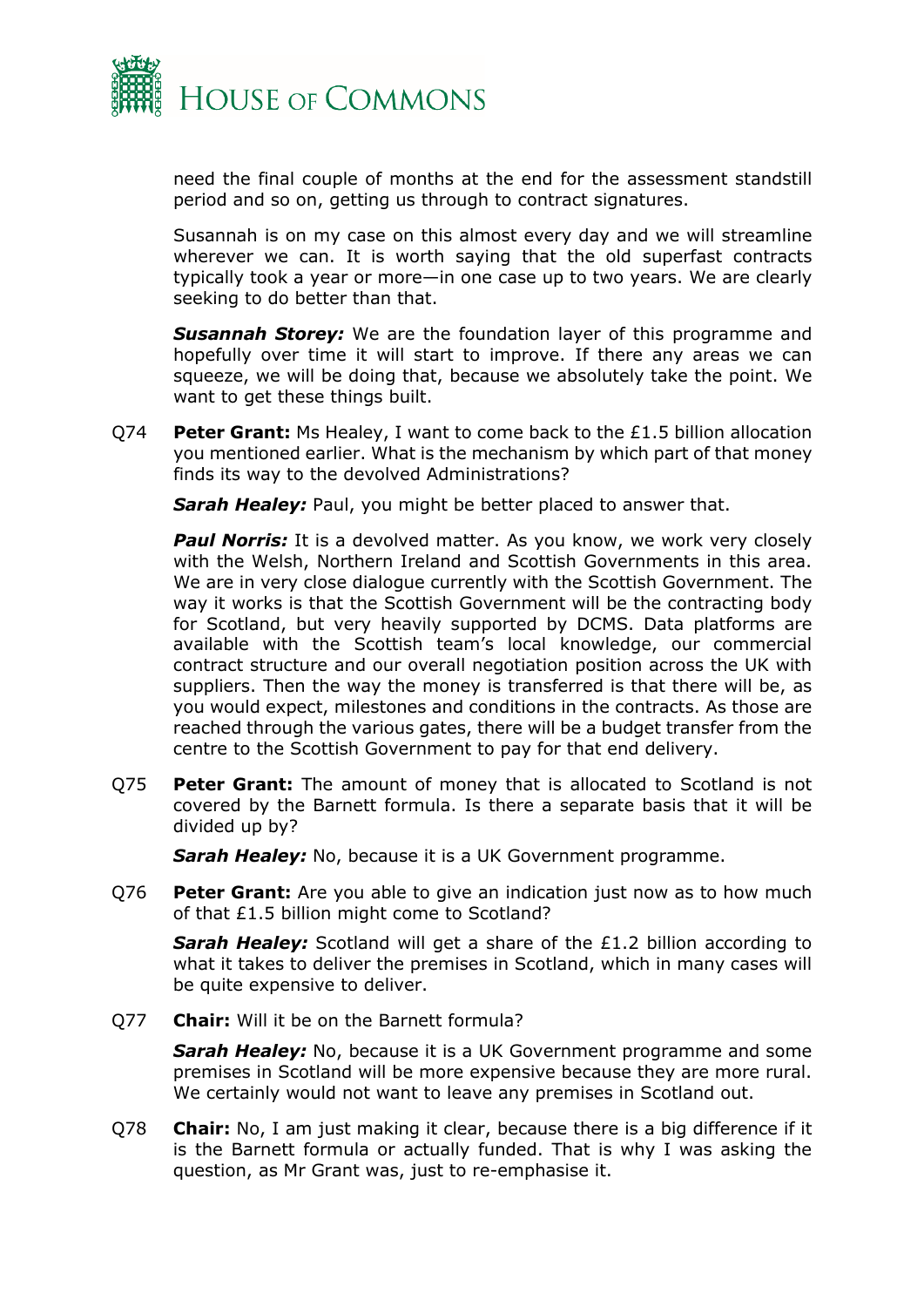

Lastly on the issue of broadband, you have done the autumn update with some tables in there. We have talked about the leap in figures; some of that can converge and we are waiting for that information. It would be very helpful if you could update us regularly—we could discuss whether monthly or quarterly is more realistic—on what has actually happened on the ground, which will be static but growing one would hope, what is allocated, so the way you know that that really is happening next, and what the next steps planned are.

We noticed how Essex has dropped down because, as you highlight in your letter, the number of premises turned out to be much fewer than expected. These are reasonable adjustments, but it is helpful for everybody to know what is happening in their area, whether they are residents, MPs, councils, businesses or whatever. We could take offline the finer detail of how we do that, but could you commit to the general principle of updates, so it is not just when you choose, but at a regular point?

**Sarah Healey:** We have been updating quarterly in these updates.

Q79 **Chair:** It is the tables and what is in them. We like numbers.

*Sarah Healey:* We have been trying to be as transparent as we can, even if occasionally it leads to questions about why dates have changed. We want to give everybody the best estimate, put it into the public domain and be transparent about it, so if you want to discuss offline exactly how we can best do that, and you have views about how we can do it specifically with this Committee, we are always happy to help.

Q80 **Chair:** Thank you very much. We will take that offline and perhaps work with our colleagues at the National Audit Office just to make sure we are getting what we need to hold you to account. Just very quickly, I want to move on to the culture recovery fund, and we talked to you before about fraud and error in this. I just wondered if you have an update, now we are a year or so on, as to delivery on that.

**Sarah Healey:** Yes, I do have an update on fraud and error in the culture recovery fund. Arts Council England has been concluding the post-event assurance on the culture recovery fund and has found one case of potential fraud, which it believes is a very small amount. It is currently investigating whether it is genuinely fraud or might just be error. The numbers at the moment are extremely low. There have been a couple of cases reported outside of that. Some of them are cases where we had not even distributed the funding, so we were able to not distribute the funding before all of that happened.

I can give you a bit more detail on it. All of our arm's length bodies have been completing their post-event assurance. We did hold back those grants that were flagged as potential fraud beforehand. This is all CRF1 in terms of post-event assurance.

**Chair:** Culture recovery fund 1.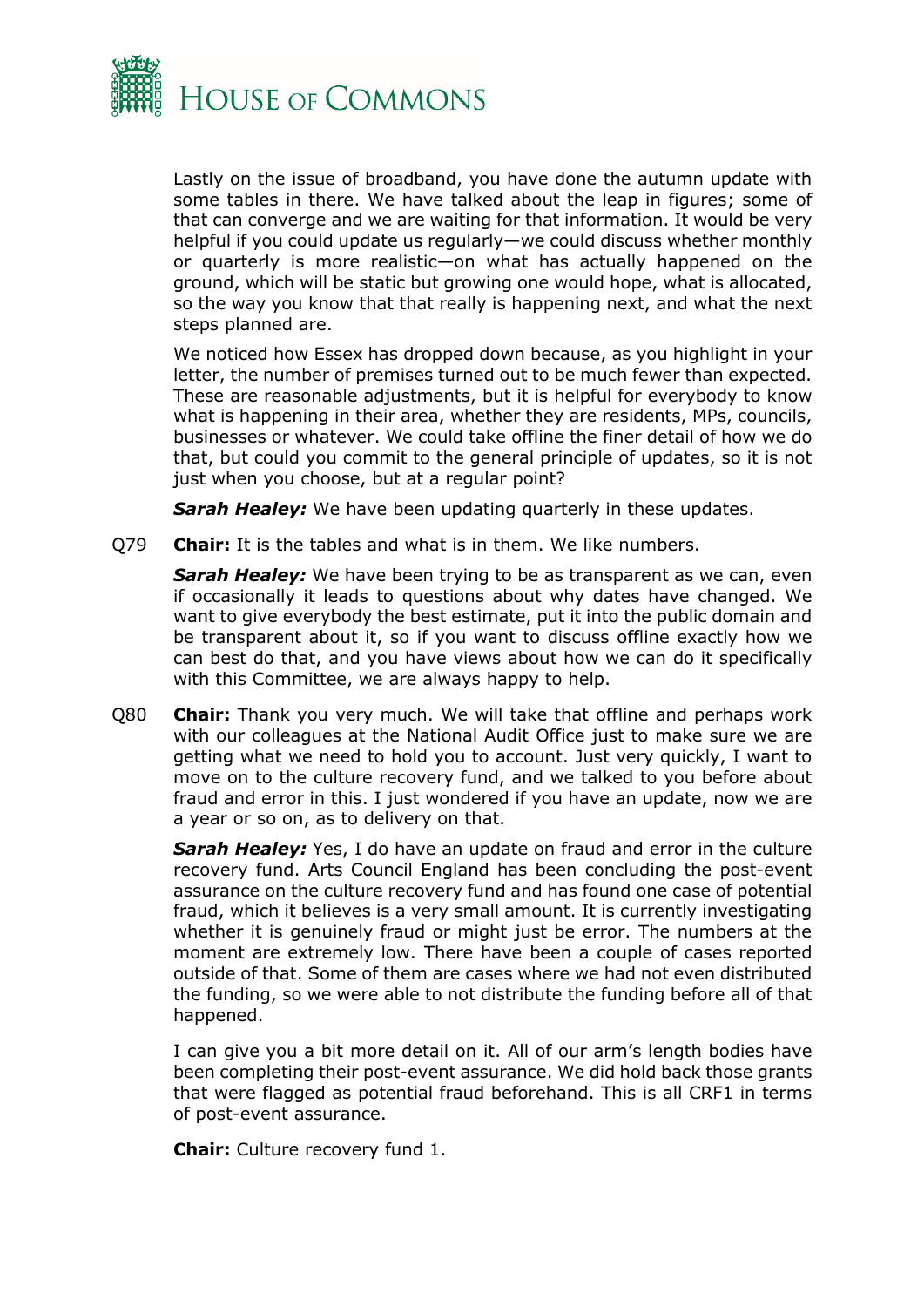

**Sarah Healey:** Sorry, the terminology is too familiar internally to the Department. So far, yes, there is one case of possible fraud at a value of £4,471.

Q81 **Chair:** Just remind us the total cost of the scheme, because that will put it in context.

**Sarah Healey:** It is nigh on £2 billion. As of the end of last month, they have completed 203 reviews on 10% of the organisations and that is what they have found so far. Our other arm's length bodies that are responsible for those programmes have also completed their post-event assurance for culture recovery fund 1. Within these, there was one instance of error and one instance of prevented fraud recorded by Historic England, which it is going through dealing with at the moment. In general, the error is related to ineligible spend, so spend that we would not have signed off because it did not meet the tests. The organisation in question on that front has agreed to repay the money. We will continue post-event assurance.

Q82 **Chair:** How long will the post-event assurance take? I think you just said you have got through 10% so far.

**Sarah Healey:** We would not necessarily go through every single one, because that would be excessive cost for the amount that we are recovering. We will start with post-event assurance for round 1 until February 2022 and then look again at any allegations made against grantees outside of that process. Then Arts Council England, which is the bulk of the funding, is due to start post-event assurance on round 2 in February 2022. I will give you regular updates on the culture recovery fund anyway.

Q83 **Chair:** There is still a tail in which you could see fraud come forward.

**Sarah Healey:** Exactly. We talked at the hearing about the volume of alleged fraud outside of that. There have been 24 further allegations reported to DCMS outside of the post-event assurance programme, at a total of £1.76 million. Those are all being investigated and we will recover wherever we are able to do so. We will explore in cases of error exactly what drove that and take a sensible approach to handling that.

Q84 **Chair:** Where are you getting this information from? Is it whistleblowers or rival organisations?

**Sarah Healey:** I do not know, actually. It is sometimes the public or sometimes other organisations that reference organisations that receive funding, but, as I say, there have been 24 instances of that. We cannot confirm exactly what the status of them is, but so far it appears relatively low level, considering the scale of the fund.

**Chair:** Every pound of public money, as we all agree, needs to be recovered.

*Sarah Healey:* Of course.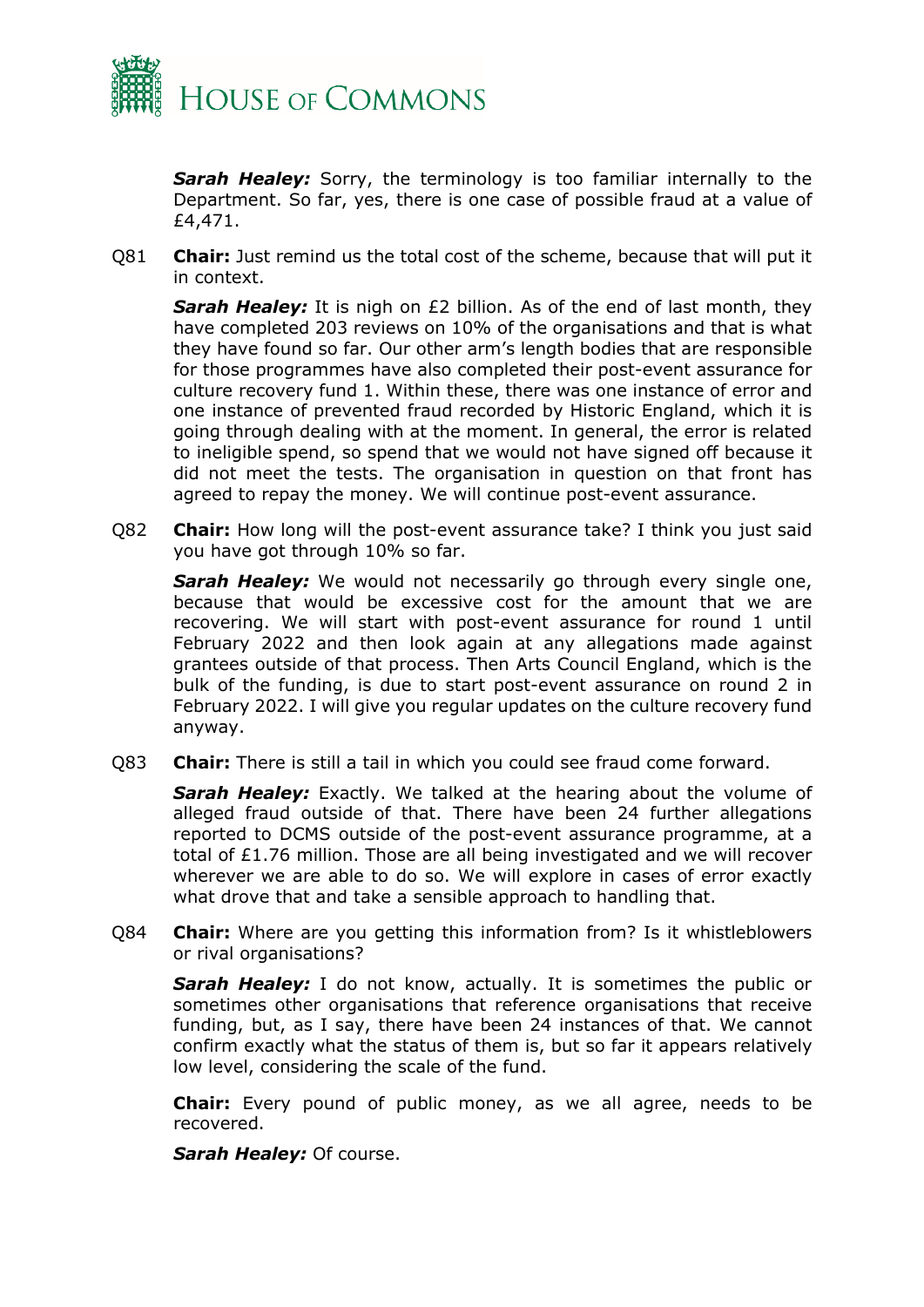

Q85 **Chair:** Generally, this whole situation has given you an in-depth and fast view of what is happening in the charity sector. What is your assessment of the general health of the charity sector and what plans do you have to support charities as we hopefully emerge from the worst of the pandemic, but we still have some challenges ahead?

*Sarah Healey:* We discussed at the time of that hearing that one thing we reflected on in producing that charities funding package was that our data and understanding of the state of the sector and its financial challenges was not as strong as it could have been. We have been doing a considerable amount of work to improve our understanding of that financial health, both working with the Charity Commission, which is the best possible source of that information centrally, and looking at external sources.

We have also started a project with the Charity Commission to significantly improve the granularity of its data collection, so that we can more accurately pinpoint which charities are in what condition financially over time. Clearly, quite a lot of information is also held by other Government Departments, because other Government Departments have their close relationships with the particular charities in their sectors and will have knowledge about that.

Q86 **Chair:** How are you going to try to pull that together, because you are the Department responsible overall?

**Sarah Healey:** Yes, indeed. Overall, we are regularly monitoring the financial state of the sector. While we are concerned at any suggestions of fragile financial situations in the charitable sector, especially where it provides vital services, at the moment the data we have from the Charity Commission does not suggest that we are seeing very high volumes of insolvencies. They have had a third more reported to them than last year, but we are talking in double figures, as against 170,000 charities registered with the Charity Commission.

Other data suggests that two thirds have felt some financial threat over the last year and a half, which is completely unsurprising, but, in fact, 78% in the latest data from Nottingham Trent University have reported that their financial position has either stayed the same or improved over this period. While it is something we need to keep an eye on, actually, because a lot of charities adapted their business models, fundraising models and methods of delivery, plus receiving Government support both in the form of our charity support package and through the pan-economy measures available to them, they seem to be holding up relatively well in the circumstances.

Q87 **Chair:** I am more interested in looking forward at how you hold the data. When we have talked to MHCLG, or the Department for Levelling Up—

**Sarah Healey:** The Department for Levelling Up, Housing and Communities.

**Chair:** You have it off pat. That is a Whitehall test to pass. If you are a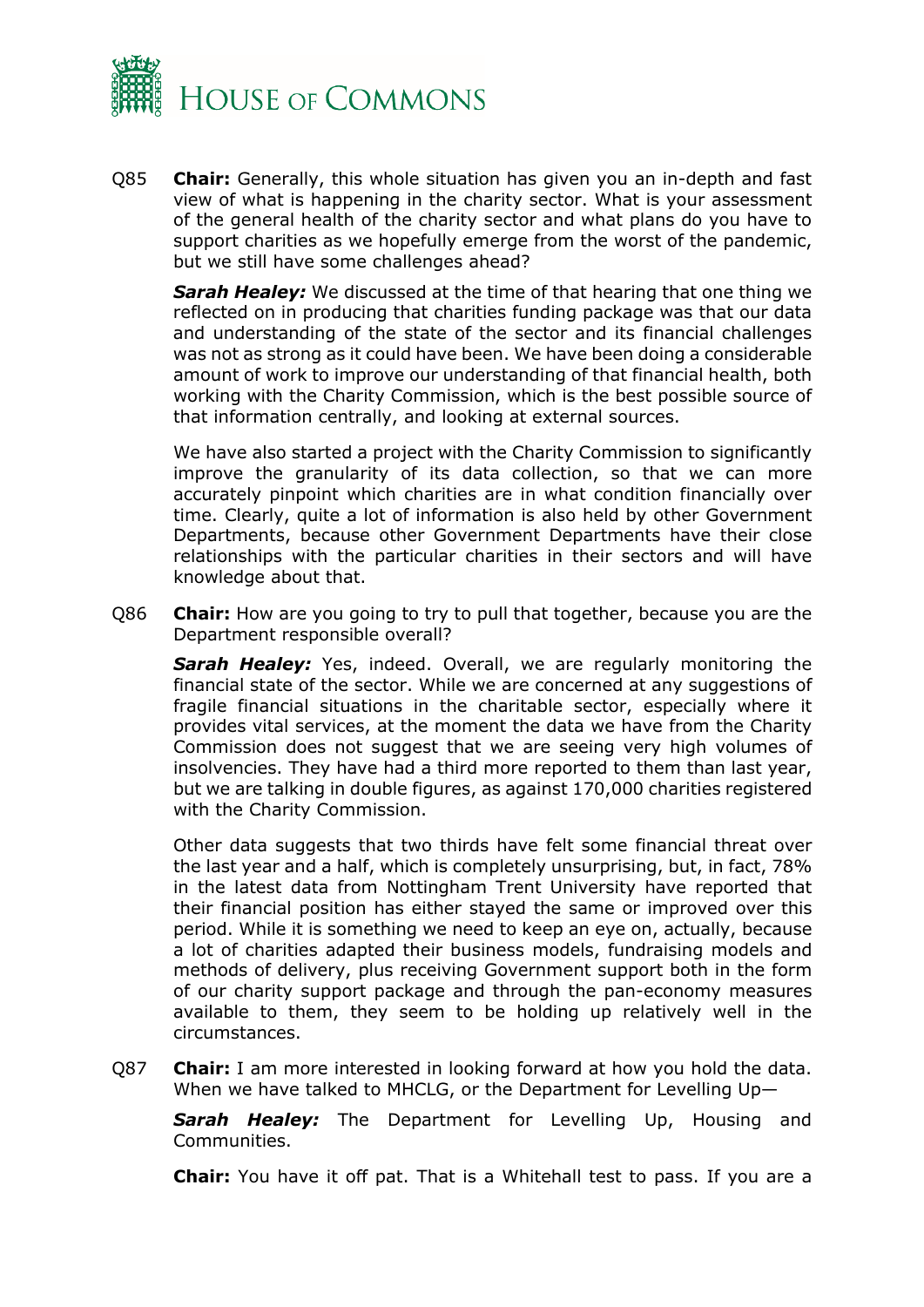

perm sec, you have to learn the names of new Departments as they come forward. We have challenged them about monitoring what is going on across local government, for instance exposure in that sector to the Icelandic banks, which is the big one we all know about, and buying commercial property. When will you have done this exercise by and will you have that richness of data to see if there is an exposure threat to the sector, because perhaps they have all travelled in a particular direction?

*Sarah Healey:* Indeed, that is a very good question. It takes, unfortunately, quite a long time to change the way that we record data on charities.

**Chair:** I am sure it does.

*Sarah Healey:* There is a 22-month lag on the way the Charity Commission collects its data and makes changes to that. We are definitely looking to have a much better monitoring system. It will probably be a good year from now before we would see the impact of that, but we do not rest on just that project as a way of doing this. As I say, we also monitor very carefully all the sources of information we can find from outside and the annual returns as currently made to the Charity Commission.

Q88 **Chair:** In the new annual returns you think with a good algorithm you will be able to quickly identify, for example, if lots of charities are investing in commercial property or something that might end up being risky.

**Sarah Healey:** In particular, threats to particular kinds of charities, so ones that are operating in sectors that we are particularly concerned about or on services that we are particularly concerned about.

Q89 **Mr Holden:** The Gambling Act review closed in March this year. Government best practice says that consultation should be 12 weeks later than that. I am just wondering when we are actually going to see it.

*Sarah Healey:* We are busy working with Ministers on what we are going to do in response to that consultation and you can expect the conclusions of it in the form of suggestions about what we will change in the Gambling Act early in the new year.

Q90 **Mr Holden:** That is going to be the response to the consultation and those suggestions at the same time. Okay, very good. Why has it taken so long?

*Sarah Healey:* We began with a call for evidence and we allowed a substantial amount of time for that call for evidence. We got a very significant evidence base back from that and we have wanted to take our time to work through what the right policy options are in this important area, where we have not seen any significant reform since the Gambling Act in 2005.

Q91 **Mr Holden:** No, indeed. There is a broader impact of this delay on the Gambling Commission, which has also seen a change in leadership recently. Also, there are clearly knock-on impacts of that. I am just wondering what impacts, if any, you have seen on the industry from the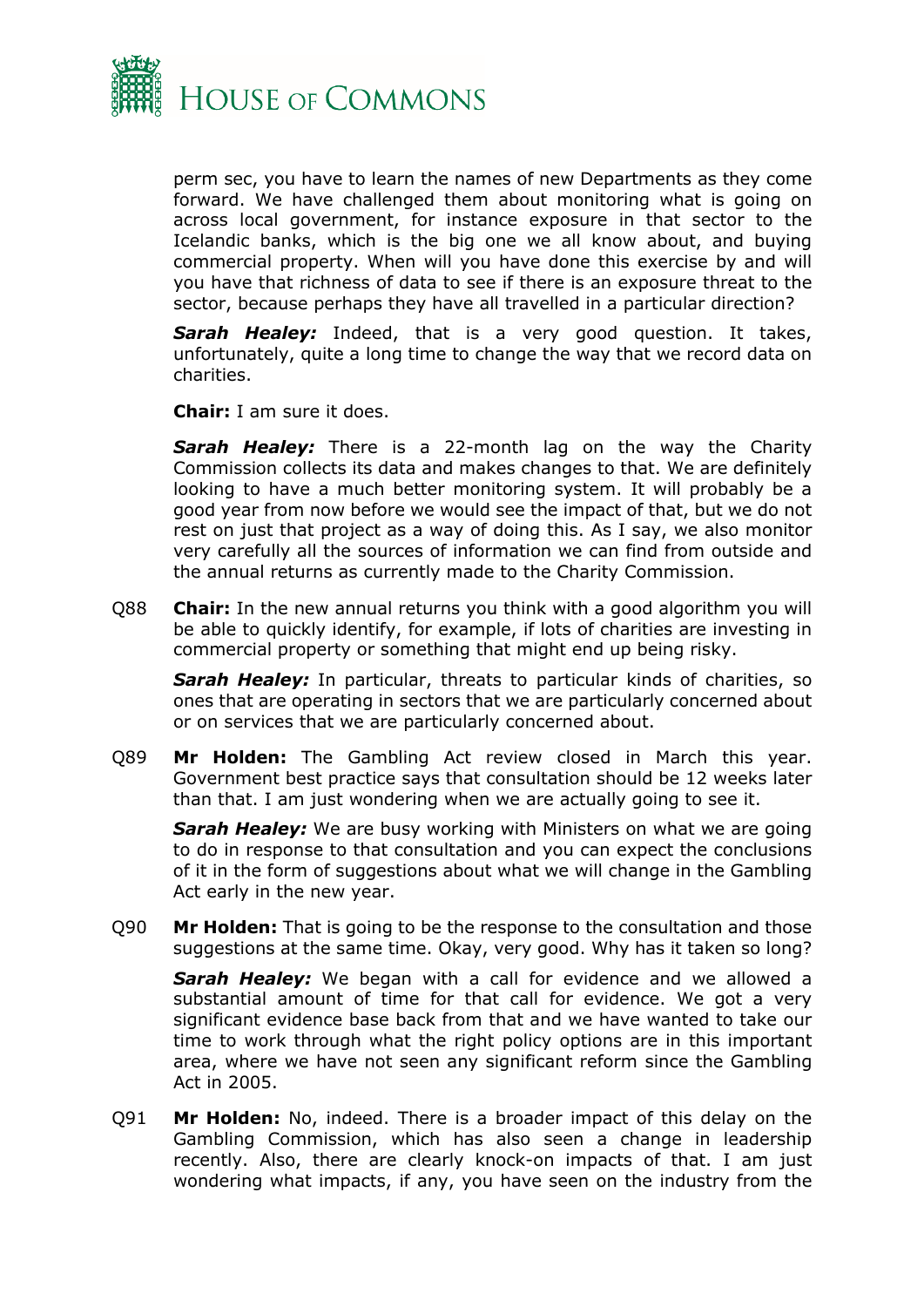

slowness of the response in this area.

**Sarah Healey:** The industry has, like all industries, experienced different things during the course of the pandemic. We have in particular seen a significant impact on land-based gambling. There has not been an entire focus of channel shift from land-based to online. In fact, the reductions in land-based and in-person have not been equal to the growth in online gambling. We have marginally seen a reduction in the prevalence of gambling overall in the population over the course of the last year and a half.

The Gambling Commission is not standing still while we conduct the Gambling Act review. It made some changes to protect problem gamblers during the course of covid, which it has left in place, such as interventions on marketing to cease marketing to gamblers when they demonstrate problematic behaviours. It is keeping those in place.

It is also undertaking some pretty fundamental work on how it measures prevalence. We talked about the issues with the evidence base in this area last time we discussed this, last spring, and it has been working to address some of those gaps, both using the PHE review on problem gambling and looking at its own classifications of problem gamblers, but also overall gambling prevalence.

We acted to ensure that it had the right fee structure to be able to deal with the changes in the market during the course of the pandemic. Other changes that have been made, such as raising the minimum age for the lottery, have taken place during that period. We have not stood still, but fundamental reform, to address the fact that the shape of the gambling industry is online in a way that it was not in 2005, will be undertaken as part of that review.

Q92 **Mr Holden:** We will come on to the lottery more generally a little later. Could you just remind us how quickly the National Lottery said it would take for it to implement raising the minimum age of the lottery?

**Sarah Healey:** I am not aware of exactly how quickly it said that it would do it, but I am happy to follow that up for you.

Q93 **Mr Holden:** The issue with the changes that it said it would propose, which would need to be reflected in your response to the Gambling Commission, is that it said it would take potentially up to the end of October this year, so literally last week. It managed to do it within a matter of a few weeks at the end of the day.

In terms of the ability of the industry to react, we saw the way it reacted to the closure of the shops by moving everything online quite quickly. It is probably important that that is taken into account when we are listening to the impact of the evidence. Just in terms of online, that grew a huge amount during the lockdown period. I am just wondering what trends you have seen since lockdown has ended.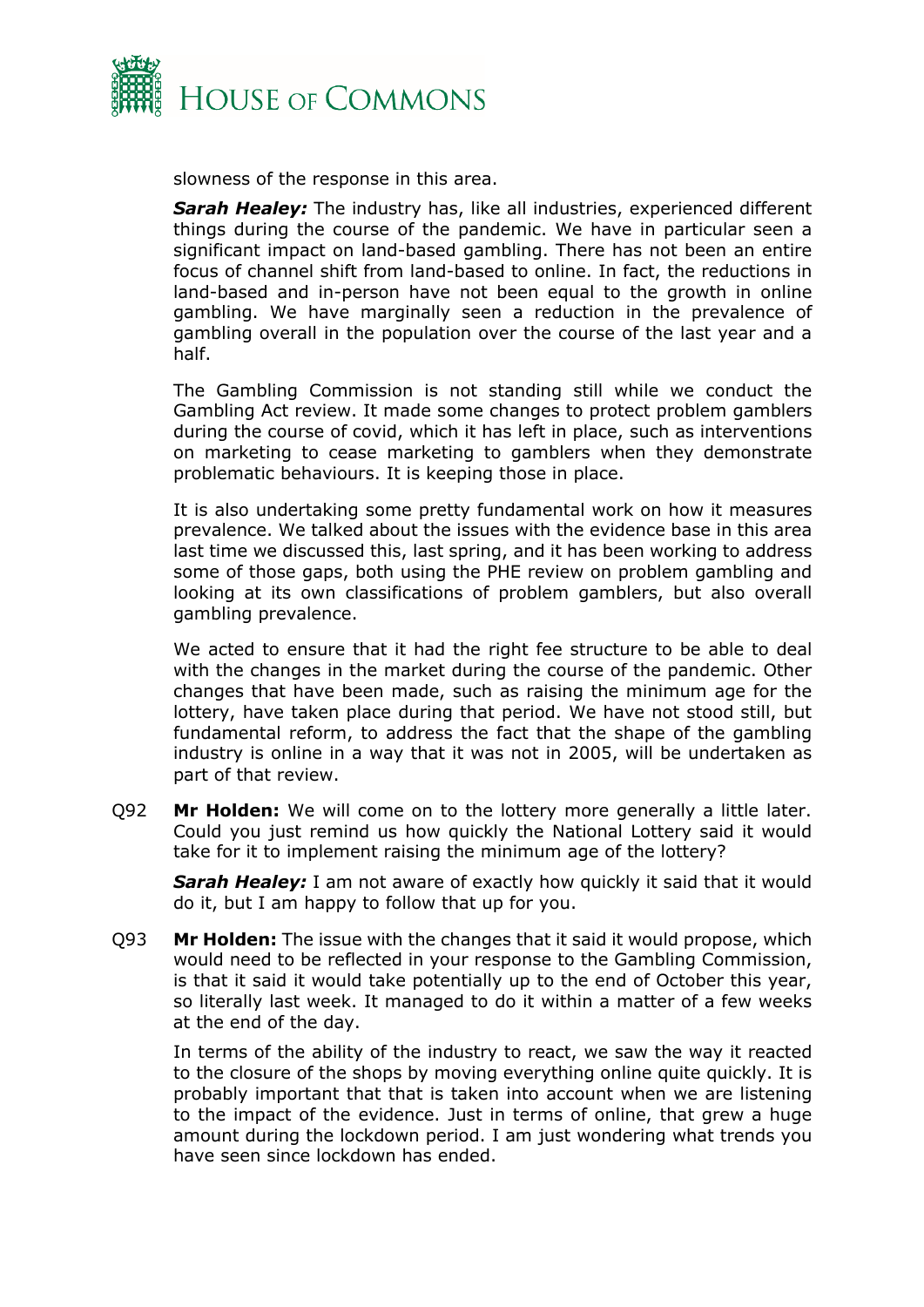

**Sarah Healey:** As I say, we have seen that there has been a decline of around 4% on land-based gambling, but the rise in online gambling has not been equal to that decline; it has only been a couple of percentage points.

Q94 **Mr Holden:** Since lockdown ended before summer, I just wondered what we had seen in terms of online.

*Sarah Healey:* I do not have super up-to-date figures on online. I have figures for the last period from last year through to this year.

Q95 **Mr Holden:** I just thought it would be interesting to know whether that switch to online was a temporary thing or whether it is permanent.

*Sarah Healey:* Some of the impact on land-based has been permanent, just because of the nature of high streets and what has happened in local areas, but the precise proportion of that and how permanent it is we will not know until we can see a proper annual comparison.

Q96 **James Wild:** Happy Safer Gambling Week, everyone. It is reported today that Sky Vegas casino sent promotional emails to customers who had selfexcluded using the GAMSTOP system. Do you share the concerns about that and do you expect the Gambling Commission to take robust action?

**Sarah Healey:** Yes. If somebody has breached the terms of agreement and of their licences, and breached the regulations, we would expect the Gambling Commission to take action.

Q97 **James Wild:** Good. Sky Bet and Sky Vegas' owner, Flutter, was reported as telling analysts this week that it did not believe the changes forthcoming in the Gambling Act review would lead to a regulatory big bang. Can you give the Committee some confidence that it will be disappointed in that expectation?

*Sarah Healey:* As we have not told it what we are intending to do in the Gambling Act review, I do not really see how it could have reached that conclusion.

Q98 **James Wild:** It will not have got that impression from any conversations with the Department or other parts of Government.

**Sarah Healey:** We continue to discuss with Ministers, and indeed our new Minister on this subject, exactly what we want to put into the Gambling Act review, with precisely the aim of tackling some of the issues of problem gambling that we discussed last time with this Committee and that have the potential to change significantly as a result of the shift to online gambling. That is the purpose of the Gambling Act review.

Q99 **James Wild:** Public Health England published some useful evidence about gambling-related harm towards the end of September, and that was one of the issues we talked about quite a lot when you appeared before us previously. In its summary it said that, with the exception of commercial stakeholders, there was a consensus that gambling requires a public health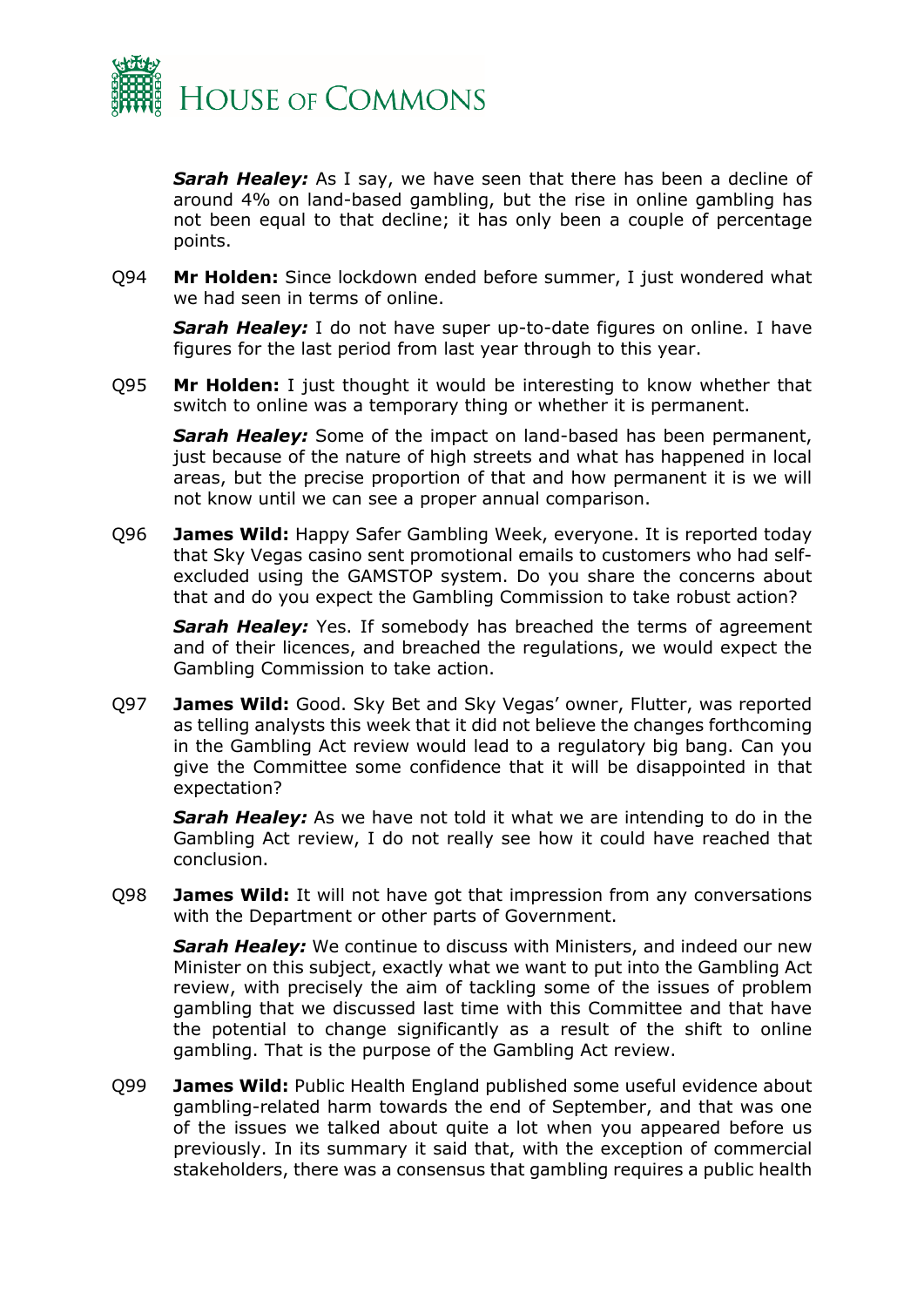

approach. Will you be taking the consensus of non-commercial stakeholders that this does require a public health approach to deal with the costs, whether from mental health or other issues, that are highlighted in that research?

*Sarah Healey:* Sorry to keep repeating myself, but the purpose of the Gambling Act review is to look at all these issues in the round and ensure that we are tackling problem gambling in a holistic fashion.

**James Wild:** As a public health issue?

**Sarah Healey:** In so far as we want the interventions we want to set out to be effective.

**James Wild:** I am not sure what that means.

*Sarah Healey:* I am not sure whether there is a technical definition to a public health approach that we may or may not meet, according to what we put into the review, but the intention of the review is to tackle problem gambling in the most effective way possible, so if that is taking a public health approach, then that is what we will be wanting to do.

**James Wild:** I think we are agreeing then.

*Sarah Healey:* Are we there?

Q100 **Chair:** Oxford University has done some research showing that the heaviest gamblers have a mortality rate a third higher than non-gamblers, so will preventing suicide be part of the discussion that you are having in the review?

*Sarah Healey:* In terms of how we want to take action to make sure we are preventing problem gambling, tackling it early and preventing it upstream before we get to the position where we have to focus on a treatment approach.

Q101 **Chair:** As Mr Wild highlighted, there is the gambling industry and then there are the other people with an interest in this, and you are engaging fully with those bodies.

#### *Sarah Healey:* Yes.

Q102 **Peter Grant:** Although the age limit to take part in the lottery is increasing, there is no age limit on being able to be exposed to intensive advertising on television from the National Lottery and other gambling activities. Why do we allow gambling organisations to advertise on television at a time when a significant part of the audience will be too young to participate in those lotteries?

**Sarah Healey:** That is a policy question. I cannot give an answer myself on why the decision has not been taken previously by Ministers to address this in regulation, but we can take it away.

Q103 **Chair:** Is it part of the gambling review?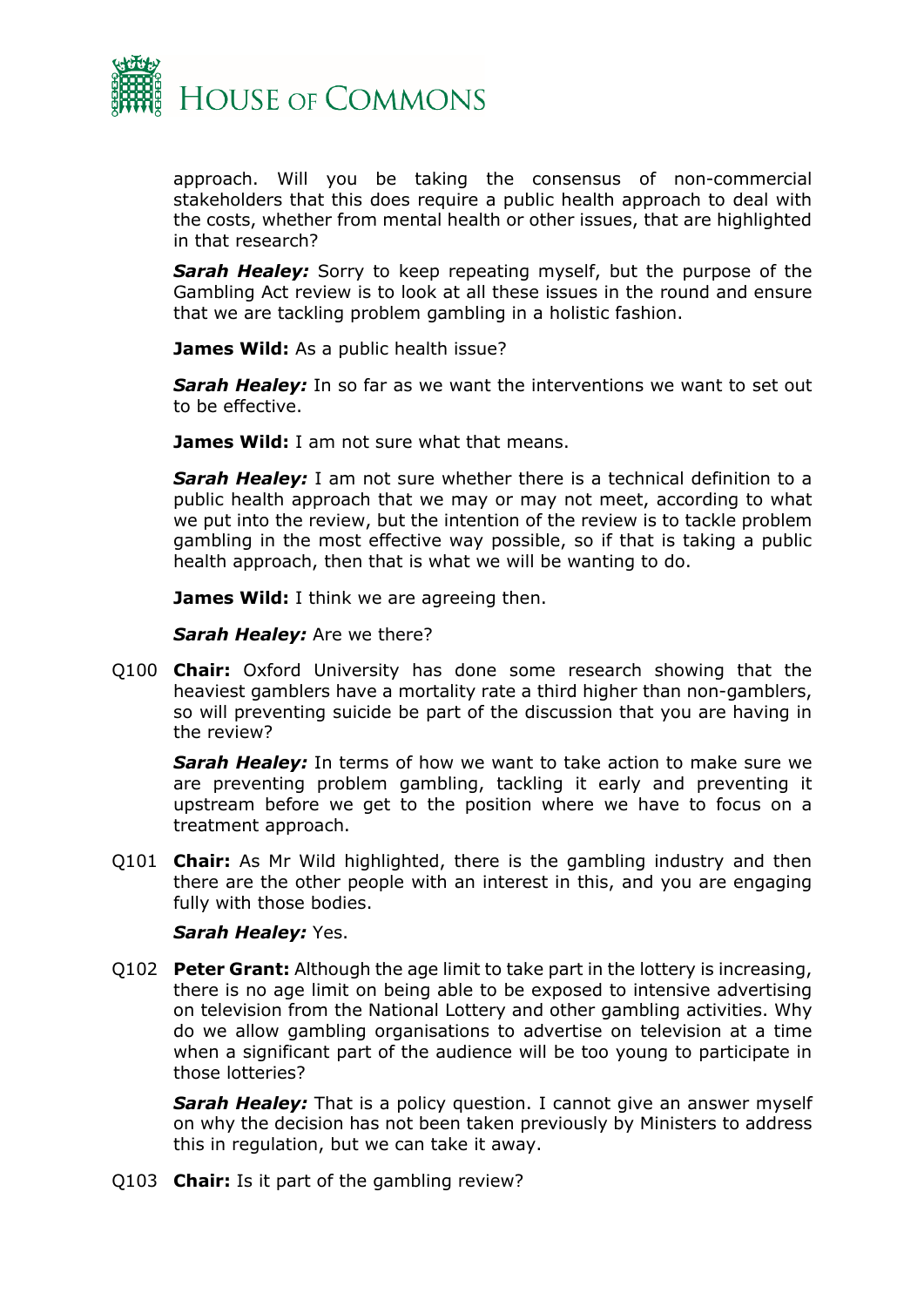

*Sarah Healey:* All aspects to do with how we prevent problem gambling are part of the Gambling Act review.

**Chair:** Mr Grant, you have a door to push at there.

Q104 **Peter Grant:** My understanding is that in the promotion of any form of gambling it is illegal to promote it by emphasising what the lucky person could do with their winnings, but somebody knocking on your door and presenting you with a cheque for £20,000, and you going singing and dancing down the street in delight, seems to me to be pushing at that boundary quite firmly. Have you made any attempts or has the commission made any attempts even to take test cases, just to test at what point the gambling industry is breaking that prohibition on selling gambling by giving sometimes wildly unrealistic expectations as to what people could do with the winnings?

**Sarah Healey:** I cannot answer specifically for what plans the Gambling Commission specifically has underway to do that. Our expectation of the Gambling Commission would be that where there is action that breaches regulations it should take that action. I am very happy to ask that question next time I see the commission, which I do regularly.

Q105 **Peter Grant:** I have a final question on the advertising of lotteries. I have noticed over the last year or two a big increase in the number of big charities that advertise their own lotteries on television. Clearly, charities are entitled to use lotteries to raise money. That has always been one of their main fundraising activities, but some of these lotteries are run by private profit-making companies. It can be very difficult to know how much of your £2 ticket goes anywhere near the charity and how much is creamed off by the organisers.

Will the scope of the current review at least allow the possibility to tighten up the regulations, so that ideally on the face of a television advert or elsewhere it is made much easier for the public to know how much of the income from a lottery is going to good causes, how much is on legitimate administrative costs and how much is being creamed off, sometimes by offshore private companies?

*Sarah Healey:* We always take concerns about society lotteries and how they operate very seriously. I cannot confirm now whether we will be taking action on that in future, because that is a decision Ministers need to take.

**Chair:** We have a clear message there from the permanent secretary that there are a lot of people beavering away in the Department, but ultimately Ministers—and the new Minister as well—have to decide now on the scope of the review, so we wish it godspeed, because we want to see it happen. The Committee has a strong interest in this. We just need to move on now to issues around broadcasters.

Q106 **Sir Geoffrey Clifton-Brown:** Ms Healey, could you give us an update on your negotiations on the BBC's renegotiation of the licence fee?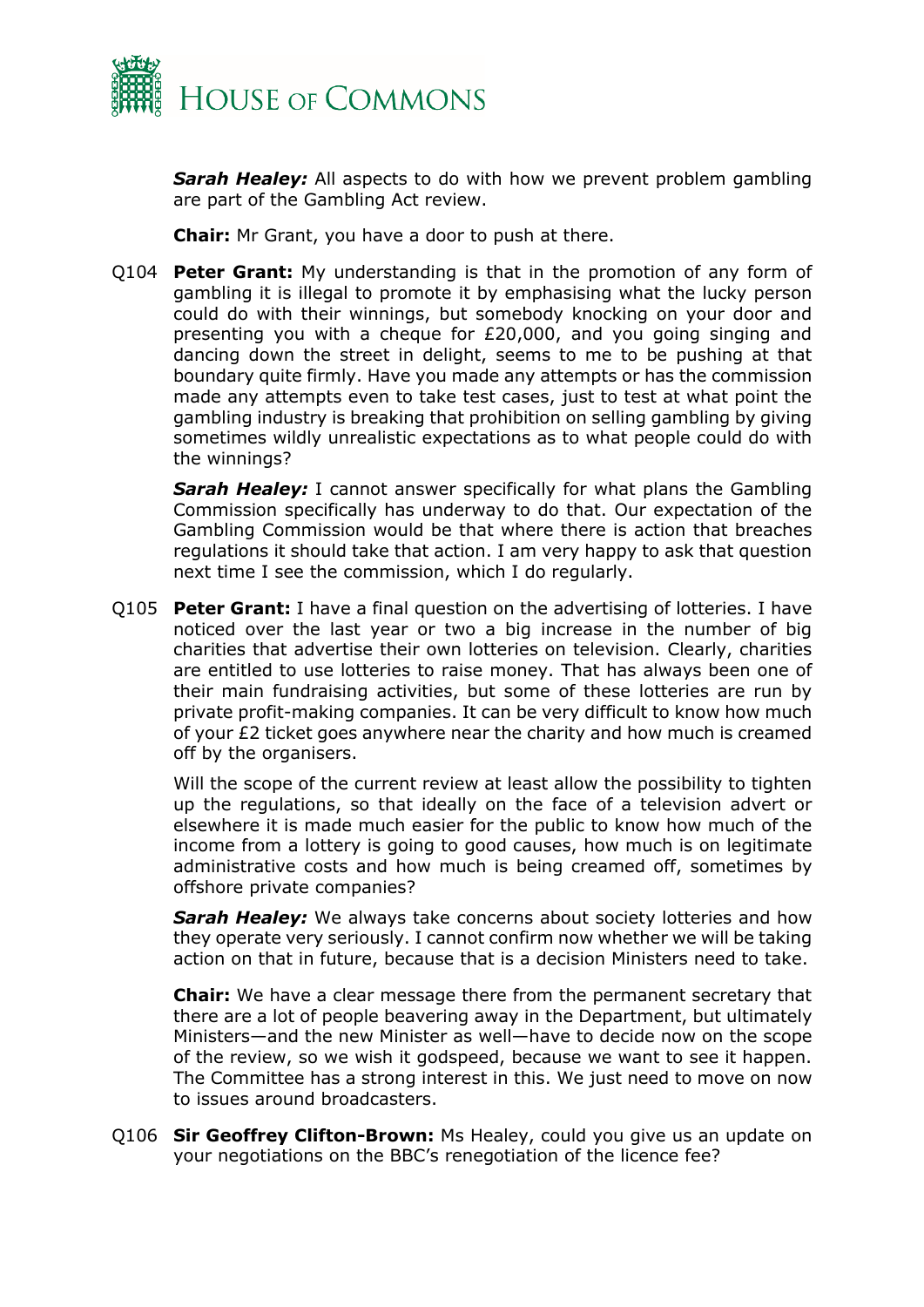

**Sarah Healey:** Discussions are ongoing with the BBC and when those are concluded the announcement will be made in the proper way.

#### Q107 **Sir Geoffrey Clifton-Brown:** When is that likely to be?

**Sarah Healey:** The licence fee comes in next April, so we are in active conversation with the BBC at the moment. I cannot be absolutely precise on the conclusion of that, but it will be within the next short period of time.

Q108 **Chair:** It is imminent. Surely, it has to be imminent for April. The BBC has to go through mechanisms just to practically get it into place.

**Sarah Healey:** We are actively in discussion with the BBC.

Q109 **Chair:** What are the hold-ups?

**Sarah Healey:** Those are ongoing discussions with the BBC and we are engaging with the BBC about the licence fee. It has provided us with information that we are looking at. We are interrogating that information and we are in active discussion with the BBC.

Q110 **Chair:** Then you have to put it up to Ministers to decide.

*Sarah Healey:* Absolutely.

**Chair:** You are still at the point of interrogating information. That helps us get an idea of the timeframe.

**Susannah Storey:** Yes, we have been talking to the BBC for really a number of months and doing our financial analysis. As Sarah says, it is quite an extensive process.

Q111 **Chair:** Have Ministers been involved in looking at that at this point?

*Sarah Healey:* We have been in discussion with Ministers and with the BBC on the whole process of the licence fee.

Q112 **Sir Geoffrey Clifton-Brown:** How radical are those discussions? Could it be as radical as a universal opt-in system rather than a universal opt-out system?

**Sarah Healey:** It is worth saying that the structure of the licence fee is not up for debate at this stage. That is set in the charter review, so it is not changeable within a charter review period. The next charter is not until 2027. This is about the level of the licence fee.

Q113 **Sir Geoffrey Clifton-Brown:** Would you give us an update on the sale of Channel 4 and what your plans are?

**Sarah Healey:** As you know, we issued a consultation setting out options and proposals for the future of Channel 4. That closed at the end of September and we are processing the responses to it. We will announce in due course what Ministers' chosen course of action is with regard to Channel 4.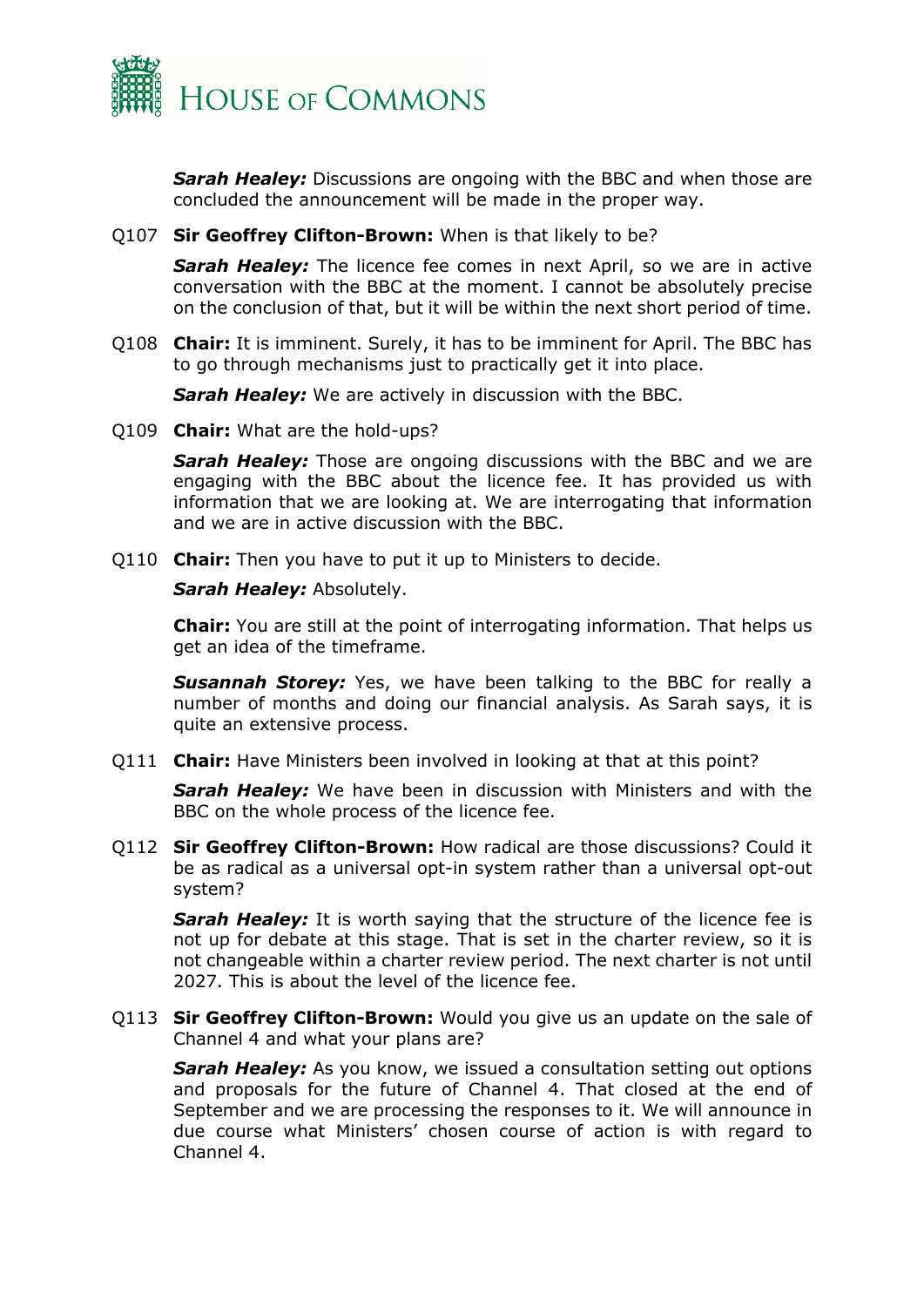

Q114 **Sir Geoffrey Clifton-Brown:** Given Mr Holden's statement about the three-month usual time for a response to a consultation, can we expect a response on that? There are employees in Channel 4 who must be concerned about the future, so it is in everybody's interest that a clear path is announced as soon as possible.

**Sarah Healey:** We are working as quickly as possible to process a large number of responses and we will aim to produce a response to that as quickly as we can. We totally recognise the interest in this issue.

Q115 **Mr Holden:** I want to ask one final question on gambling, if I may. One of the issues, which I know is a concern for many Members of both Houses of Parliament, is around loot boxes, which are not regulated as a gambling product at the moment. Can you just assure us that they are being properly considered within the review, even though traditionally they have not been viewed as gambling?

*Sarah Healey:* We issued a consultation on loot boxes and I think it would be appropriate for us to wrap that response in. As far as I know, that is the plan. I cannot say to you for certain right now, but I am very happy to write with a follow-up.

Q116 **Mr Holden:** Would you, because that is a concern of a lot of Members of both Houses of Parliament, particularly the Peers for Gambling Reform?

**Sarah Healey:** Fundamentally, it is for Ministers what they decide to address in the gambling review.

Q117 **Mr Holden:** No, indeed, but it sounds like you are seized of the issue at least. Just referring to the National Lottery licence, there seems to have been a delay in the preferred bidder announcement. Could you give us a little bit of an update? It is a big issue for many of our constituents.

*Sarah Healey:* We did extend the competition. That was a request from one of the bidders, supported by the others, in order to give more time for them to refine and evaluate their bids. During that period the licence will continue on the same terms as previously with the current incumbent. As you may know, we have had a pleasing number of bids in order to create a good competition for the National Lottery licence.

- Q118 **Mr Holden:** Can you just tell us how many bids you have had for this? *Sarah Healey:* Four.
- Q119 **Mr Holden:** Previously, in the last few rounds or last time this has been done, how many have you had?

*Sarah Healey:* Sadly, I was not around at that stage, so I cannot tell you how many we had at that particular point. We do not run the process of the fourth National Lottery licence competition; the Gambling Commission does. But we stay closely in touch with it and we are closely monitoring delays, because we are concerned to ensure that they are as limited as possible.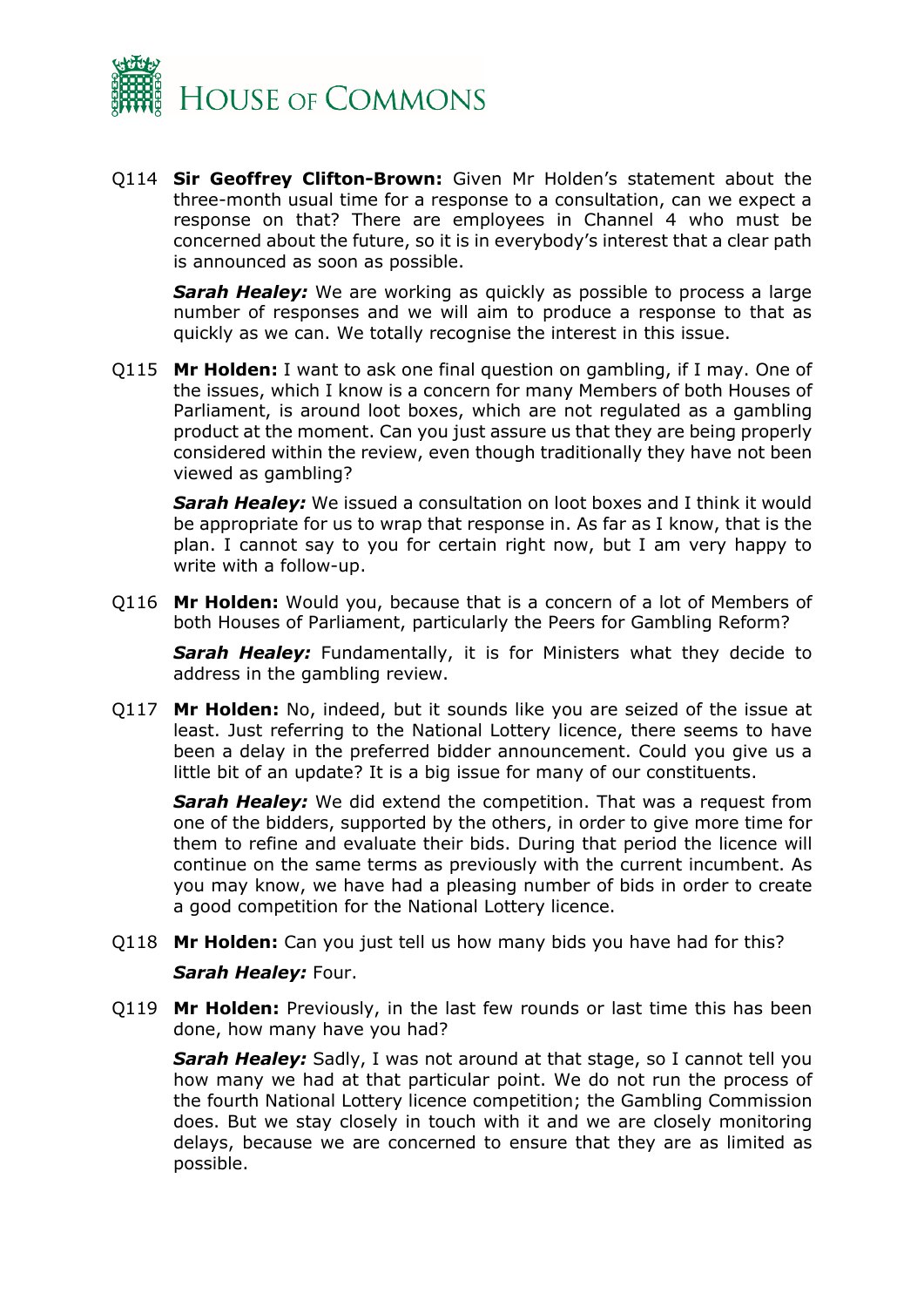

Q120 **Mr Holden:** Exactly. Do you have any idea when the commission will finally come forward with it?

*Sarah Healey:* The licence extension was a further six months on the expected timescale.

Q121 **Mr Holden:** Do you envisage any possible further slippage in that date?

*Sarah Healey:* At the moment, we are closely in touch with the Gambling Commission and keen to conclude this according to the timescale currently set out.

Q122 **Mr Holden:** One concern that has been raised throughout the process is the decline in rates of moneys going to good causes, particularly from instant-win games. Has the Department looked at the impact of this? This is major funding for the entire UK sports and cultural sector. Have you made any assessment of the impact of that change on sports and culture in the UK?

**Sarah Healey:** We keep a close eye on lottery income all the time. As you know, there was a dip in it in recent years, which then recovered. We are really keen in the new licence, and have set out as one of the goals, to have a stronger link between the profits earned by the operator and the amount going to good causes, so that that is sustained. We look after all the lottery distributing bodies, so we are very conscious of the importance of lottery income to the sectors that DCMS looks after.

Q123 **Mr Holden:** Indeed. There is a flipside to that, though, is there not? If you are looking to maximise revenue, that could also see, as it has seen, the lottery move into different and what could be considered harder gambling areas, such as instant-win games. Do you understand that tension and is that something the Department is aware of? What balance is the Department looking to strike? At the moment it is incumbent on the operator to maximise revenues, and I am just concerned that if you are looking to maximise revenues, that is not my view of what the lottery really should be? It should be a game that is very low risk—the lowest risk form of gambling, essentially. I am just concerned that there is potentially an issue there if maximising revenue for the sector remains the main game.

*Sarah Healey:* I could not tell you exactly what the details will be of the way the licence will be worked out in the next period. The lottery is meant to be fun, but it is also meant to raise money for good causes, which a large number of communities up and down the UK rely on, so we will always want a balance in which the lottery operator is effective at raising money for good causes.

Q124 **Mr Holden:** Sure. There is concern that a lot of money raised by the lottery goes to central organisations, perhaps here in the nation's capital, but does not go to the communities where money is spent across the country. Are you considering how that is looked at as part of the broader gambling review or, indeed, this licence term extension for the current operator?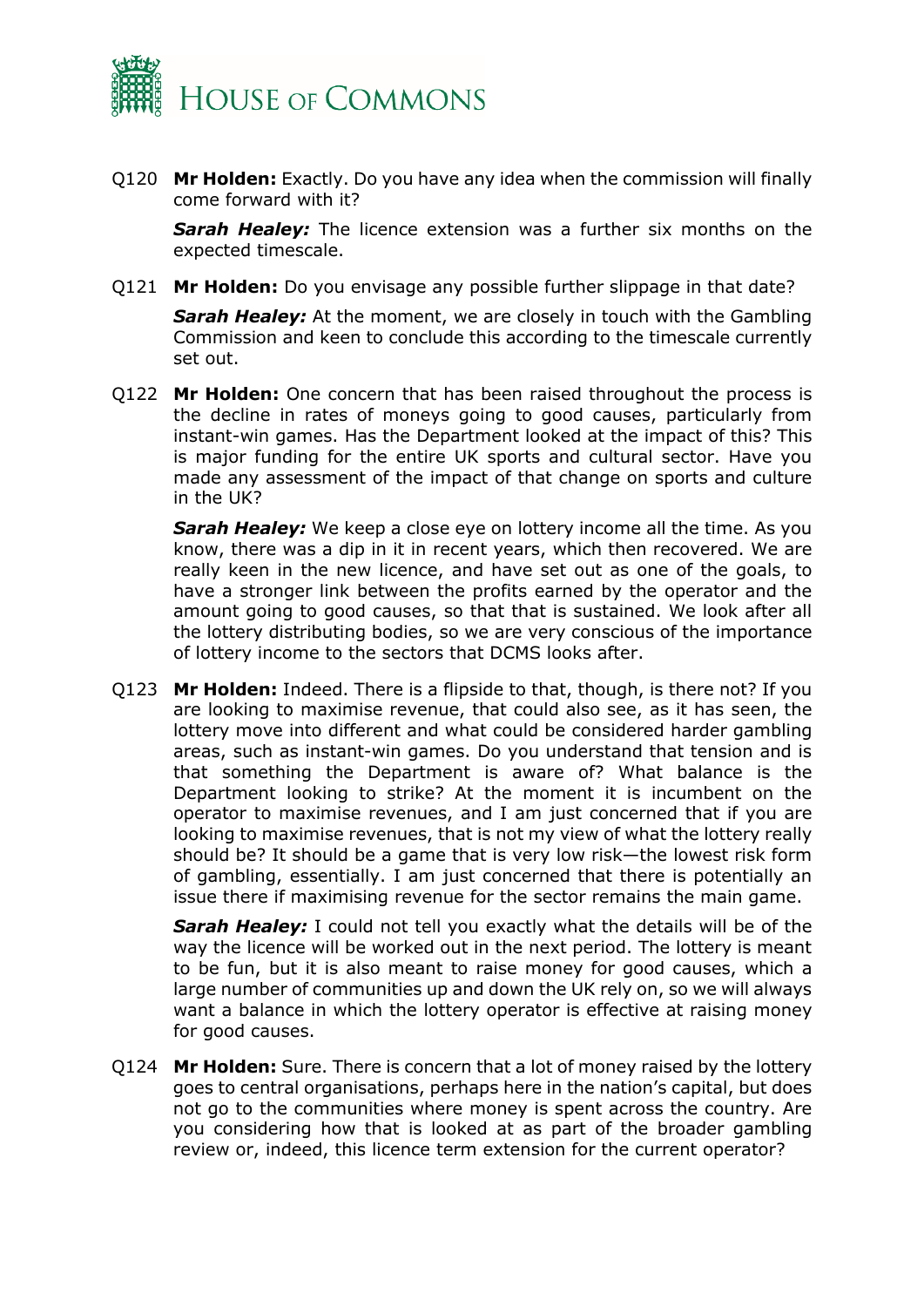

*Sarah Healey:* That would not be dependent on the terms of the licence. That is really dependent on the approach taken by lottery distribution bodies. They make individual operational decisions at arm's length from Government, but within a framework set by Ministers.

**Mr Holden:** You could change the framework on it, for example.

*Sarah Healey:* Ministers could decide to change the framework in order to ensure shifts. For instance, there was quite a significant shift in the amount of money that the Arts Council spent outside of London from 2010 onwards. It moved it quite significantly over time and, as a matter of policy, that would be for Ministers to decide whether they wanted to signal a move in that direction, either with lottery funding or, indeed, with the funding that we just secured in the spending review.

Q125 **Mr Holden:** I understand. Finally, this is a major area of competing priorities. The gambling industry has hugely expanded since the 2005 Gambling Act. In terms of your Department, are you confident that you, the Gambling Commission and your other arm's length bodies have the resources that you need to deal with these competing priorities within the sector?

*Sarah Healey:* As we have just concluded a spending review, I will not run through a veiled version of our spending review bid, but simply say that the Department received a good settlement in the spending review, which sets us up well to deliver on an ambitious and challenging agenda over the next few years. The Gambling Commission is dependent on fees from the industry, which we have raised in order to deal with some of the issues it was experiencing, both from covid and indeed other growing pressures due to the growth of the industry, which you have already registered. We have recently, as you mentioned, had changes at the top of the Gambling Commission, and they are looking to reform and develop the work of that commission. So far they have raised no resource-based issues with me at all.

Q126 **Mr Holden:** Do you think there is any scope for perhaps putting more of the National Lottery and its regulation under the Gambling Commission due to the nature of the lottery or will it remain, as traditionally, in a separate piece of legislation covered by separate areas? Given the fact that the lottery has moved towards much more instant-win games than the onceweekly draw it was set up with, will you leave it where it is, in terms of effective regulation of the industry?

**Sarah Healey:** It is obviously pleasing to muse on policy issues that are not within my domain. At the moment, the lottery distributors work very closely together, which is very important. In fact, one of the big things that we learned through the culture recovery fund process is how effective our bodies were when they worked very closely together on the distribution of funds. We want to see that continue, particularly, for instance, the National Lottery Heritage Fund working alongside Arts Council England and others on the distribution of funding.